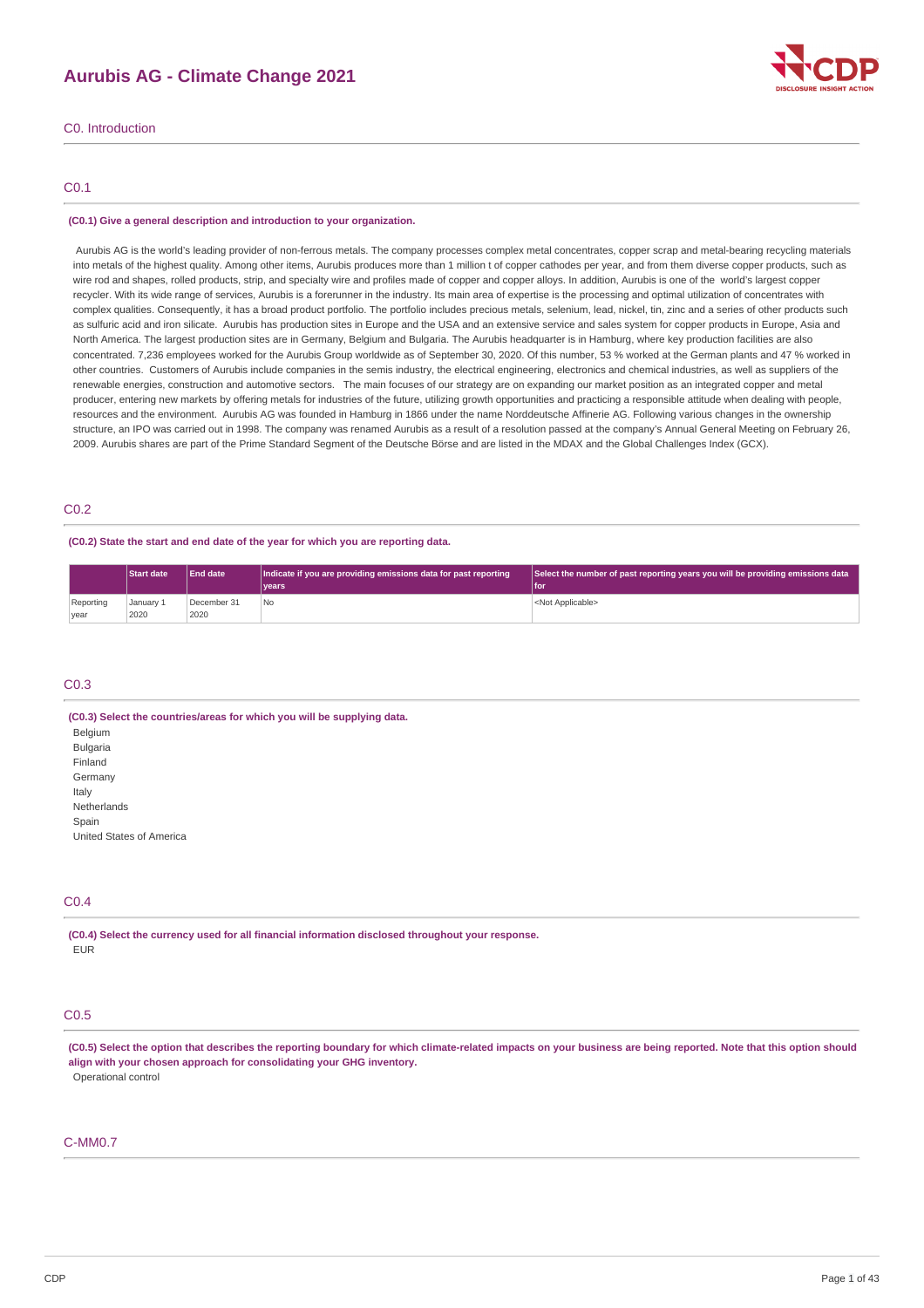**(C-MM0.7) Which part of the metals and mining value chain does your organization operate in?**

## **Row 1**

## **Mining**

## **Processing metals**

| Copper                                                              |
|---------------------------------------------------------------------|
| Gold                                                                |
| Platinum group metals                                               |
| Silver                                                              |
| Nickel                                                              |
| Zinc                                                                |
| Lead                                                                |
| Other non-ferrous metals, please specify (Selenium, Tellurium, Tin) |
|                                                                     |

# C1. Governance

# C1.1

**(C1.1) Is there board-level oversight of climate-related issues within your organization?** Yes

# C1.1a

(C1.1a) Identify the position(s) (do not include any names) of the individual(s) on the board with responsibility for climate-related issues.

|               | Position of Please explain                                                                                                                                                                         |
|---------------|----------------------------------------------------------------------------------------------------------------------------------------------------------------------------------------------------|
| individual(s) |                                                                                                                                                                                                    |
| Chief         | Energy and climate related targets are part of the sustainability strategy. The sustainability strategy is reviewed and has to be approved by the CEO. The CEO oversees major capital expenditures |
| Executive     | for energy investments, e.g. the € 3.5 million for the Power-to-steam-plant in Hamburg. There are several reports on energy and climate targets that require approval by the CEO, e.g. the CDP     |
|               | Officer (CEO) questionnaire.                                                                                                                                                                       |

# C1.1b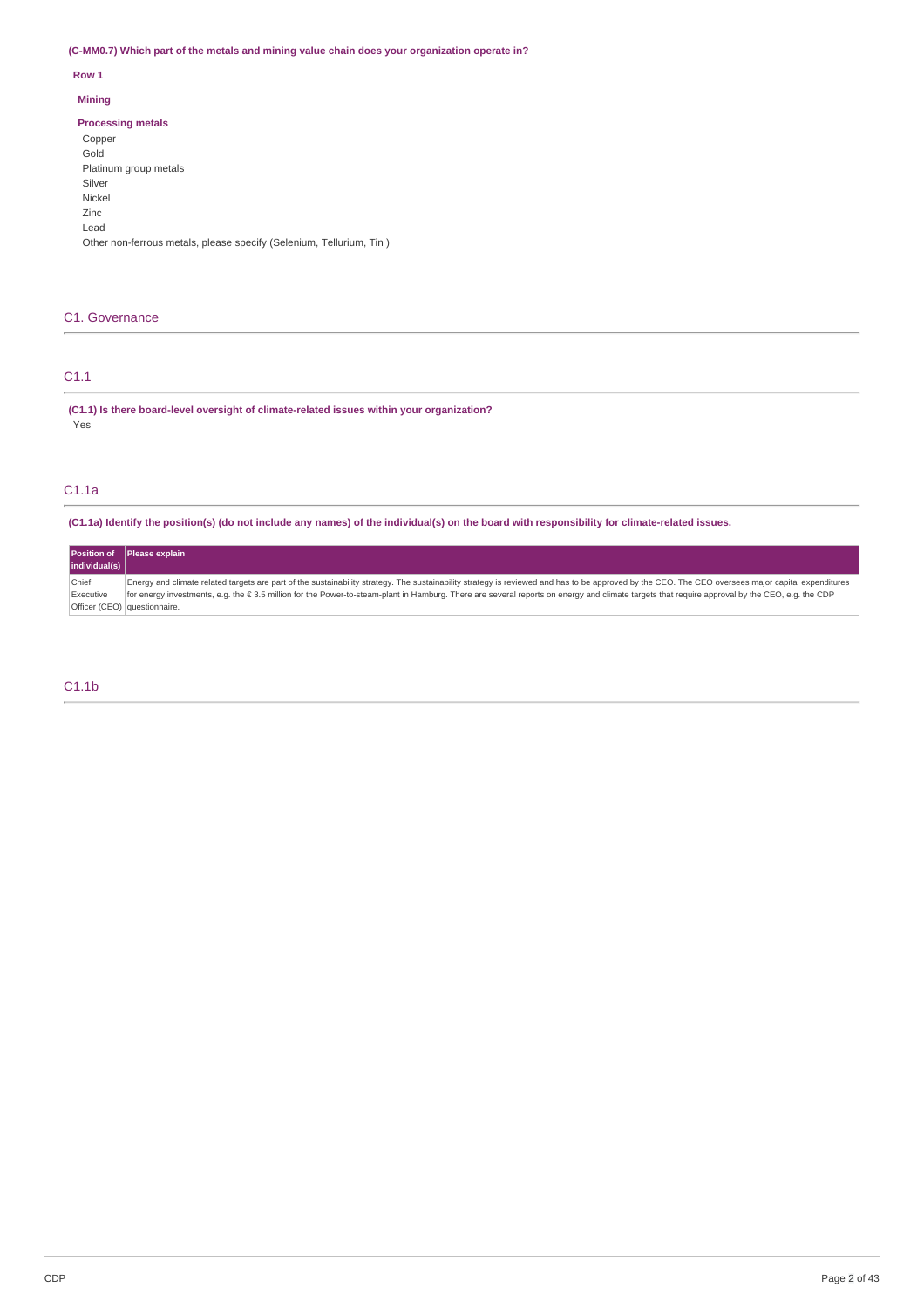| <b>Frequency</b>    | Governance                |           | Scope of Please explain                                                                                                                                                       |
|---------------------|---------------------------|-----------|-------------------------------------------------------------------------------------------------------------------------------------------------------------------------------|
| with                | mechanisms                | board-    |                                                                                                                                                                               |
| which               | into which                | level     |                                                                                                                                                                               |
| climate-            | climate-                  | oversight |                                                                                                                                                                               |
| related             | related issues            |           |                                                                                                                                                                               |
| <b>issues</b> are   | are integrated            |           |                                                                                                                                                                               |
| ۱a                  |                           |           |                                                                                                                                                                               |
| scheduled<br>agenda |                           |           |                                                                                                                                                                               |
| item                |                           |           |                                                                                                                                                                               |
| Scheduled           | Reviewing and             | $<$ Not   | Executive Board: Reviewing and quiding of strategy and setting performance objectives: Energy and climate related targets are part of the sustainability strategy. The        |
| - some              | guiding                   | Applicabl | sustainability strategy is reviewed and has to be approved by the CEO. The sustainability strategy is part of the groups business strategy. Example: An example of how a      |
| meetings            | strategy                  | e         | governance mechanism selected contribute to the boards oversight is that the CEO oversees major capital expenditures for energy investments, e.g. the € 3.5 million for       |
|                     | Reviewing and             |           | the Power-to-Steam plant in Hamburg. Monitoring of performance and overseeing progress: There are several reports on energy and climate targets that require approval         |
|                     | quiding major             |           | by the CEO, e.g. commitment to the SBTi. The SBT were validated and approved by the SBTi in June 2021. Furthermore, climate related risks are monitored and reported          |
|                     | plans of action           |           | quarterly to the board. Example 1: Once a year a strategic risk portfolio, covering risks focusing on the upcoming 10 years, is set up by the Risk Manager and experts from   |
|                     | Reviewing and             |           | the relevant business areas and reported to the board (nearly half of the strategic risks are related to climate change). Example 2: Risk report section in annual report     |
|                     | quiding risk              |           | provides risk overview structured according to TCFD framework (e.g. physical and transitional risks) and providing management approach to mitigate these risks. Example       |
|                     | management                |           | 3: Weekly discussions are held (among other core activities) on exposure to climate related costs, with a discussion of mitigation actions. Example 4: It is planned that CO2 |
|                     | policies                  |           | as a KPI will be divided into CO2 price and CO2 emissions to be included in mid-term plan (budget) broken down into CO2 emission budgets per site. These budgets will         |
|                     | Reviewing and             |           | then be tracked via monthly and quarterly actuals vs budget comparisons. Plus, CO2 emissions will be made a decisive factor for approvals in all Capex projects on            |
|                     | guiding annual            |           | operating and strategic level. Supervisory Board: Risk Management and Sustainability report including climate risks regularly in the Audit committee meeting.                 |
|                     | budgets                   |           |                                                                                                                                                                               |
|                     | Reviewing and             |           |                                                                                                                                                                               |
|                     | quiding                   |           |                                                                                                                                                                               |
|                     | business plans            |           |                                                                                                                                                                               |
|                     | Setting<br>performance    |           |                                                                                                                                                                               |
|                     | objectives                |           |                                                                                                                                                                               |
|                     | Monitoring                |           |                                                                                                                                                                               |
|                     | implementation            |           |                                                                                                                                                                               |
|                     | and                       |           |                                                                                                                                                                               |
|                     | performance of            |           |                                                                                                                                                                               |
|                     | objectives                |           |                                                                                                                                                                               |
|                     | Overseeing                |           |                                                                                                                                                                               |
|                     | major capital             |           |                                                                                                                                                                               |
|                     | expenditures,             |           |                                                                                                                                                                               |
|                     | acquisitions              |           |                                                                                                                                                                               |
|                     | and                       |           |                                                                                                                                                                               |
|                     | divestitures              |           |                                                                                                                                                                               |
|                     | Monitoring and            |           |                                                                                                                                                                               |
|                     | overseeing                |           |                                                                                                                                                                               |
|                     | progress<br>against goals |           |                                                                                                                                                                               |
|                     | and targets for           |           |                                                                                                                                                                               |
|                     | addressing                |           |                                                                                                                                                                               |
|                     | climate-related           |           |                                                                                                                                                                               |
|                     | issues                    |           |                                                                                                                                                                               |
|                     |                           |           |                                                                                                                                                                               |

# C1.2

**(C1.2) Provide the highest management-level position(s) or committee(s) with responsibility for climate-related issues.**

| Name of the position(s) and/or<br>committee(s) | <b>Reporting line Responsibility</b> |                                                                        | Coverage of<br>responsibility | Frequency of reporting to the board on climate-related<br>lissues |
|------------------------------------------------|--------------------------------------|------------------------------------------------------------------------|-------------------------------|-------------------------------------------------------------------|
| President                                      | $<$ Not<br>Applicable>               | Both assessing and managing climate-related risks and<br>opportunities | <not applicable=""></not>     | More frequently than quarterly                                    |
| Environment/ Sustainability manager            | $<$ Not<br>Applicable>               | Assessing climate-related risks and opportunities                      | <not applicable=""></not>     | More frequently than quarterly                                    |
| Risk manager                                   | $<$ Not<br>Applicable>               | Other, please specify (Managing climate-related risks)                 | <not applicable=""></not>     | Quarterly                                                         |
| Chief Executive Officer (CEO)                  | $<$ Not<br>Applicable>               | Both assessing and managing climate-related risks and<br>opportunities | <not applicable=""></not>     | More frequently than quarterly                                    |

# C1.2a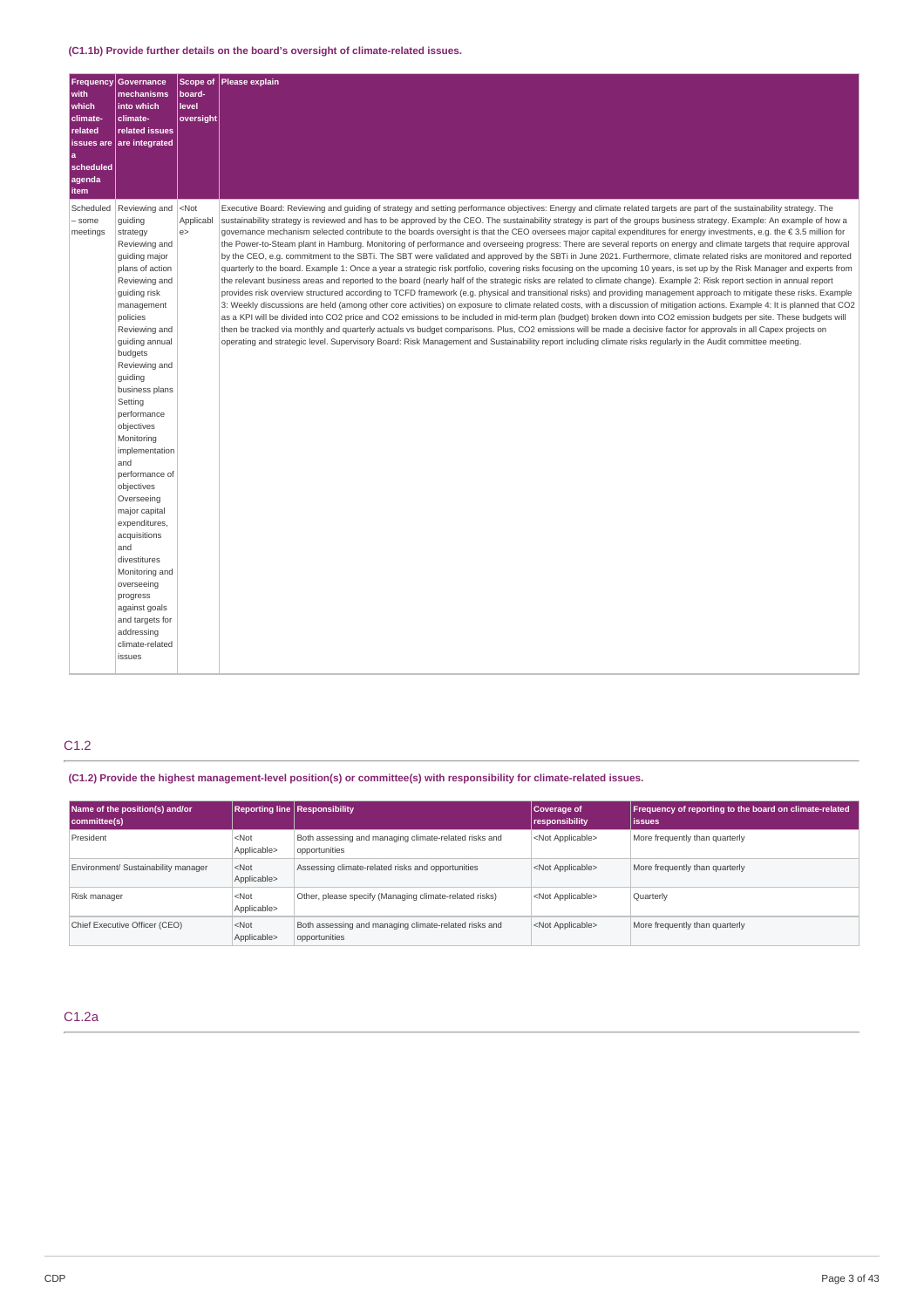#### (C1.2a) Describe where in the organizational structure this/these position(s) and/or committees lie, what their associated responsibilities are, and how climate**related issues are monitored (do not include the names of individuals).**

Senior Vice President Corporate Energy & Climate Affairs and Energy Managers: Senior Vice President Corporate Energy & Climate Affairs and Energy Managers: The head of Corporate Energy & Climate Affairs develops and implements the Group-wide energy strategy and reports directly to the Executive Board chairman. The corporate department also coordinates the development of the energy management and monitoring system across the Group on behalf of the plants, providing for a uniform approach. Such composition ensures an appropriate overview for the CEO related to important and emerging climate topics and enables short decision paths. In weekly Jour Fixes status of measures are reported, for example progress in energy efficiency projects, by the team of six Energy Managers. Planned local investments with effects on energy consumption, energy efficiency and CO2 emissions are supported by the Head of Corporate Entergy & Climate Affairs and his team. These projects are developed together with the plant managers and/or local energy officers.

Vice President Environmental Protection and Environment Managers: The Vice President of Corporate Environmental Protection is responsible for the strategic positioning of environmental protection in the Group. Corporate Environmental Protection reports directly to the COO. Such composition ensures that the COO has appropriate overview of relevant standards and can ensure adherence to legal environmental requirements. Standards are implemented by the plant managers at the sites supported by the head of Corporate Environmental Protection. Corporate Environmental Protection assists the sites' environmental officers if requested adherence to the legal environmental requirements, regulatory provisions, standards and business demands. Environment Managers request environmental KPI (including carbon emissions and energy consumption) on a yearly basis from all plants for reporting and monitoring. Important current issues and developments are reported more frequently to the Executive Board.

Vice President Investor Relations, Corporate Communications & Sustainability and Sustainability managers: The Vice President Investor Relations, Corporate Communications & Sustainability reports directly to the CEO. Sustainability Management serves as the interface between the headquarters and the sites and coordinates all the processes related to this topic. It is also responsible for continuously reviewing and developing the Sustainability Strategy at the same time. The Sustainability Management supports the respective divisions and departments in the Aurubis Group and assists with the operative implementation of sustainability measures. The targets and measures are monitored and reviewed in close coordination with the involved departments and the Executive Board. Climate Change targets are part of the Sustainability Strategy. The Supervisory Board is informed monthly about current sustainability developments.

**Executive Director Corporate Risk Management:** The Executive Director Corporate Risk Management is responsible for the corporate risk management, which includes maintaining a Corporate Risk Management Policy and conducting risk reporting. . The Executive Director Corporate Risk Management reports to the Senior Vice President Corporate Controlling & Risk Management. First, standard risk reporting, takes place bottom-up each quarter using a uniform, group-wide reporting format. Climate-related risks are recorded in this way in order to obtain a comprehensive picture of the risks and possible interdependencies and connections with other types of risk. Within this reporting format, the identified risks and especially risks beyond a defined threshold are explained and evaluated on the basis of their probability of occurrence and their business significance. Measures to manage them are then individually outlined. The risk section in annual report provides climate risks structured according to the TCFD Framework to provide to address the importance of this issue towards investors and shareholders. On top, once a year a strategic risk portfolio is set up focusing on risks over the next 10 years. Currently almost half of these risks are related to climate change. This portfolio together with initiated or proposed mitigating measures is presented to the Executive Board. As a means for early and overarching risk identification and corresponding countermeasures, Corporate Risk Management is engaged in regular Jour Fixes with Corporate Energy & Climate Affairs, Environmental Protection and Sustainability. All of this forms a consistent and uniform risk culture tackling climate-related risks.

#### **Plant Manager:**

The Plant Managers have the responsibility to ensure compliance with the company's environmental and energy guidelines. Some sites additionally have local energy managers who are entrusted with the safe supply of energy.

## C1.3

(C1.3) Do you provide incentives for the management of climate-related issues, including the attainment of targets?

|       | Provide incentives for the management of climate-related issues |  |
|-------|-----------------------------------------------------------------|--|
| Row 1 | r es<br>.                                                       |  |

#### C1.3a

(C1.3a) Provide further details on the incentives provided for the management of climate-related issues (do not include the names of individuals)

| <b>Entitled to incentive</b>       | <b>Type of incentive</b> | <b>Activity inventivized</b>                                                                                                                 | <b>Comment</b> |
|------------------------------------|--------------------------|----------------------------------------------------------------------------------------------------------------------------------------------|----------------|
| President                          | Monetary reward          | Efficiency project                                                                                                                           |                |
| President                          | Monetary reward          | Emissions reduction target                                                                                                                   |                |
| Energy manager                     | Monetary reward          | <b>Efficiency target</b>                                                                                                                     |                |
| Environment/Sustainability manager | Monetary reward          | Other (please specify) (Compliance with sustainability strategy)                                                                             |                |
| All employees                      | Monetary reward          | Emissions reduction project<br>Energy reduction target<br>Efficiency project<br>Behavior change related indicator<br>Supply chain engagement |                |
| President                          | Monetary reward          | Other (please specify) (Compliance with sustainability strategy)                                                                             |                |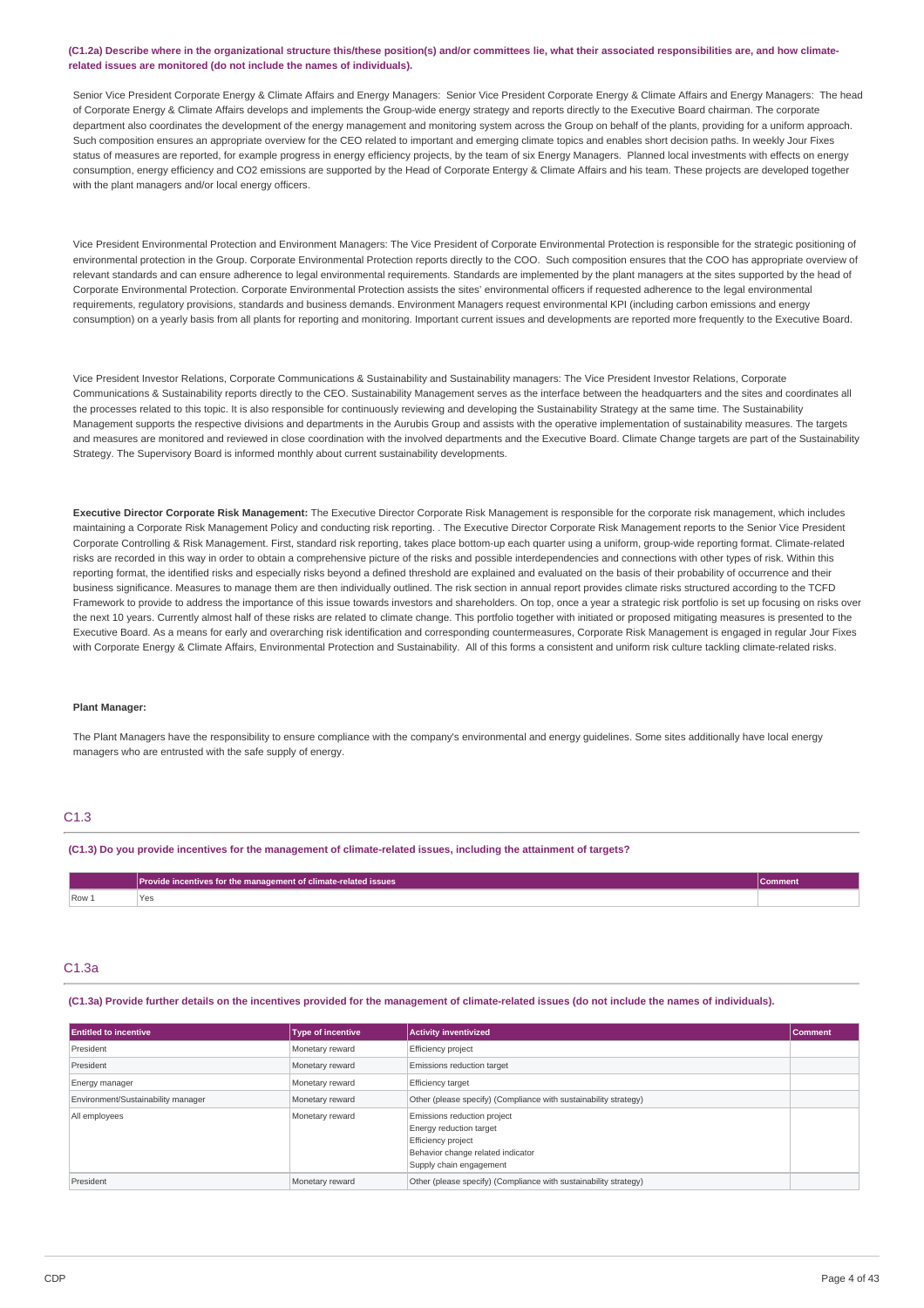## C2.1

(C2.1) Does your organization have a process for identifying, assessing, and responding to climate-related risks and opportunities? Yes

## C2.1a

## **(C2.1a) How does your organization define short-, medium- and long-term time horizons?**

|             | From (years) | To (years) | <b>Comment</b> |
|-------------|--------------|------------|----------------|
| Short-term  |              |            |                |
| Medium-term |              |            |                |
| Long-term   |              | 10         |                |

## C2.1b

## **(C2.1b) How does your organization define substantive financial or strategic impact on your business?**

Definition of "substantive financial or strategic impact":

In general, Aurubis Group defines strategic impact as an impact which limits or delays future possibilities for strategic actions and therefore may require strategy adjustments. In case such a risk appears on the risk portfolio and would be conflicting with existing strategic targets, we would counter this risk and redefine strategic targets, if necessary. If a new risk is identified that could have a significant impact on earnings or bears reputational risks, it must be immediately reported to the Executive Board

Description of the quantifiable indicator:

Aurubis categorizes a risk as "having a substantive financial or strategic impact" when it is clustered with a high probability of occurrence and will have a financial impact exceeding € 50 million.

C2.2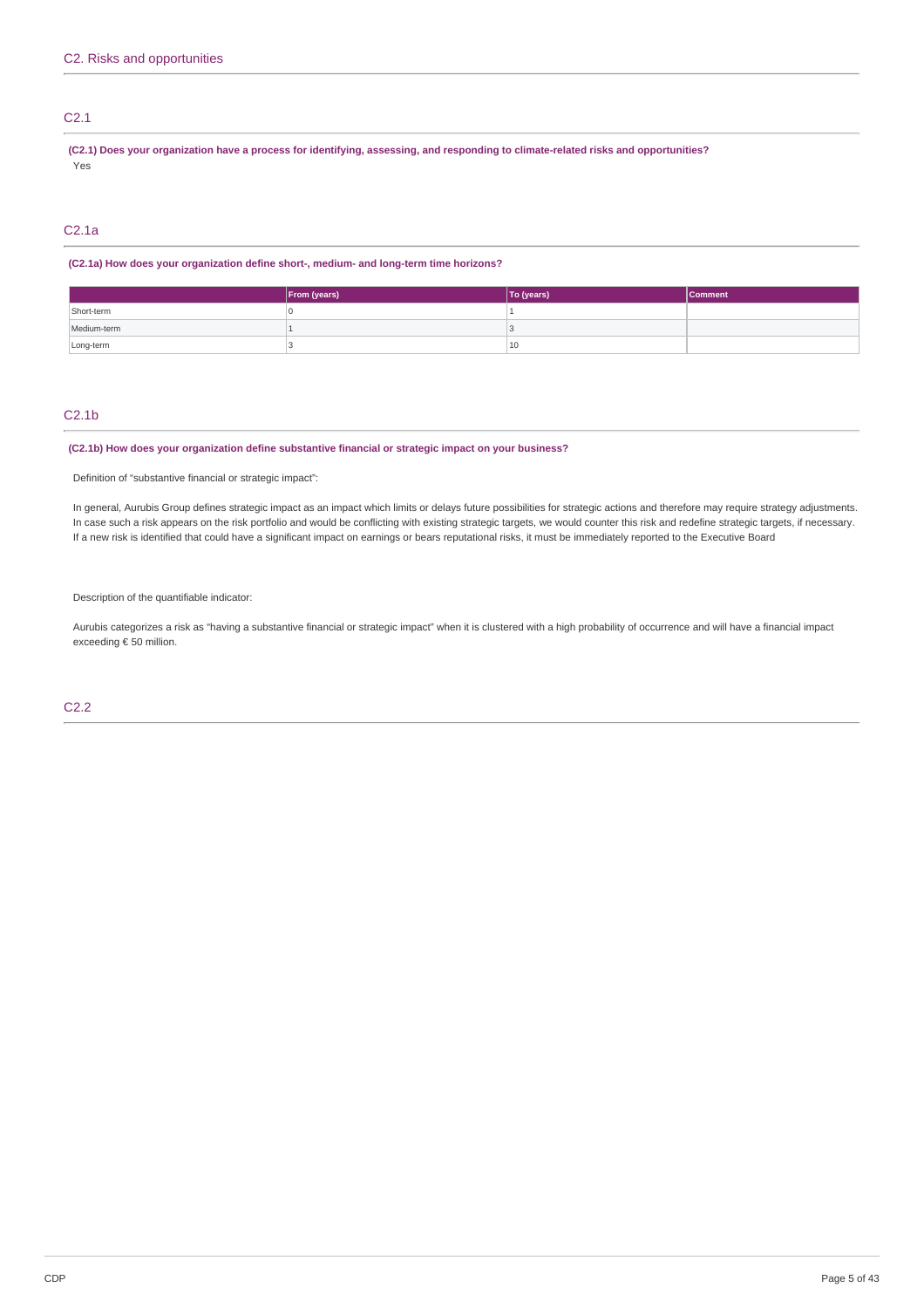#### **(C2.2) Describe your process(es) for identifying, assessing and responding to climate-related risks and opportunities.**

**Value chain stage(s) covered** Direct operations

#### **Risk management process**

Integrated into multi-disciplinary company-wide risk management process

#### **Frequency of assessment** More than once a year

## **Time horizon(s) covered**

Short-term Medium-term Long-term

## **Description of process**

Risk management officers have been appointed for all sites, business sectors and central functions, and they form a network within the Group. The Group headquarters in Hamburg manages the network. The Risk Management System (RMS ) is documented in a corporate policy. Standard risk reporting takes place bottom-up each quarter using a uniform, group-wide reporting format. Within this format the identified risks and risks beyond a defined threshold are explained and evaluated based on their probability of occurrence and their business significance, and measures to manage them are outlined. The risks registered with Group headquarters are qualitatively aggregated into significant risk clusters by Corporate Risk Management and reported to the entire Executive Board. The report also establishes the basis for the report to the Audit Committee of the Supervisory Board ("Audit Committee") as well as external risk reporting. In the report to the Executive Board and the Audit Committee, the qualitatively aggregated risk clusters are assessed with due regard to risk management measures (net perspective) based on their probability of occurrence and the potential effect on earnings pursuant to the spreads included in the table, and are classified as low, medium or high. Risks are clustered according to their potential effect on earnings, determined by the probability of occurrence and financial impact of occurrence. A risk that is clustered with a high probability of occurrence and will have a financial impact exceeding € 50 million is classified as a high risk (substantive financial impact). For the risk report section in the annual report, climate-related risks are structured according to the Task Force on Climate-Related Financial Disclosures (TCFD ) framework to provide transparency on this important aspect to shareholders, analysts and investors and to emphasize Aurubis intention to actively tackle climate-related risks. On top of this, a strategic risk portfolio is set up and updated once a year in close cooperation with Corporate Development / Strategy. The focus of this strategic risk portfolio is on long-term risks (up to 10 years). All risks that are somehow connected to climate change are clearly indicated in this portfolio and currently these risks provide almost half of the disclosed risks. This strategic risk portfolio is also presented to Executive Board and Audit Committee once a year . Regarding governance, a Corporate Risk Management Policy is in place and is regularly maintained. Besides organisation and risk management setup it defines processes for identifying, assessing, communicating, steering and monitoring risks, including climate-related risks. Corporate Energy & Climate Affairs and Corporate Environmental Protection have their own Corporate policies in place to support risk management duties they have in their areas of responsibilities. Case Study physical risk: Situation: Aurubis headquarters and its biggest plant is in the Hamburg port area which is vulnerable to the influence of tides of the North Sea via the river Elbe. Thus, the Hamburg port area is also vulnerable to storm surges caused by major storms in the North Sea area. Climate change models predict these storms can likely grow in intensity. Task: The Hamburg plant has to be protected against these storms and against the growing intensity and frequency and a warning system should be in place. Action: The dam and levee situation around the plant was checked. The whole port area of Hamburg as well as the cities along the river Elbe are protected against these floods by a system of well-maintained dams and levees and this also includes the Hamburg plant of Aurubis. The plant is also included in the Hamburg flood warning service Result: The Hamburg plant is protected against the storms within the dams and levees system of the Hamburg port area. Case Study transitional opportunity: Situation: With the Green Deal, the EU has an ambitious target for 2050: a resilient economy and society that achieves carbon neutrality through high innovative strength and competitiveness. This corresponds to Aurubis' goal, as it is apparent in Aurubis' affirmation to the Science-Based Targets initiative. Task: Aurubis supports the goal of a carbon-neutral continent by 2050. As a multi-metal company, we can and want to contribute to this goal – through innovative products and production processes Action: Aurubis has a goal to become one of the most efficient and sustainable smelter networks in the world. At all of the relevant production sites, we have been successfully implementing CO2 reduction projects through different energy efficiency measures for several years. Result: Aurubis is testing new processes to enable the use of hydrogen in production, pushing forward with the use of industrial waste heat, and investing in renewable energies. In addition to CO2 reduction from Industrial Heat project, Aurubis has been implementing further CO2 reduction projects at different sites, such as power-to-steam plant in Hamburg, Photovoltaics (PV) facility in Pirdop and launching the series of hydrogen tests at its Hamburg plant. From PV facility, power-to-steam plant and use of hydrogen in the HH smelter production, Aurubis is expecting to save up to 14,200 t CO2 emissions annually.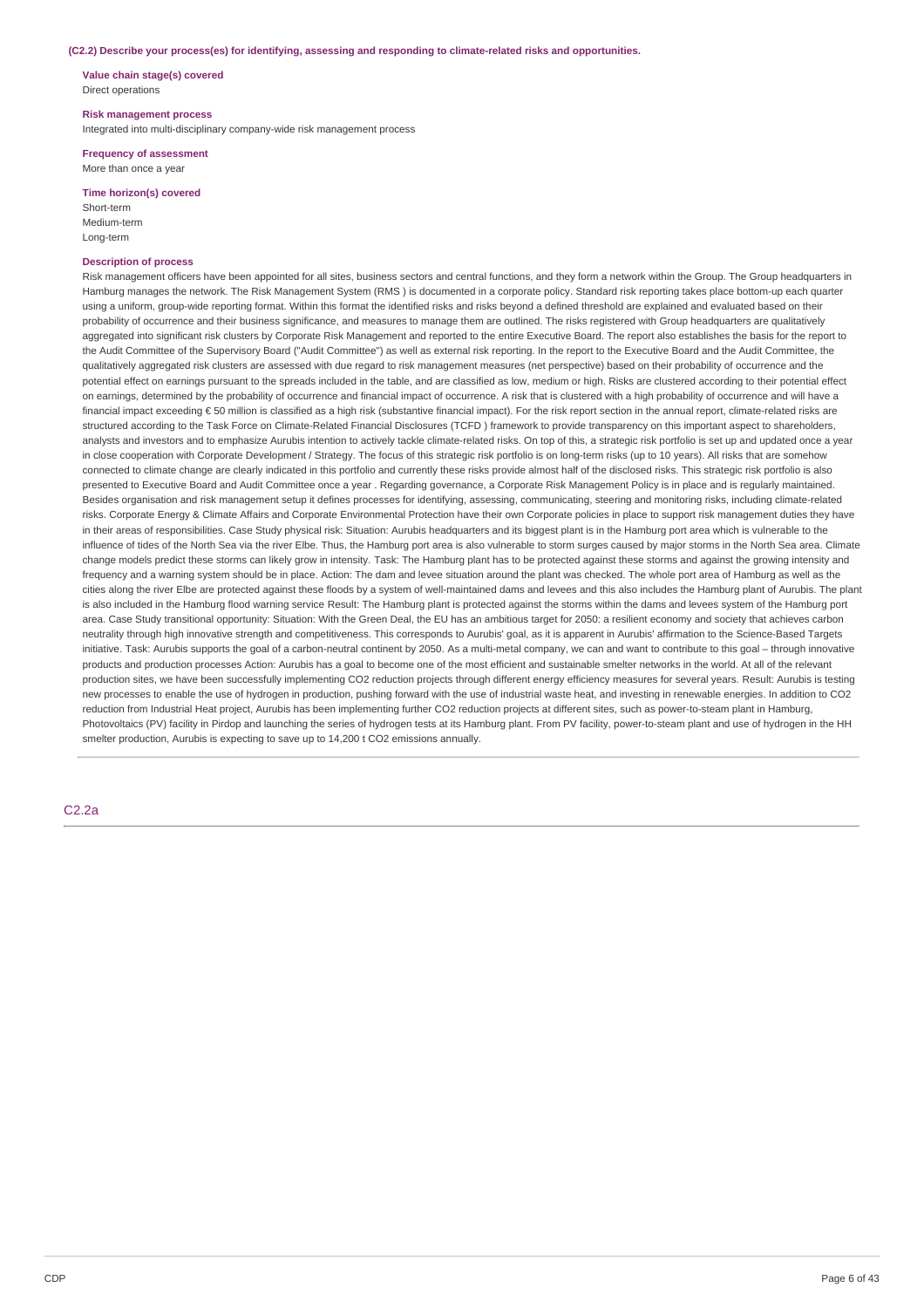## **(C2.2a) Which risk types are considered in your organization's climate-related risk assessments?**

|                        |                                    | Relevance Please explain                                                                                                                                                                                                                                                                                                                                                                                                                                                                                                                                                                                                                                                                                                                                                                                                                                                                                                                                                                                                                                                                                                                                                                                                                                                                                                                                                                                                                                                                                                                                                                                                                                                                                                                           |
|------------------------|------------------------------------|----------------------------------------------------------------------------------------------------------------------------------------------------------------------------------------------------------------------------------------------------------------------------------------------------------------------------------------------------------------------------------------------------------------------------------------------------------------------------------------------------------------------------------------------------------------------------------------------------------------------------------------------------------------------------------------------------------------------------------------------------------------------------------------------------------------------------------------------------------------------------------------------------------------------------------------------------------------------------------------------------------------------------------------------------------------------------------------------------------------------------------------------------------------------------------------------------------------------------------------------------------------------------------------------------------------------------------------------------------------------------------------------------------------------------------------------------------------------------------------------------------------------------------------------------------------------------------------------------------------------------------------------------------------------------------------------------------------------------------------------------|
|                        | &<br>inclusion                     |                                                                                                                                                                                                                                                                                                                                                                                                                                                                                                                                                                                                                                                                                                                                                                                                                                                                                                                                                                                                                                                                                                                                                                                                                                                                                                                                                                                                                                                                                                                                                                                                                                                                                                                                                    |
| Current<br>regulation  | Relevant,<br>always<br>included    | Inclusion in risk assessment: Aurubis systematically includes regulation risks into the risk assessment process. Aurubis actively takes part in the political dialogue to counter the challenges<br>that regularly arise from changes to regulatory requirements. Corporate Energy and Climate Affairs and Corporate External Affairs monitor the regulatory situation and create regular<br>updates in exchange with trade associations. Based on this is a quarterly risk assessment done to quantify the impacts and estimate the likelihood. Example: One example are financial                                                                                                                                                                                                                                                                                                                                                                                                                                                                                                                                                                                                                                                                                                                                                                                                                                                                                                                                                                                                                                                                                                                                                                |
|                        |                                    | burdens resulting from changes in potential cost drivers such as the EU Emission Trading Scheme (ETS). Aurubis is covered by the EU ETS for six installations throughout the EU, with<br>total direct emissions amount of ~ 470,000 t CO2 in 2020. Other Burdens resulting from changes in potential cost drivers such as the German Renewable Energy Act (EEG), the emissions<br>trade, grid charges and the eco-tax are quantified in the climate-related risk assessments in order to the possible loss of exemptions due to not qualifying or drastic changes in regulation.<br>However we have climate-related risk assessments that analyse the maximal magnitude of risks, if total exemption cases are lost. Inclusion in risk assessment: Aurubis assesses and<br>values the risk quarterly and actively takes part in the political dialogue to counter the challenges that regularly arise from changes to regulatory requirements. Corporate Energy and                                                                                                                                                                                                                                                                                                                                                                                                                                                                                                                                                                                                                                                                                                                                                                                |
|                        |                                    | Climate Affairs and Corporate External Affairs monitor the regulatory situation and create regular updates in exchange with trade associations. Aurubis is covered by the EU ETS for six<br>installations throughout the EU, with total direct emissions amount of ~ 470,000 t CO2 in 2020 Example: The fundamental retention of the special Carbon Leakage status for certain sectors<br>starting in 2021 with regard to the allocation of free Emission Trading allowances and CO2 electricity price compensation stands out politically. The completion of the decision-making for<br>the CO2 electricity price compensation is still pending. However, we expect to see a rise in CO2 costs due to increases in CO2 prices resulting from the supply shortage of available CO2<br>certificates in the coming trading period as well policy actions like the market stabilization reserve.                                                                                                                                                                                                                                                                                                                                                                                                                                                                                                                                                                                                                                                                                                                                                                                                                                                      |
| Emerging<br>regulation | Relevant,<br>always<br>included    | Inclusion in risk assessment: Aurubis assesses and values the risk quarterly and actively takes part in the political dialogue to counter the challenges that regularly arise from changes to<br>regulatory requirements. Corporate Energy and Climate Affairs and Corporate External Affairs monitor the regulatory situation and create regular updates in exchange with trade<br>associations. Aurubis is covered by the EU ETS for six installations throughout the EU, with total direct emissions amount of ~ 440,000 t CO2e in 2019. Example: The fundamental retention<br>of the special Carbon Leakage status for certain sectors starting in 2021 with regard to the allocation of free Emission Trading allowances and CO2 electricity price compensation stands<br>out politically. The completion of the decision-making for the CO2 electricity price compensation is still pending. However, we expect to see a rise in CO2 costs due to increases in CO2<br>prices resulting from the supply shortage of available CO2 certificates in the coming trading period as well policy actions like the market stabilization reserve.                                                                                                                                                                                                                                                                                                                                                                                                                                                                                                                                                                                                     |
| Technology             | Relevant,<br>sometimes<br>included | Inclusion in risk assessment: Aurubis assesses and values the risk quarterly and actively takes part in the political dialogue to counter the challenges that regularly arise from changes to<br>regulatory requirements. Corporate Energy and Climate Affairs and Corporate External Affairs monitor the regulatory situation and create regular updates in exchange with trade<br>associations. Aurubis is covered by the EU ETS for six installations throughout the EU, with total direct emissions amount of ~ 440,000 t CO2 in 2019. Example: The fundamental retention<br>of the special Carbon Leakage status for certain sectors starting in 2021 with regard to the allocation of free Emission Trading allowances and CO2 electricity price compensation stands<br>out politically. The completion of the decision-making for the CO2 electricity price compensation is still pending. However, we expect to see a rise in CO2 costs due to increases in CO2<br>prices resulting from the supply shortage of available CO2 certificates in the coming trading period as well policy actions like the market stabilization reserve.                                                                                                                                                                                                                                                                                                                                                                                                                                                                                                                                                                                                      |
| Legal                  | Relevant,<br>always<br>included    | Inclusion in risk assessment: Aurubis assesses and values the risk quarterly. Following the increased CO2 reduction targets set by EU commission and German climate change law which<br>sharply increases the demand for electricity, while the supply is lowered by the coal-phase-out regulation and the slow speed of needed electricity grid expansion the risk for electricity<br>supplies is increasing. Aurubis is closely monitoring this development and carefully selects appropriate countermeasures to safeguard continuous operations. Due to rising burdens by<br>CO2, Aurubis evaluates alternative low or zero carbon technologies as alternatives in line with its commitment to Science Based Targets related to 1.5-degree objective of the Paris<br>Agreement. The overall goal here is to reduce Scope 1 and 2 CO2 emissions by at least 50% each by 2030 compared to emission levels of 2018. Example: Aurubis already started<br>initiatives for decarbonization (e.g. industrial heat utilization, power to steam, pilot program on using H2 instead of gas in one of our anode furnaces or the installation of a solar park in<br>Pirdop) that normally do not fulfil the financial requirements for project approval of Aurubis. But due to the assessment of future demands in a low carbon future, decisions are made to<br>approve these projects, by considering these climate related risks (higher CO2 costs, fluctuating electricity supply by renewables). However, it has to be stated that Aurubis currently<br>cannot offset its own CO2 emissions against the amount of CO2 reduction resulting from projects like "Industrial heat".                                                                        |
| Market                 | Relevant,<br>always<br>included    | Inclusion in risk assessment: Aurubis systematically includes market risks into the risk assessment process. The focus on CO2 emissions in world-wide supply chains is growing (Scope 3).<br>Thus, for Aurubis' customers it is important to keep their CO2 emissions in copper products, that they purchase (carbon footprint), as low as possible. There is a risk that these customers<br>turn to other suppliers in order to reduce their carbon footprint if e.g. a competitor would be able to offer carbon-free copper. Counteracting this risk is one of the reasons why Aurubis works<br>on energy efficiency and decarbonisation goals. Example: We monitor customer expectations through close contact and exchange with customers and general market surveys. Several<br>customers ask us to answer CDP Climate Change questionnaire. As another step of counter measures we do the annual climate reporting and the evaluation of this reporting by means of<br>the CDP.                                                                                                                                                                                                                                                                                                                                                                                                                                                                                                                                                                                                                                                                                                                                                              |
| Reputation             | Relevant,<br>always<br>included    | Inclusion in risk assessment: Aurubis systematically includes reputation risks into the risk assessment process. The growing interest and increasing requirements from the surrounding<br>environment validate our actions, as Aurubis is an energy intensive company emitting ~ 1.58 million t CO2 (direct and indirect) in 2020. Our responsible departments monitor the<br>expectations of different stakeholders closely and engage in dialogues. Our external affairs, sustainability, communication, commercial and environmental departments monitor the<br>reputation especially in the local surrounding of the plants and reports the risk assessment to the risk management. Example: We work for a good relation to the local authorities.<br>Therefore, we work together with the local authorities in initiatives (like Hamburger Klimabündnis) and monitor emissions more than legally required. Aurubis has also pledged to implement<br>the Science Based Targets related to 1.5 degree objective of the Paris Agreement in a declaration of intent. Following this declaration Aurubis aims to reduce Scope 1 and 2 emissions by<br>~ 50 % by 2030 compared to 2018 emissions. Additionally, we engage in projects like low carbon industrial heat for municipal heat supply. For example, meanwhile our customers are<br>attaching more value to topics such as environmentally sound products, climate protection, modern production processes and a responsible and reliable supply of raw materials. In addition<br>to investors, our customers are also paying heightened attention to whether Aurubis participates in climate reportings, such as the CDP and the Sustainability Report according to the GRI<br>Standards. |
| Acute<br>physical      | Relevant.<br>always<br>included    | Inclusion in risk assessment: Aurubis headquarter and its biggest plant is located in the Hamburg port area which is vulnerable to the influence of tides of the North Sea via the river Elbe.<br>Thus, the Hamburg port area is also vulnerable to storm surges caused by major storms in the North Sea area. Climate change models predict these storms can likely grow in intensity. The<br>whole port area of Hamburg as well as the cities along the river Elbe are protected against these floods by a system of well-maintained dams and levees and this also includes the<br>Hamburg plant of Aurubis. With the recent flooding of plant Stolberg in mind we have just started to elaborate possible flood risks of all our sites (other than the mentioned ones Hamburg<br>and Stolberg)                                                                                                                                                                                                                                                                                                                                                                                                                                                                                                                                                                                                                                                                                                                                                                                                                                                                                                                                                  |
| Chronic<br>physical    | Relevant,<br>always<br>included    | Inclusion in risk assessment: Aurubis systematically includes chronic physical risks into the risk assessment process. As we purchase concentrates from all over the world, climate change<br>related impacts on transportation routes (rise of sea level, extreme weather conditions, etc.) can be one of several risks for securing our raw materials supply. We deal with logistics risks by<br>implementing a thorough, multi-step acceptance process for service providers, by avoiding single sourcing as far as possible, and by preventively developing back-up solutions. We have<br>an international network of qualified service providers at our disposal and, for instance, prevent weather-related risks in the transport chain by minimizing contingency risks through<br>contractual arrangements that provide for appropriate alternatives. Example: Water related risks are also substantial for mines and one of the reasons for negative impacts on production.<br>Our diversified supplier base regarding different countries and region reduces this risk. Environmental impact is one of our criteria in our business partner screening to minimize<br>sustainability risks in our supply chain.                                                                                                                                                                                                                                                                                                                                                                                                                                                                                                                            |

# C2.3

(C2.3) Have you identified any inherent climate-related risks with the potential to have a substantive financial or strategic impact on your business? Yes

# C2.3a

(C2.3a) Provide details of risks identified with the potential to have a substantive financial or strategic impact on your business.

# **Identifier**

Risk 1

**Where in the value chain does the risk driver occur?** Direct operations

## **Risk type & Primary climate-related risk driver**

**Current regulation** Current regulation Carbon pricing mechanisms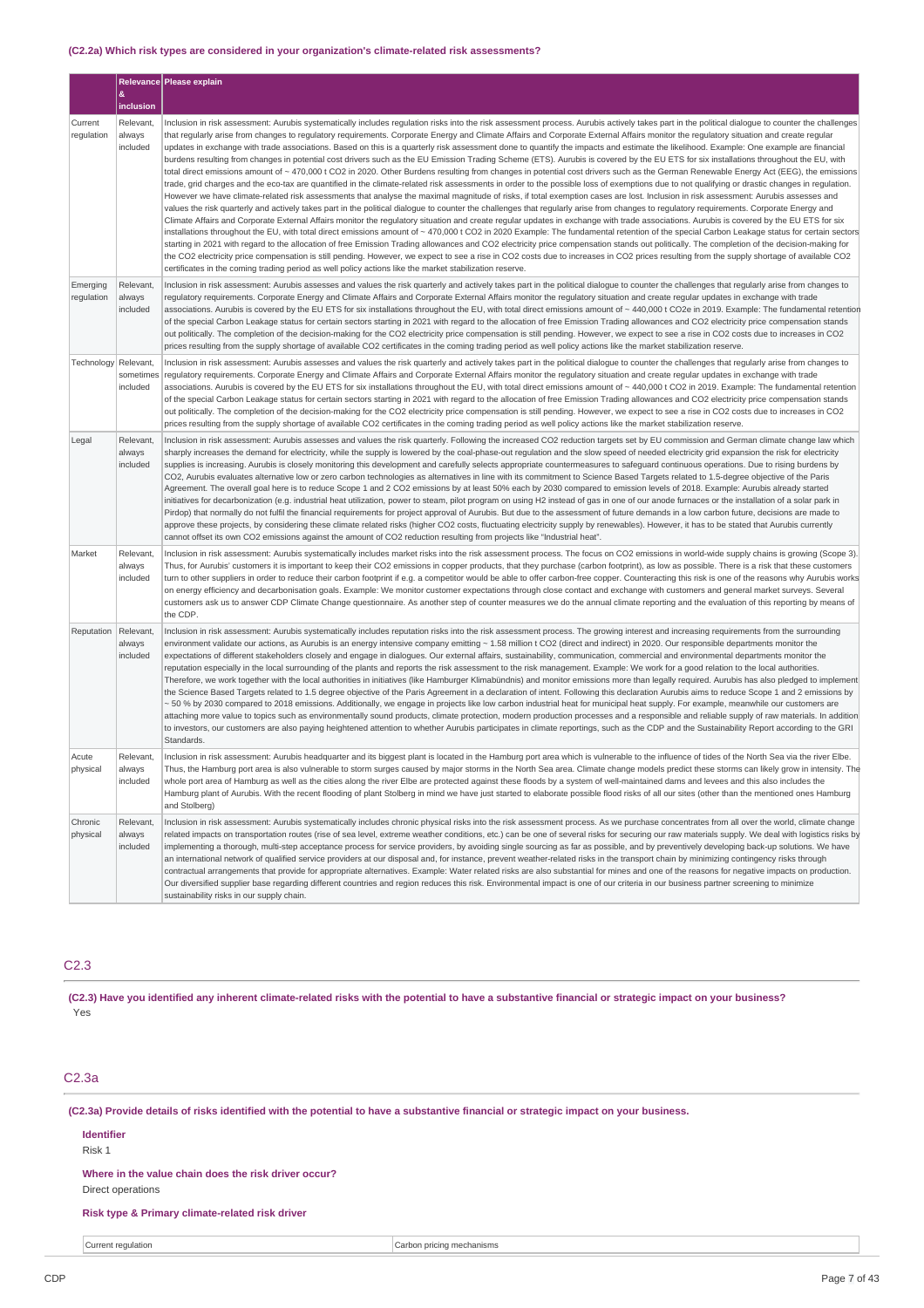Increased direct costs

#### **Climate risk type mapped to traditional financial services industry risk classification** <Not Applicable>

#### **Company-specific description**

All companies that emit carbon dioxide must have the corresponding rights for this. Six of our European sites are in the scope of the EU-ETS, covering 88 % of total Scope 1 emissions. These local additional CO2 costs reduce the competitiveness of European industry in an international comparison. To balance these effects, so-called carbon leakage sectors were established, including the copper industry. This status currently softens the effect of the general reduction of allocated CO2 certificates to a great extent. In order to protect the copper industry from disadvantages in international competition, the European Union (EU) has already authorized limited compensation for electricity price increases stemming from CO2 emissions trading. Some EU member states, including Germany, have adopted corresponding funding guidelines. Due to EU regulations for the copper industry, however, the compensation approved in Germany, where about 60 % of our production facilities are located, is only 50 % effective. This leads to a significant remaining load due to indirect CO2 costs, despite our existing carbon leakage protection. The copper production and processing industry is expected to continue receiving free allocations of emission trading allowances for direct CO2 emissions between 2021 and 2030 due to its carbon leakage status. However, taking into account the political goals of the Paris Agreement, we expect a decline in the free allocation of allowances. The CO2 price increased substantially again in the past year. The supply of CO2 certificates is set to be significantly reduced in the coming trading period, which should raise prices considerably. The political decision-making process regarding the form and amount of compensation for indirect CO2 costs in electricity as of 2021 has started. The copper sector needs to remain eligible for compensation as a matter of principle. The completion of the decision-making for indirect compensation process is still pending. However, we expect to see a rise in CO2 costs due to increases in CO2 prices resulting from the supply shortage of available CO2 certificates in the coming trading period (2021–2030). This circumstance was envisaged by politicians with the goal of complying with the Paris climate accord. In addition to the European regulations, an increase in the CO2 price is also being discussed in Germany. We expect costs to increase in the medium term overall, which could lead to significant strains.

**Time horizon**

Long-term

**Likelihood** Very likely

**Magnitude of impact**

Medium-high

**Are you able to provide a potential financial impact figure?** Yes, an estimated range

**Potential financial impact figure (currency)** <Not Applicable>

**Potential financial impact figure – minimum (currency)** 23500000

**Potential financial impact figure – maximum (currency)** 47000000

#### **Explanation of financial impact figure**

The potential financial impact of critical developments due to changes in ETS legislation is as follows: 470,000 t CO2 x € 50/ t CO2 = € 23.5 million 470,000 t CO2 x € 100/ t  $CO2 = \text{\textsterling}47$  million In 2020 we reported direct emissions under the ETS regime of 470,000t CO2. At June 2021 price levels of ~  $\text{\textsterling}50/t$  for a certificate this would account for up to € 23.5 million of additional annual costs if the ETS allocation reduction scheme would affect us or Carbon leakage status would be dropped for Copper industry. As we expect CO2 prices to further rise in the coming years, an increase to e.g. € 100 /t would be an additional annual cost burden of another € 23.5 million.

**Cost of response to risk** 116000000

## **Description of response and explanation of cost calculation**

Situation: We are currently receiving free allocations of CO2 certificates to cover our direct CO2 emissions according to Copper being on the Carbon Leakage list. However, considering the political goals of the Paris Agreement, we expect a decline in the free allocation of allowances. The supply of CO2 certificates is set to be significantly reduced in the new 4th trading period, which should raise prices considerably. Task: We have set Science Based Targets which were approved by the SBTi in June 2021, and are actively working on reducing our direct emissions through various projects. Action: The first projects on our decarbonization path have been initiated and have reached approval stage or beyond. These projects will be part of Aurubis complete decarbonization roadmap. Result: We are working on reducing our direct emissions through various projects to reduce our risk exposure to rising CO2 prices and reduction in ETS certificate allocations. However, most of the projects listed below are at a very early planning stage and therefore provided Capex figures should be interpreted as preliminary and are likely to change over the course of the projects to reduce our risk exposure to rising CO2 prices and reduction in ETS certificate allocations. However, most of the projects listed below are at a very early planning stage and therefore provided Capex figures should be interpreted as preliminary and are likely to change over the course of the projects. Pilot program on using H2 CO2 Reduction potential : 6,200 t CO2 CAPEX estimate: € 7 million Fuel-switch Pirdop (from heavy oil/ LPG to natural gas) CO2 Reduction potential: 4,700 t. CAPEX estimate: € 2.9 million Pirdop 10 MW solar power plant CO2 reduction potential: 15,000 t CO2 compared to a coal-fired power plant CAPEX estimate: € 5.8 million - Electrification of shaft furnaces for rod production. Reduction potential~ 70,000 t CO2 for the group. CAPEX estimate: € 100 million (4 furnaces á € 25 million) Cost calculation: € 7 million + € 2.9 million + € 5.8 million + € 100 million = € 116 million

#### **Comment**

**Identifier**

Risk 2

#### **Where in the value chain does the risk driver occur?** Direct operations

**Risk type & Primary climate-related risk driver**

Acute physical Increased severity and frequency of extreme weather events such as cyclones and floods

# **Primary potential financial impact**

Other, please specify (Decreased gross profit due to reduced production capacity)

**Climate risk type mapped to traditional financial services industry risk classification** <Not Applicable>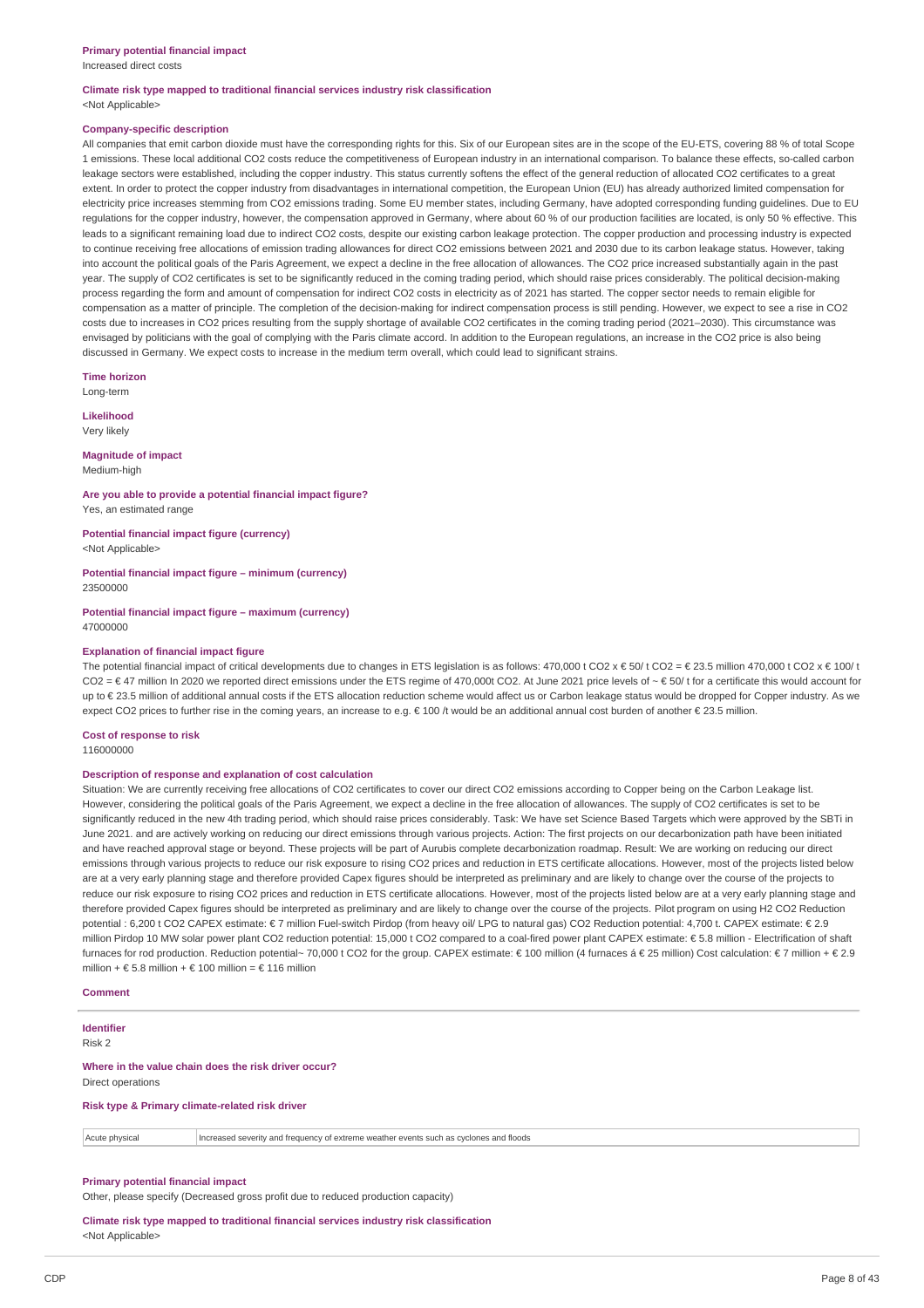#### **Company-specific description**

Aurubis headquarters and its biggest plant is located in the Hamburg port area which is vulnerable to the influence of tides of the North Sea via the river Elbe. Thus, the Hamburg port area is also vulnerable to storm surges caused by major storms in the North Sea area. Climate change models predict these storms can likely grow in intensity. The whole port area of Hamburg as well as the cities along the river Elbe are protected against these floods by a system of well-maintained dams and levees and this also includes the Hamburg plant of Aurubis.

**Time horizon**

Short-term

**Likelihood** Very unlikely

**Magnitude of impact**

High

**Are you able to provide a potential financial impact figure?** Yes, an estimated range

**Potential financial impact figure (currency)** <Not Applicable>

**Potential financial impact figure – minimum (currency)**

5000000

**Potential financial impact figure – maximum (currency)** 110000000

#### **Explanation of financial impact figure**

Flooding of site Hamburg bears the risk to cause longer shutdowns and outages of major equipment and production facilities, plus the flood and corresponding mud can cause major disruptions in the plant infrastructure incl. stability of buildings. This has just been witnessed in one of our smaller plants in Stolberg where - due to torrential rain - water levels of 1.5 - 2 meters incl. mud swept through the plant leaving the whole site devastated. Adopting this lesson learned effect onto plant Hamburg the severity of such a flood event and the impacted facilities, major disruption can last for 3 months or even longer for some facilities. We would estimate the risk for a three-month production downtime of Hamburg site to be in the range of € 90 million as one day of full production loss grosses up to ~ € 1 million of margin losses and repair, clean-up and remediation costs are minimum € 20 million. Major Capex volumes for collapsed buildings are not included in this estimate. It has to be stated here that this is the gross risk which is minimized to a low net risk by the existence of dams and levees as also described below. These dams and levees are high enough to withstand current projected storm surge levels. Calculation of financial figure: 90 days production standstill x margin loss of one lost production day of  $\epsilon 1$  million =  $\epsilon$  90 million plus  $\epsilon$  20 million clean-up, remediation, repair of machinery and infrastructure =  $\epsilon$  110 million

**Cost of response to risk**

30000

#### **Description of response and explanation of cost calculation**

The costs for the "Polder" community gross up to approx. € 30,000 p.a.. The Polder community takes care of maintenance and repair of dam and levees which protect the Peute peninsula on which Hamburg plant is located. Further costs are the costs for the Hamburg plant firefighting department. However as the existence of the firefighting department is a legal prerequisite to run our operations, the costs related to flood response for this department cannot be directly allocated and separated. Capital expenditures for a possible increase of levees and dams to protect against higher future flood levels are not foreseen to be planned within this decade. Situation: Hamburg plant is situated in the Hamburg port area along River Elbe. The whole port area is subject to flooding risk caused by high tides and storm surges due to heavy storms over North Sea waters. Flooding of Hamburg plant would very likely cause longer production standstills comparable to events in other regions of the world as just evidenced by a catastrophic flood event in one of our own plants, in Stolberg, Germany. Task: The plant is protected against flooding by dams and levees which are high enough to sustain even the highest possible flood levels that current estimates provide. Action: The impacts of global warming on the rise of sea levels and intensity of storms are carefully monitored. To do so communication channels to port of Hamburg authorities (HPA) have been set up to initiate further flood protection investments like increases of dams and levees in good time if deemed appropriate. Seasonal flood alarm trainings and emergency plan testings to be prepared for the very unlikely event of flooding belong to core management activities are not separately recorded as e.g. the works fire department of plant Hamburg is involved with all of their staff and equipment. Capital Expenditures for a possible increase of levees to protect against higher flood levels are not planned at this stage. Result: No immediate investment response required but Aurubis needs to closely monitor possible impacts of global warming on the rise of sea levels and intensity of storms to initiate further flood protection investments in good time if deemed appropriate.

#### **Comment**

**Identifier**

Risk 3

#### **Where in the value chain does the risk driver occur?** Direct operations

#### **Risk type & Primary climate-related risk driver**

Technology Other, please specify ((Decreased revenues due to lost production for which we receive smelting fees plus increased Capex and Opex costs for repair and maintenance but also replacement investments) )

#### **Primary potential financial impact**

Other, please specify (Delays in delivery or failure to deliver)

#### **Climate risk type mapped to traditional financial services industry risk classification** <Not Applicable>

#### **Company-specific description**

Aurubis is an energy-intensive company. Copper smelting and refining requires a lot of primary and secondary energy being steadily available. The production processes at Aurubis require a stable supply of electricity which is even growing with the embarkment on our decarbonization path in alignment with our commitment to Science Based Targets initiative. At the same time the electricity supply in Germany is impacted by government-led coal phase out to support the Paris climate agreement and the German specific nuclear phase out which implies shutdown of the last nuclear power plants by 2022. These electricity supplies shall be replaced by mainly renewables. Parallel to this, many other industries – e.g. steel, aluminium, chemical, cement – have embarked on similar decarbonization paths most of which require additional volumes of electricity to replace fossil fuelled processes.

# **Time horizon**

Short-term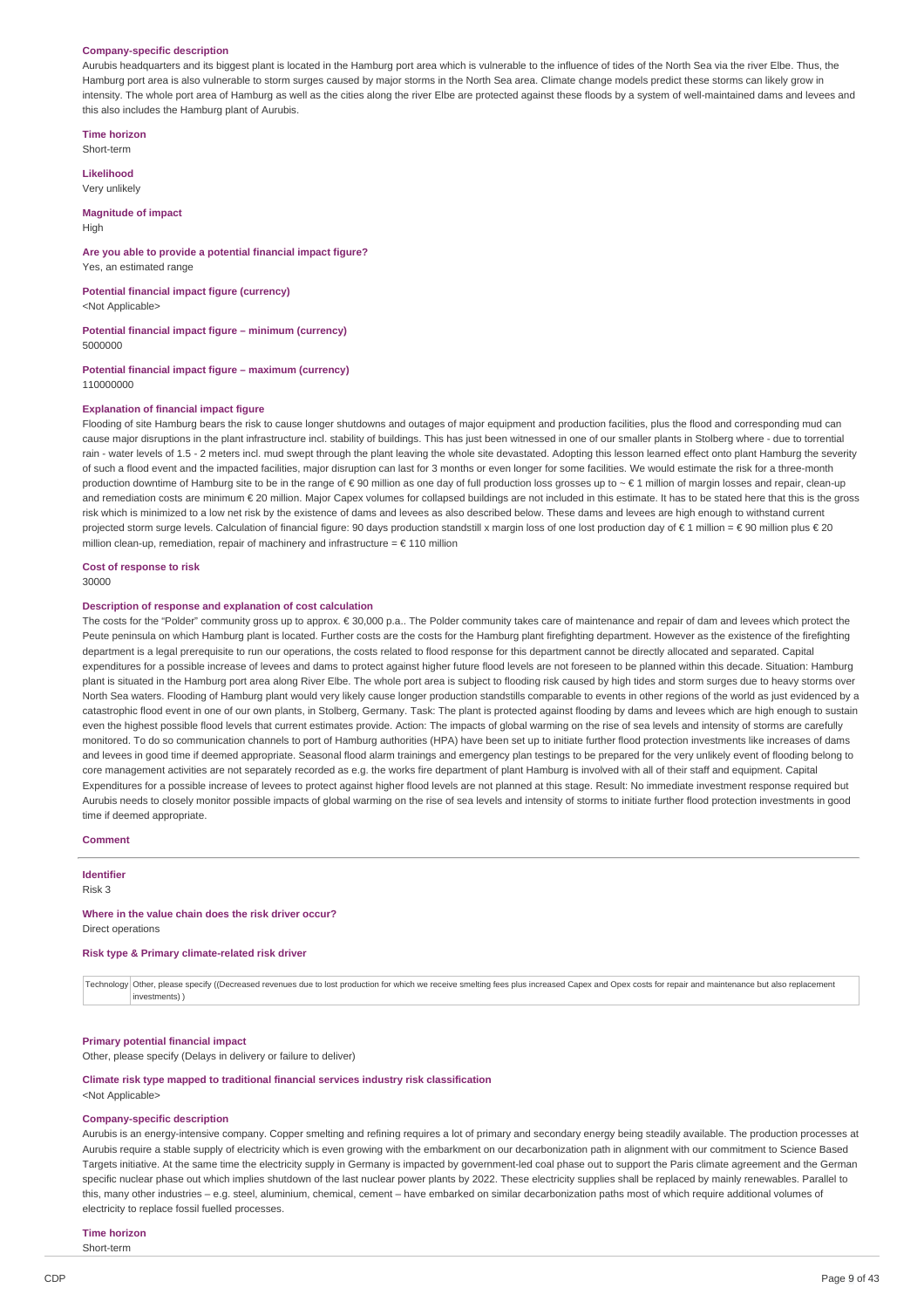#### **Likelihood** Very unlikely

**Magnitude of impact** Medium

#### **Are you able to provide a potential financial impact figure?** Yes, an estimated range

**Potential financial impact figure (currency)** <Not Applicable>

**Potential financial impact figure – minimum (currency)** 4000000

# **Potential financial impact figure – maximum (currency)**

26000000

#### **Explanation of financial impact figure**

Based on studies done within each plant which also considered the national and local grid situation around each plant we estimate the financial risk of a power blackout of 2–24 hours to be € 25 million for Hamburg with a "low" probability. The main components of our estimate are – depending on weather and outside temperatures – that such a blackout can cause liquid metals in our furnaces and sulfuric acid in cooling towers to freeze and thereby to trigger a shutdown of up to 4 weeks. One day of shutdown for these facilities would cost us ~ € 0.6 million (4 weeks = € 16 million). On top of that we estimate costs to repair the expected damages to be ~ € 6 million. Smaller impact in other parts of Hamburg plant, mainly electrical infrastructure amount to € 1 million. The same exercise was done for our Lünen plant. However, the same scenario only triggers a financial risk of €3 million. A blackout lasting longer than 24 hours could cause higher costs as more damage would occur. However, we view the likelihood of a blackout of > 24 hours to be very unlikely. Cost of a 24h blackout in Hamburg: € 16 million + € 7 million damage repair Cost of a 24h blackout in Lünen: € 3 million

#### **Cost of response to risk** 6000000

## **Description of response and explanation of cost calculation**

Situation: Following the increased CO2 reduction targets set by EU commission and German climate change law which sharply increases the demand for renewable electricity and simultaneously lowers the stable supply of electricity through e.g. coal-phase out regulation combined with the approach to shutdown nuclear power plants and at the same time a slow speed of needed electricity grid expansion and storage for renewable energy the risk for secured electricity supplies is increasing. An unanticipated interruption of electricity supply could have a major impact on the operations as metals could freeze in the smelters and acid could freeze in cooling towers causing shutdowns of more than just a few days. Task: In 2020 Aurubis has started a plant-by-plant study for major operating sites to evaluate the local electricity supply situation and the already in place measures like emergency power generators or options of adapting operations to more flexibility. This also includes options to switch to other available electricity sources like nearby renewables to secure critical volumes. Action: Although we consider the likelihood to be "low", the impact without countermeasures is estimated to be € 23 million for site Hamburg alone. For more insights into cost composition please see above. For Lünen we estimate the impact to be € 3 million. Impacts for other sites are investigated into. Thus, it is necessary to evaluate the electricity supply situation at our sites with view to this risk and to implement countermeasures in case of need. Result: While this plant-by-plant study is still ongoing and planned to be finished during fiscal year 2020/21, some gaps in our resilience against a possible blackout have already surfaced and will be further investigated into. Considering the outcome of the studies so far, we estimate investments for Hamburg to be approx. € 6 million. As we are still in an early planning stage this Capex figure is to be understood as a first estimate and can likely change over the course of coming months. The same accounts for the time horizon as second half 2022 is currently envisaged. For the site of Hamburg for example, we aim to reduce the financial impact in case of risk occurrence – through e.g. investments into emergency power generating units – to a level of € 1 to 2 million (after installation of above mentioned investment) and at the Lünen plant the decision for the time being is to accept the risk for the reasons given above.

**Comment**

# C2.4

(C2.4) Have you identified any climate-related opportunities with the potential to have a substantive financial or strategic impact on your business? Yes

## $C<sub>2</sub>$  4a

(C2.4a) Provide details of opportunities identified with the potential to have a substantive financial or strategic impact on your business.

# **Identifier**

Opp1

**Where in the value chain does the opportunity occur?** Direct operations

## **Opportunity type**

Energy source

# **Primary climate-related opportunity driver**

Use of lower-emission sources of energy

**Primary potential financial impact** Reduced indirect (operating) costs

## **Company-specific description**

With the Green Deal, the EU has an ambitious target for 2050: a resilient economy and society that achieves carbon neutrality through high innovative strength and competitiveness. This corresponds to Aurubis' goal, as is apparent in Aurubis' affirmation to the Science-Based Targets initiative and the corresponding company targets in line with the 1.5°C goal of the Paris Climate Agreement. Aurubis is able to extract residual heat from its production processes. The use of residual heat replaces fossil fuels in the heat and steam production and therefore not only increases the level of energy efficiency, but also reduces carbon emissions. In October 2018, Aurubis commissioned a 3.7-km-long pipeline that transfers excess heat from our Hamburg plant to our partner enercity AG, who then supplies the neighbourhood HafenCity East with heat. In 2020 preparations were made to connect another 160 apartments in the Rothenburgsort district to the heat supply from in early 2021 on. For this purpose, Aurubis extracts heat that is formed when sulphur dioxide – a by-product of copper smelting – is converted to sulfuric acid. Each year, up to 160 million kWh of heat can be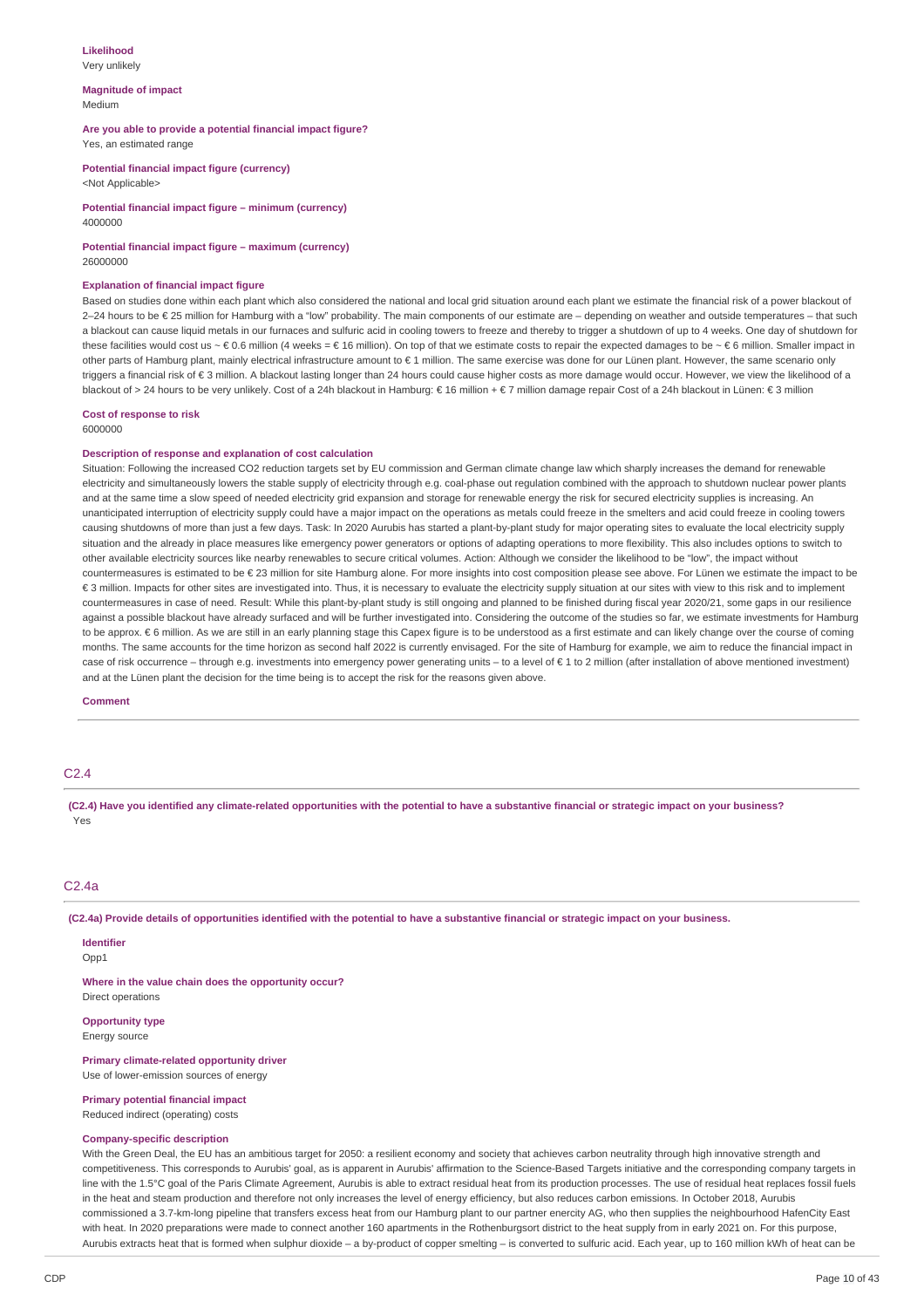extracted from the process, equivalent to a more than 20,000 t reduction in CO2. About half of this reduction results from the replacement of natural gas used to produce steam on the Aurubis plant premises, while the other half is saved due to the transmission of heat to the HafenCity East neighbourhood, where conventional fuels would otherwise generate district heating. The first stage of the industrial heat project was honoured with several awards, e.g. dena Energy Efficiency Award, German Renewables Award 2018 etc. Aurubis is currently negotiating the expansion of this project to increase the CO2 reduction potential.

**Time horizon**

Short-term

**Likelihood** Virtually certain

#### **Magnitude of impact** Medium-high

## **Are you able to provide a potential financial impact figure?**

Yes, a single figure estimate

**Potential financial impact figure (currency)** 500000

**Potential financial impact figure – minimum (currency)** <Not Applicable>

# **Potential financial impact figure – maximum (currency)**

<Not Applicable>

## **Explanation of financial impact figure**

 $10,000$  t CO2 x € 50/ t CO2 = € 500,000/ year Replacing fossil fuels via residual heat utilization constitutes an economic counter value. One part of the recovered waste heat is used in the "HafenCity East" in Hamburg. The other part is used to substitute the use of natural gas for heat production at our site. By saving natural gas we save up to 10,000 t CO2 at our plant per year. The current CO2 price is € 50/ t. Total savings amount up to € 500,000/ year. In addition, it is a reduction of operational costs

## **Cost to realize opportunity**

20000000

## **Strategy to realize opportunity and explanation of cost calculation**

Replacing fossil fuels via residual heat utilization constitutes an economic counter value. One part of the recovered waste heat is used in the HafenCity East neighbourhood in Hamburg. The other part is used to substitute the use of natural gas for heat production at our site. Situation: With the Green Deal, the EU has an ambitious target for 2050: a resilient economy and society that achieves carbon neutrality through high innovative strength and competitiveness. At the Aurubis plant in Hamburg we show how industry can be a valuable partner in combating climate change. As an industrial plant located near the city centre of Hamburg, we wanted to make our industrial excess heat usable for the households in Hamburg. Task: Aurubis is able to extract residual heat from its production processes. The use of residual heat replaces fossil fuels in the heat and steen production and therefore not only increases the level of energy efficiency, but also reduces carbon emissions. Aurubis takes a close look at all types of waste heat produced from its processes. Action: Aurubis joined forces with energy service provider enercity AG to launch Germany's largest industrial heat project and we are now supplying the Hamburg neighbourhood HafenCity East with industrial heat from Aurubis. In 2020 preparations were made to connect another 160 apartments in the Rothenburgsort district to the heat supply from in early 2021 on. Aurubis invested roughly € 20 million to convert the facilities and move the heat pipeline to the plant boundary. Aurubis received funding for about 30 % of its investments from the German Federal Ministry for Economic Affairs and Energy (BMWi) via the Development Loan Corporation (KfW) Result: This award-winning project saves around 20,000 t of CO2 emissions per year through the reuse of heat. About half of the reduction results from avoiding the use of natural gas to produce steam on our plant premises; we save the other half by delivering the waste heat to enercity AG. Furthermore, the cooling water volume discharged into the Elbe River decreased by about 10 million m3/ year as a result of the Industrial Heat project. Aurubis is negotiating the expansion of this project to increase the CO2 reduction potential.

#### **Comment**

**Identifier** Opp<sub>2</sub>

**Where in the value chain does the opportunity occur?** Direct operations

**Opportunity type** Resource efficiency

**Primary climate-related opportunity driver** Use of recycling

# **Primary potential financial impact**

Other, please specify (Revenue increase)

## **Company-specific description**

Metals are an important prerequisite for technical progress as well as a high standard of living. Given a constantly increasing demand paired with a limited availability of resources on the other hand, metal recycling plays an important role as raw material source. It also helps to save energy, because the considerable amount of energy required for ore mining, processing and transport to metal smelters isn't necessary. In light of the rising importance of resource efficiency regarding sustainability, we expect demand for recycling solutions to continue growing. This is also supported and promoted by increasingly strict national and international legislation. With our multi-metal recycling, we actively take part in the modern circular economy, promote the efficient and environmentally friendly use of valuable resources, and contribute to raw material security. Aurubis AG has acquired the recycling company Metallo - closing of the transaction took place on May 29, 2020. As a result, Aurubis has now more than 1 million tons recycling capacity for secondary material. Part of this input is coming from our closing-the-loop activities, where we build up partnerships through which we not only sell our products, but also take back recycling raw materials customers accumulate. The raw material cycle comes full cycle. Aurubis AG fabricates about 1.03 million t of copper cathodes with a purity level of 99.99% per year. Thanks to Aurubis' distinct expertise in recycling, 42% of these cathodes come from reprocessed copper containing recycling materials. In addition to copper cathodes, Aurubis offers its customers processed copper in form of preliminary products such as wire rod, shapes, pre-rolled strip, specialty wire and alloys.

**Time horizon** Short-term

**Likelihood**

Virtually certain

**Magnitude of impact** Medium-high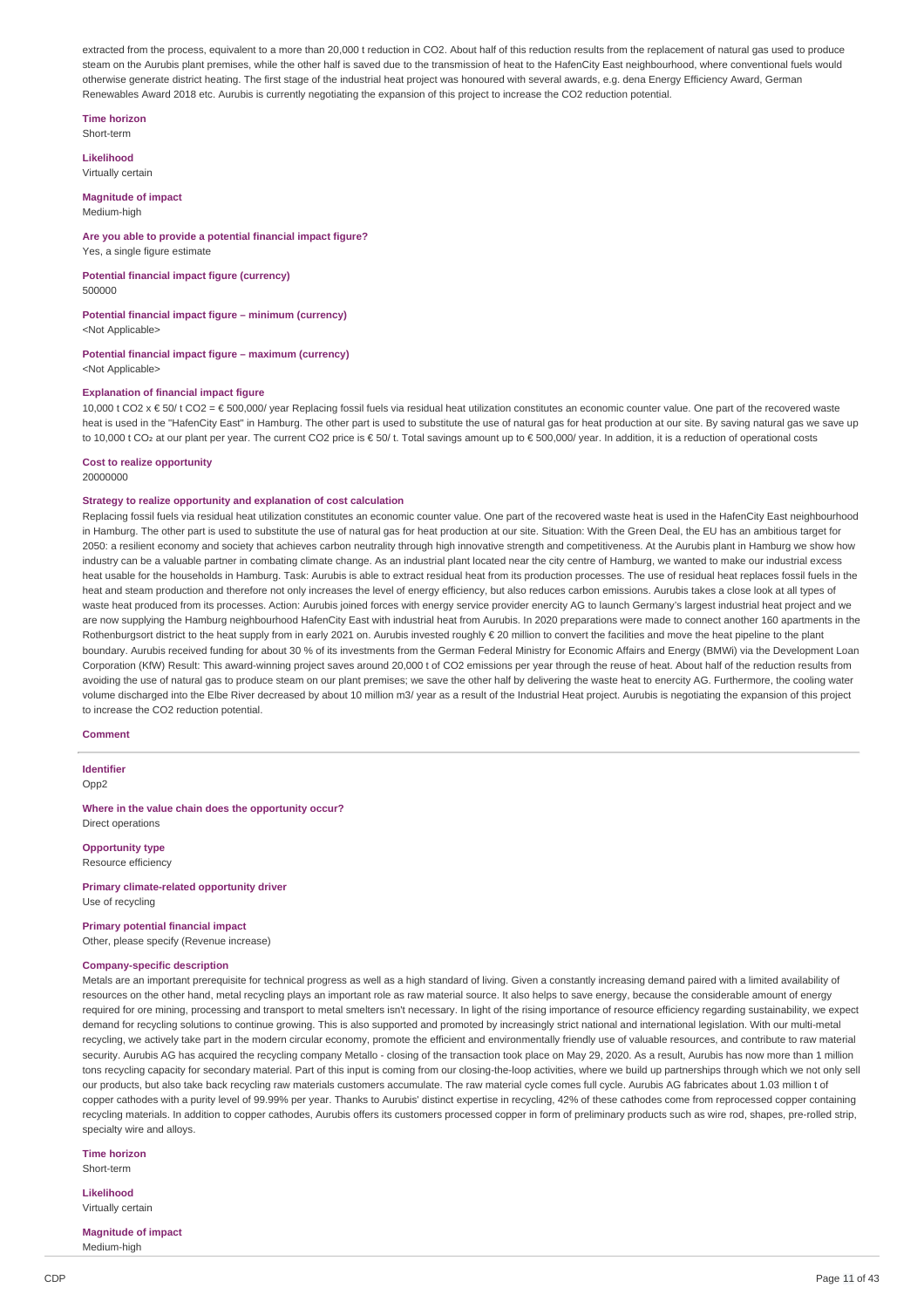#### **Are you able to provide a potential financial impact figure?** Yes, a single figure estimate

#### **Potential financial impact figure (currency)** 37000000

# **Potential financial impact figure – minimum (currency)**

<Not Applicable>

**Potential financial impact figure – maximum (currency)** <Not Applicable>

#### **Explanation of financial impact figure**

More than 433 thousand t or 42% of Aurubis Group cathode output come from reprocessed copper containing scrap. Taking into account Aurubis copper premium of USD 96/ t in calendar year 2020, we are speaking here about more than € 37.096 million revenue impact. Moreover, additional financial impact results from scrap refining charges 433,020 t Copper Cathodes x USD 96/ t Copper (Aurubis Copper Premium) = USD 41.57 million USD 41.57 million USD (at € 0.89/ USD, average exchange rate 01.10.2019 – 30.09.2020) = € 37 million

# **Cost to realize opportunity**

380000000

#### **Strategy to realize opportunity and explanation of cost calculation**

In the discussion about climate change the aspect of resource efficiency is more important than ever. The responsible handling of natural resources is not only vital in economic but also in environmental matters. Situation: Metals are an important prerequisite for technical progress as well as a high standard of living. Given a constantly increasing demand paired with a limited availability of resources on the other site, metal recycling plays an important role as raw material source. It also helps to save energy, because the considerable amount of energy required for ore mining, processing and transport to metal smelters isn't necessary. Task: In the metal industry, recycling is an established prerequisite for efficient and sustainable business activity. Given that copper can be recycled over and over again without loss of quality, recycling is particularly important for Aurubis. Action: With its multi-metal recycling, Aurubis actively takes part in the modern circular economy, promotes the efficient and environmentally friendly use of valuable resources, and contributes to raw material security. Result: Aurubis plays a vital role in the recycling chain: thanks to our integrated smelter network, we are able to process a broad range of materials, from industrial waste that accumulates directly from our production or our customers, to complex materials from end-of-life products. From these materials, we produce metals that can be directly used in new products. Aurubis processes recycling materials at different sites. Our sites in Lünen (Germany), Olen and Beerse (both in Belgium), and Berango (Spain) specialize in processing recycling materials. Recycling materials are nearly the only feedstock at our largest recycling plant, the Aurubis recycling centre in Lünen. Cost to realize opportunity: On Mai 29, 2020, Aurubis acquired the Belgian-Spanish recycling company Metallo Group for a purchase price of € 380 million. Integration of Metallo facilitates implementation of the growth strategy while making an important contribution to the circular economy. Metallo specializes in processing recycling materials with low metal contents, with a focus on tin, lead, nickel, zinc, and copper. Metallo has a zero-waste business model, meaning it is able to convert all scrap materials into valuable output, making the company one of the frontrunners in metal recycling.

#### **Comment**

**Identifier** Opp3

**Where in the value chain does the opportunity occur?** Direct operations

**Opportunity type** Resource efficiency

**Primary climate-related opportunity driver** Use of recycling

**Primary potential financial impact** Reduced direct costs

#### **Company-specific description**

Sustainability is a fundamental part of the Aurubis Corporate strategy. We integrate sustainable conduct and business activities into the corporate culture. We joined the United Nations Global Compact (UNGC) initiative Business Ambition for 1.5 °C, which requires the Group to set science-based emissions reduction targets which were approved by the SBTi in June 2021. In addition to 20,000 t CO2 reduction from Aurubis' Industrial Heat project, Aurubis implemented further CO2 reduction projects at different sites: E.g. a power-to-steam facility (electrode boiler) was installed at the Aurubis Hamburg plant in 2019. During periods of surplus renewable energy in the grid, the facility converts the energy into steam for internal processes and contributes to integrated energy. For the Hamburg plant, over 10% of the installed electricity consumption capacity can be flexibly controlled already as a result. Assuming that 100% of the power supply comes from renewable energies, this plant could cut about 4,000 t of CO2 annually. Aurubis Bulgaria is planning to install 10 MW photovoltaic (PV) park at Pirdop site. The PV facility for generating electricity internally is the largest of its kind in Bulgaria according to current plans, and Aurubis Bulgaria would be the first industrial consumer in the country to invest in renewable energy production on this scale. The plan is to install the 22,200 PV panels on a remediated landfill site. The PV park will cover an average of about 2.5 % of the primary smelter's energy needs and is part of the site's energy transition plan. Compared to coal-fired power generation, this will save 15,000 t of CO2 emissions per year. Use of hydrogen (H2) holds further potential of decarbonizing Aurubis production sites. Natural gas is used to refine copper, drawing out excess oxygen bound in the copper. However, CO2 arises in addition to steam. Replacing the natural gas with H2 as a reducing agent would eliminate this CO2, leaving only the steam. In May 2021 Aurubis started a series of tests for H2 use on an industrial scale in copper anode production at the Hamburg plant. The pilot project in which hydrogen and nitrogen were introduced in the anode furnace instead of natural gas went according to plan. In the medium term, H2 could replace fossil fuels in the production process, making production more climate-friendly overall. By using H2, the potential CO2 savings for the Hamburg smelter could amount to 6,200 t CO2 annually.

**Time horizon** Short-term

**Likelihood** Virtually certain

Medium-high

**Magnitude of impact**

**Are you able to provide a potential financial impact figure?** Yes, a single figure estimate

**Potential financial impact figure (currency)** 1260000

**Potential financial impact figure – minimum (currency)**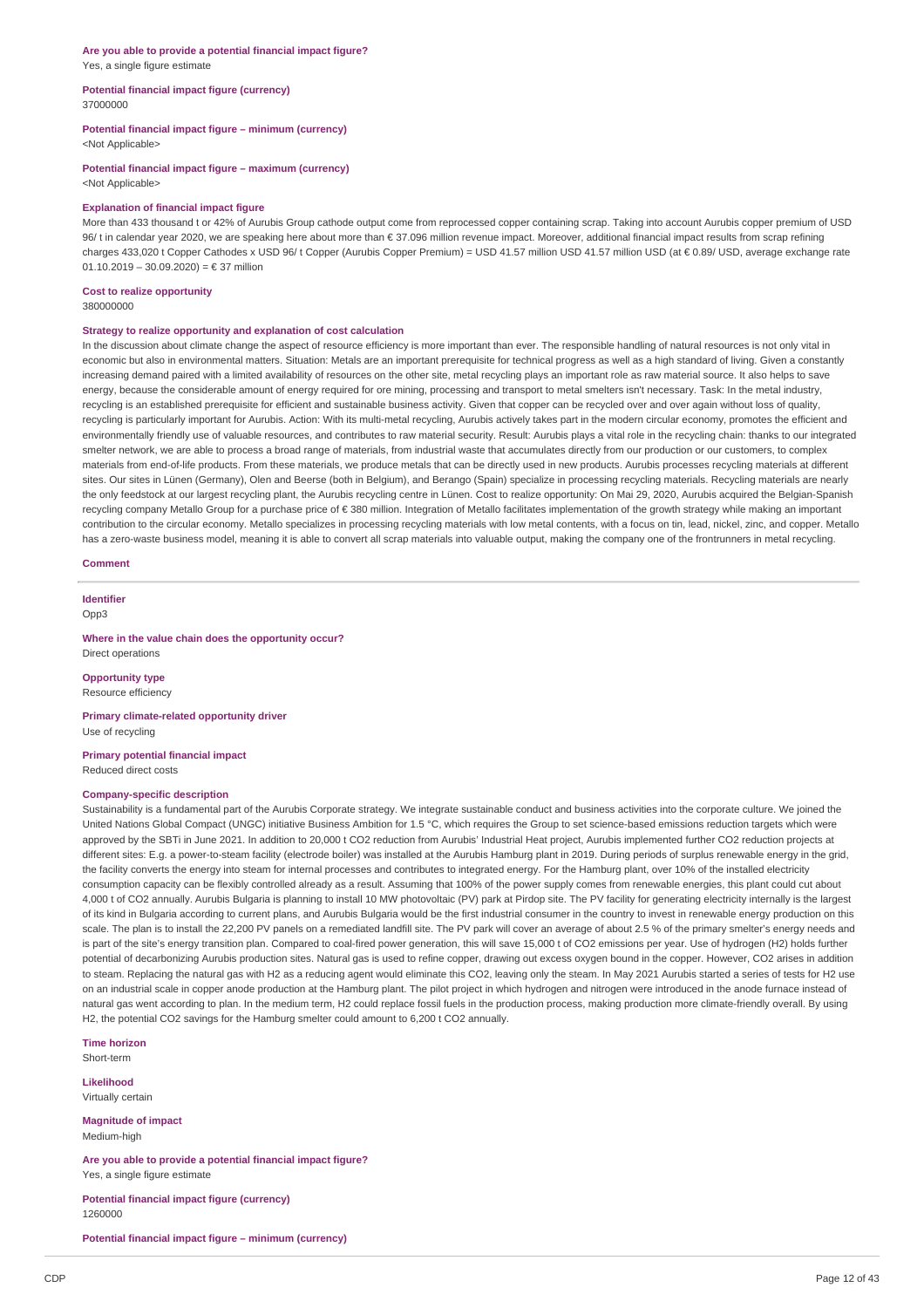#### <Not Applicable>

#### **Potential financial impact figure – maximum (currency)**

<Not Applicable>

## **Explanation of financial impact figure**

Future CO2 annual reduction potential from power-to-steam facility in Hamburg, PV plant in Pirdop and use of hydrogen in the Hamburg smelter sums up to 25,200 t CO2. The current CO2 price is € 50/ t. Total savings amount up to € 1,260,000/ year (€ 50/ t CO2 \* 25,200 t CO2).

#### **Cost to realize opportunity** 3500000

#### **Strategy to realize opportunity and explanation of cost calculation**

Situation: With the Green Deal, the EU has an ambitious target for 2050: a resilient economy and society that achieves carbon neutrality through high innovative strength and competitiveness. This corresponds to Aurubis' goal, as is apparent in Aurubis' affirmation to the Science-Based Targets initiative. Task: Aurubis supports the goal of a carbon-neutral continent by 2050. As a multimetal company, we can and want to contribute to this goal – through innovative products and production processes. Action: Aurubis has a goal to become one of the most efficient and sustainable smelter networks in the world. At all the relevant production sites, we have been successfully implementing CO2 reduction projects through different energy efficiency measures for several years. As an example, Aurubis invested ca. € 3.5 million for its power-tosteam plant. The Federal Ministry for Economic Affairs and Energy provided 10 % of the funds used to construct the power-to-steam plant as part of NEW 4.0. Result: Aurubis is testing new processes to enable the use of hydrogen in production, pushing forward with the use of industrial waste heat, and investing in renewable energies. In addition to CO2 reduction from Industrial Heat project, Aurubis has been implementing further CO2 reduction projects at different sites, such as power-to-steam plant in Hamburg, PV facility in Pirdop and launching the series of hydrogen tests at its Hamburg plant. From PV facility, power-to-steam plant and use of hydrogen in the HH smelter production, Aurubis is expecting to save up to 25,200 t CO2 emissions annually.

**Comment**

#### C3. Business Strategy

## C3.1

**(C3.1) Have climate-related risks and opportunities influenced your organization's strategy and/or financial planning?** Yes

## C3.1b

**(C3.1b) Does your organization intend to publish a low-carbon transition plan in the next two years?**

| Intention to publish a low-carbon transition plan | Intention to include the transition plan as a scheduled resolution item at Annual General Meetings (AGMs) |  |
|---------------------------------------------------|-----------------------------------------------------------------------------------------------------------|--|
| Row 1 Yes, in the next two years                  | I Yes, we intend to include it as a scheduled AGM resolution item                                         |  |

## C3.2

**(C3.2) Does your organization use climate-related scenario analysis to inform its strategy?** Yes, quantitative

## C3.2a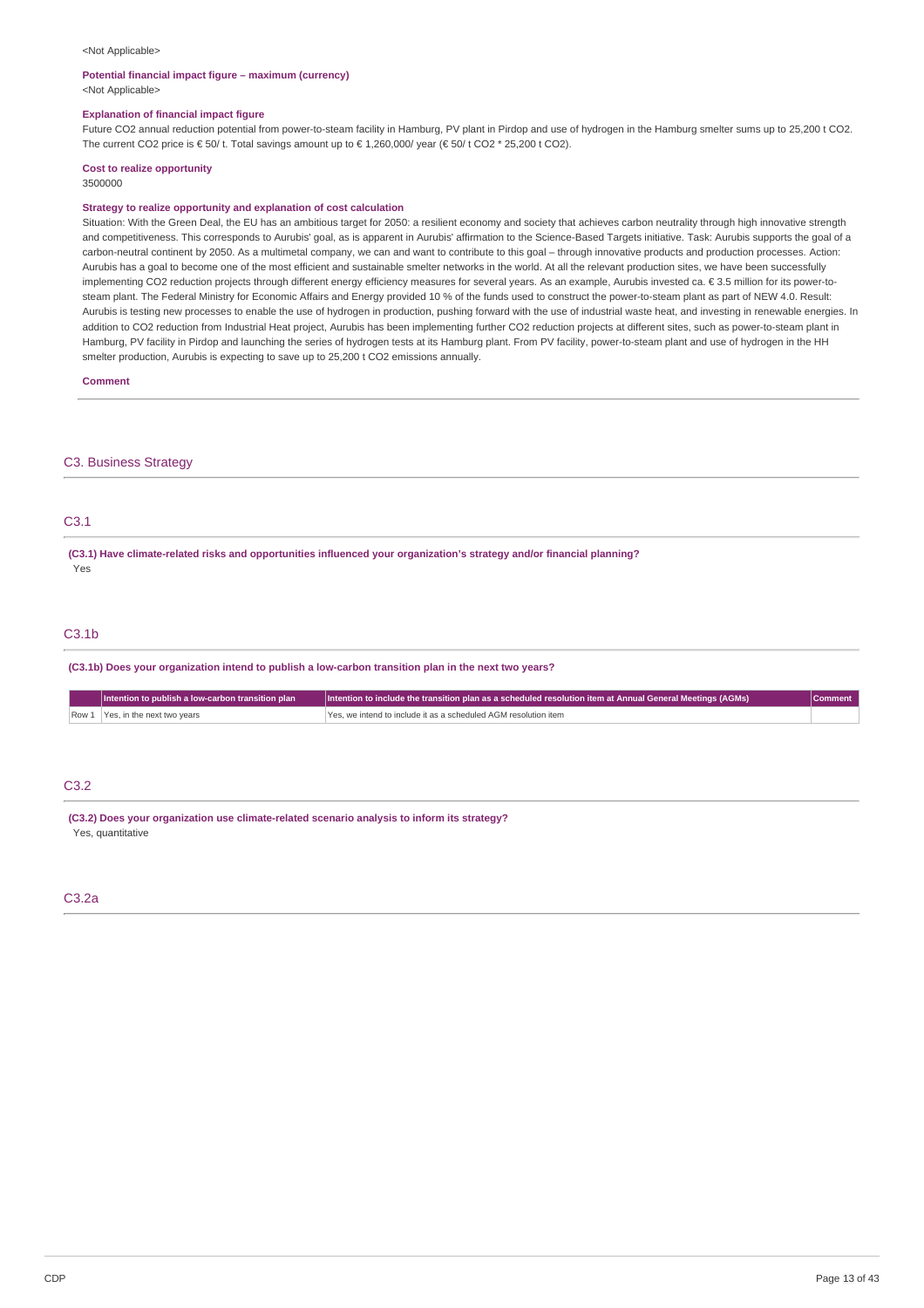# **(C3.2a) Provide details of your organization's use of climate-related scenario analysis.**

| Climate-<br>related<br>scenarios<br>and<br>models<br>applied | Details                                                                                                                                                                                                                                                                                                                                                                                                                                                                                                                                                                                                                                                                                                                                                                                                                                                                                                                                                                                                                                                                                                                                                                                                                                                                                                                                                                                                                                                                                                                                                                                                                                                                                                                                                                                                                                                                                                                                                                                                                                                                                                                                                                                                                                                                                                                                                                                                                                                                                                                                                                                                                                                                                                                                                                                                                                                                                                                                                                                                                                                                                                                                                                                                                                                                                                                                                                                                                                                                                                                                                                                                                                                                                                                                                                                                                       |
|--------------------------------------------------------------|-------------------------------------------------------------------------------------------------------------------------------------------------------------------------------------------------------------------------------------------------------------------------------------------------------------------------------------------------------------------------------------------------------------------------------------------------------------------------------------------------------------------------------------------------------------------------------------------------------------------------------------------------------------------------------------------------------------------------------------------------------------------------------------------------------------------------------------------------------------------------------------------------------------------------------------------------------------------------------------------------------------------------------------------------------------------------------------------------------------------------------------------------------------------------------------------------------------------------------------------------------------------------------------------------------------------------------------------------------------------------------------------------------------------------------------------------------------------------------------------------------------------------------------------------------------------------------------------------------------------------------------------------------------------------------------------------------------------------------------------------------------------------------------------------------------------------------------------------------------------------------------------------------------------------------------------------------------------------------------------------------------------------------------------------------------------------------------------------------------------------------------------------------------------------------------------------------------------------------------------------------------------------------------------------------------------------------------------------------------------------------------------------------------------------------------------------------------------------------------------------------------------------------------------------------------------------------------------------------------------------------------------------------------------------------------------------------------------------------------------------------------------------------------------------------------------------------------------------------------------------------------------------------------------------------------------------------------------------------------------------------------------------------------------------------------------------------------------------------------------------------------------------------------------------------------------------------------------------------------------------------------------------------------------------------------------------------------------------------------------------------------------------------------------------------------------------------------------------------------------------------------------------------------------------------------------------------------------------------------------------------------------------------------------------------------------------------------------------------------------------------------------------------------------------------------------------------|
| <b>IEA 450</b>                                               | Selection of the scenario: Aurubis participated actively in the development of the BDI study "Climate paths for Germany". The cross-sectoral debates pointed out, that only a global approach to combat<br>climate change is suitable to meet the target set by the Paris Agreement. Which is why the IEA 450 scenario and its price projections were used for further analysis. Aim of the analysis was to<br>investigate industrial processes and the industrial energy consumption regarding the challenges of a 2° scenario. Therefore, we gave input about our operations and productions and possible ways to<br>decarbonize these. Time horizons considered/areas of organization considered: The IEA 450 scenario models a 2°C future until 2050. The inherent energy transformation from fossil to renewable, the<br>vitally needed significant energy efficiency enhancements and revolution in industrial processes will have an impact on our production facilities and our business model in the next 30 years. Results<br>summary: The Study results were reviewed in Corporate Energy & Climate Affairs and were also used as in input during the development of the Sustainability Strategy 2018-2023 at Aurubis. For an<br>energy intensive company like Aurubis the main result of the 2° scenario is a significant increase of the carbon price. While the study showed that the 2° target is only achievable when climate action<br>takes place globally, the more realistic scenario is a higher ambition level in Europe compared to the rest of the world. Influence of scenario analysis on business objectives and strategy: To project<br>possible carbon prices Aurubis discussed intensively with other industry partners in the course of the development of Study "Climate Paths for Germany". BCG projected, depending on the different<br>parameters a price of up to € 124/t CO2 in 2050. Energy & Climate Affairs adopted this price into its scenario analysis. For 2030 we expect the target carbon € 95/t CO2. With these assumptions we<br>projected the inherent cost burden for Aurubis. Case study Situation: The inherent energy transformation from fossil to renewable, the vitally needed significant energy efficiency enhancements and<br>revolution in industrial processes will have an impact on our production and our business model. Task: Two main action approaches were derived from this: Primarily, Aurubis' carbon emissions must be<br>reduced. Additionally, Aurubis' engagement with policy makers has to point out the necessity to provide Carbon Leakage protection for sectors that compete internationally. Action: An example how the<br>business strategy has been directly influenced by the scenario analysis is the carbon reduction target set in our sustainability strategy that is part of our business strategy. We are also using scenario<br>analysis to assess future development of the EV sector, because it has direct impact on such commodity segments as metals and mining. Another field, where we are using scenario analysis is around<br>the growth of the recycling sector. Result: As a part of 2018-2023 Sustainability Strategy, Aurubis aims to reduce our CO2 by > 100,000 t by financial year (FY) 2022/23 (base FY: 2012/13). The carbon<br>reduction targets were approved by the CEO. The target and inherent measures are monitored and reviewed in close coordination among the relevant departments and the Executive Board. Looking<br>ahead, in 2021 the current CO2 reduction target will be transferred into Science-based targets in 2021. Aurubis thereby declared to reduce 50% of its Scope 1+2 emissions and 24% of its Scope 3<br>emissions, contributing to the 1.5 °C goal of the Paris Climate Agreement. |

# C3.3

**(C3.3) Describe where and how climate-related risks and opportunities have influenced your strategy.**

|                                             | related risks<br>and<br>opportunities<br>influenced<br>your strategy<br>in this area? | Have climate- Description of influence                                                                                                                                                                                                                                                                                                                                                                                                                                                                                                                                                                                                                                                                                                                                                                                                                                                                                                                                                                                                                                                                                                                                                                                                                                                                                                                                                                                                                                                                                                                                                                                                                                                                                                                                                                                                                                                                                                                                                                                                                                                                                                                                                                                                                   |
|---------------------------------------------|---------------------------------------------------------------------------------------|----------------------------------------------------------------------------------------------------------------------------------------------------------------------------------------------------------------------------------------------------------------------------------------------------------------------------------------------------------------------------------------------------------------------------------------------------------------------------------------------------------------------------------------------------------------------------------------------------------------------------------------------------------------------------------------------------------------------------------------------------------------------------------------------------------------------------------------------------------------------------------------------------------------------------------------------------------------------------------------------------------------------------------------------------------------------------------------------------------------------------------------------------------------------------------------------------------------------------------------------------------------------------------------------------------------------------------------------------------------------------------------------------------------------------------------------------------------------------------------------------------------------------------------------------------------------------------------------------------------------------------------------------------------------------------------------------------------------------------------------------------------------------------------------------------------------------------------------------------------------------------------------------------------------------------------------------------------------------------------------------------------------------------------------------------------------------------------------------------------------------------------------------------------------------------------------------------------------------------------------------------|
| Products<br>and<br>services                 | <b>Yes</b>                                                                            | How strategy has been influenced: Aurubis is one of the leading recycling companies for complex recycling materials. With the Metallo acquisition, Aurubis is expanding its technological<br>processing expertise and the related capabilities in order to remain competitive in the long term. Time horizon covered: long-term Case study of the most substantial strategic decision(s)<br>made: Situation: Aurubis is one of the world leading recycling companies in copper, precious metals, and other non-ferrous metals in an efficient, environmentally sound manner. In light<br>of the rising importance of resource efficiency regarding sustainability, we expect demand for recycling solutions to continue growing. This is also supported and promoted by<br>increasingly strict national and international legislation Task: Aurubis plays a vital role in the recycling chain: thanks to our integrated smelter network, we can process a broad range of<br>materials - from industrial waste that accumulates directly from our production or our customers' operations to complex materials from end-of-life products. Action: Aurubis AG has<br>acquired the recycling company Metallo - closing of the transaction took place on May 29, 2020. As a result, Aurubis has now more than 1 million t of recycling capacity for secondary<br>material. The global recycling volume will continue to rise, and we see good growth opportunities for our business model here. Result: Aurubis AG fabricates about 1.03 million t of<br>copper cathodes with a purity level of 99.99 % per year. Thanks to Aurubis' distinct expertise in recycling, 42 % of these cathodes come from reprocessed copper containing recycling<br>materials.                                                                                                                                                                                                                                                                                                                                                                                                                                                                                                 |
| Supply<br>chain<br>and/or<br>value<br>chain | Yes                                                                                   | How strategy has been influenced: Thanks to our multi-metal recycling activities and proximity to our copper product customers, we consider ourselves to be able to offer expanded<br>closing-the-loop solutions. In line with Sustainability Strategy 2018-2023 Aurubis is establishing and developing "closing-the-loop" systems as a result of new or intensified cooperation<br>with original equipment manufacturers (OEMs), retailers, or copper product customers . Time horizons covered: long term Case study of the most substantial strategic decision(s) made:<br>Situation: In the discussion about climate change the aspect of resource efficiency is more important than ever. The responsible handling of natural resources is not only vital in<br>economic but also in environmental matters. It is important that products are recycled over and over again at the end of their lifecycles. This ensures that valuable raw materials are<br>used, resources are conserved, and environmental impacts are prevented. Task: Ensuring the direct return of valuable production scrap back into production is an important component<br>to implement a resource efficient economy. Action: Establishing and developing "closing-the-loop" systems as a result of new or intensified cooperation with original equipment<br>manufacturers, retailers or copper product customers. is one of the measures defined in the Aurubis Sustainability Strategy 2018-2023 Result: Over the past several years, we have<br>established over 50 "closing-the-loop" arrangements in which our customers also became suppliers of secondary materials. The material volume from these closed loops was<br>approximately 50,000 t in financial year 2019/20.                                                                                                                                                                                                                                                                                                                                                                                                                                                                                           |
| Investment Yes<br>in R&D                    |                                                                                       | How strategy has been influenced: Due to the fact, that environmental protection is a top priority for Aurubis, we are continuously developing our processes and methods to reduce<br>emissions of all kinds. Furthermore, the impact of each strategic CAPEX project is assessed along a set of key sustainability KPIs at very early stage of the project development<br>process. Thereby, Aurubis ensures that its pipeline of strategic projects is in full alignment with Aurubis' sustainability ambition. Time horizons covered: long-term. Case study of the<br>most substantial strategic decision(s) made Situation/ Task: Environmental protection is a top priority for Aurubis. As a result, we are continuously developing our processes and<br>methods to reduce emissions of all kinds. Action: In the financial year 2019/2020 the Aurubis Group's R&D expenditures amounted to € 15 million. During the reporting period, R&D work<br>primarily focused on optimizing production processes for copper, lead, and precious metals, as well as on improving environmental compatibility. At the same time, the department<br>investigated new technologies, and developed products and applications for our metals. Result: Aurubis carried out an extensive analysis of the technical possibilities for minimizing<br>Aurubis' CO <sub>2</sub> footprint. R&D supported this analysis with technical expertise and preliminary trials. R&D is concentrating on further investigating possible metallurgical applications of<br>hydrogen to be able to shift to hydrogen in the future, on the conditions of cost-efficiency and clear political parameters. Another R&D focus in the fiscal year 2019/2020 was the<br>development of a technology to enable the processing of larger quantities of lithium-ion batteries in the Aurubis Group in the future. The R&D department is working on a<br>hydrometallurgical process to increase the recycling rates of the non-ferrous metal contents such as copper, nickel, and cobalt, as well as to open access to manganese and lithium.<br>The goal is to implement these processes on an industrial scale to be able to return the valuable recovered metals to battery manufacturers. |
| Operations Yes                              |                                                                                       | How strategy has been influenced: Climate change makes it even more important to balance economic interests, ecology and social aspects. In financial year 2019/20, we affirmed the<br>Science-Based Targets initiative and committed to setting a science-based climate target to reduce our CO <sub>2</sub> emissions until 2030. In this context, the Sustainability Strategy target will<br>be adjusted in the coming years. Time horizons covered: long-term. Case study of the most substantial strategic decision(s) made Situation: With our multimetal strategy, we have set<br>the target of growing in the processing of complex raw materials. For this purpose, we utilize our expertise in smelting, refining, metal recovery, recycling, and copper processing to<br>generate the highest added value, along our entire value chains, from the various raw materials. Some innovations help to secure our economic success and competitiveness for the<br>future, while at the same time contributing to reducing our environmental impacts in many cases. Task: As a result, we have to continuously develop our processes and methods to<br>further reduce emissions. Identified CO2 reduction potentials have to be realized and new technologies have to be evaluated to further decrease our CO2 emissions. Action: Aurubis is<br>testing new processes to enable the use of hydrogen in production, pushing forward with the use of industrial waste heat, and investing in renewable energies. Result: We aim to reduce<br>our CO2 by > 100,000 t by financial year (FY) 2022/23 (base FY: 2012/13). As published in our Sustainability Report 2019/2020, a total of 87.9 % of the target has been achieved, or<br>89.3 % when including reductions made outside of the plant (particularly using our industrial heat as district heating in the Hamburg HafenCity East district). With these measures it was<br>possible to achieve a carbon footprint that is more than 50 % below the global average of the copper producing industry.                                                                                                                                                                                          |

# C3.4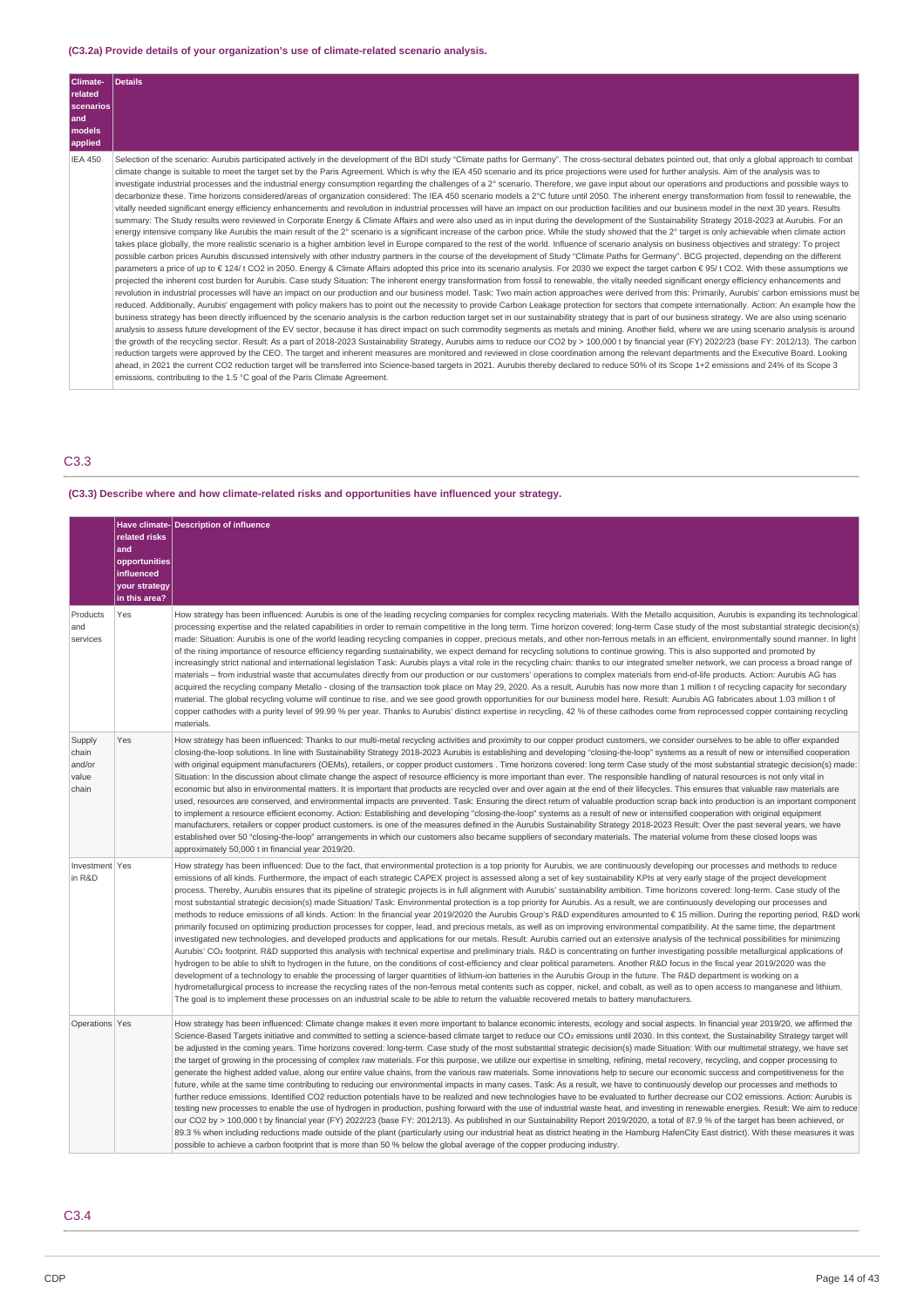## **(C3.4) Describe where and how climate-related risks and opportunities have influenced your financial planning.**

| Financial                                               | <b>Description of influence</b>                                                                                                                                                                                                                                                                                                                                                                                                                                                                                                                                                                                                                                                                                                                                                                                                                                                                                                                                                                                                                                                                                                                                                                                                                                                                                                                                                                                                                                                                                                                                                                                                                                                                                                                                                                                |
|---------------------------------------------------------|----------------------------------------------------------------------------------------------------------------------------------------------------------------------------------------------------------------------------------------------------------------------------------------------------------------------------------------------------------------------------------------------------------------------------------------------------------------------------------------------------------------------------------------------------------------------------------------------------------------------------------------------------------------------------------------------------------------------------------------------------------------------------------------------------------------------------------------------------------------------------------------------------------------------------------------------------------------------------------------------------------------------------------------------------------------------------------------------------------------------------------------------------------------------------------------------------------------------------------------------------------------------------------------------------------------------------------------------------------------------------------------------------------------------------------------------------------------------------------------------------------------------------------------------------------------------------------------------------------------------------------------------------------------------------------------------------------------------------------------------------------------------------------------------------------------|
| planning<br>lelements                                   |                                                                                                                                                                                                                                                                                                                                                                                                                                                                                                                                                                                                                                                                                                                                                                                                                                                                                                                                                                                                                                                                                                                                                                                                                                                                                                                                                                                                                                                                                                                                                                                                                                                                                                                                                                                                                |
| that have                                               |                                                                                                                                                                                                                                                                                                                                                                                                                                                                                                                                                                                                                                                                                                                                                                                                                                                                                                                                                                                                                                                                                                                                                                                                                                                                                                                                                                                                                                                                                                                                                                                                                                                                                                                                                                                                                |
| <b>Ibeen</b>                                            |                                                                                                                                                                                                                                                                                                                                                                                                                                                                                                                                                                                                                                                                                                                                                                                                                                                                                                                                                                                                                                                                                                                                                                                                                                                                                                                                                                                                                                                                                                                                                                                                                                                                                                                                                                                                                |
| linfluenced                                             |                                                                                                                                                                                                                                                                                                                                                                                                                                                                                                                                                                                                                                                                                                                                                                                                                                                                                                                                                                                                                                                                                                                                                                                                                                                                                                                                                                                                                                                                                                                                                                                                                                                                                                                                                                                                                |
| Row Revenues<br>Direct<br>costs<br>Access to<br>capital | Revenues: Situation: Aurubis is a world leader in recycling copper, precious metals, and other non-ferrous metals in an efficient, environmentally sound manner. Task: In light of the rising<br>importance of resource efficiency regarding sustainability, we expect demand for recycling solutions to continue growing. This is also supported and promoted by increasingly strict national and<br>international legislation. Action: With our multi-metal recycling, we actively take part in the modern circular economy, promote the efficient and environmentally friendly use of valuable resources,<br>and contribute to raw material security. Result: More than 433 thousand t or 42 % of Aurubis Group cathode output come from reprocessed copper containing scrap. Taking into account Aurubis<br>copper premium of USD 96/t in calendar year 2020, we are speaking here about more than € 37 million Euro revenue impact. Moreover additional financial impact results from scrap refining<br>charges. Direct Costs: Situation: With the Green Deal, the EU has an ambitious target for 2050: a resilient economy and society that achieves carbon neutrality through high innovative strength<br>and competitiveness. This corresponds to Aurubis' goal, as is apparent in Aurubis' affirmation to the Science-Based Targets initiative. Task: Aurubis supports the goal of a carbon-neutral<br>continent by 2050. As a multimetal company, we can and want to contribute to this goal - through innovative products and production processes Action: Aurubis has a goal to become one of the<br>most efficient and sustainable smelter networks in the world. At all of the relevant production sites, we have been successfully implementing CO2 reduction projects through different energy |
|                                                         | efficiency measures for several years. Result: Aurubis is testing new processes to enable the use of hydrogen in production, pushing forward with the use of industrial waste heat, and investing in<br>renewable energies. In addition to 10,000 t CO2 reduction from Industrial Heat project at our plant, Aurubis has been implementing further CO2 reduction projects at different sites, such as power-<br>to-steam plant in Hamburg, PV facility in Pirdop and launching the series of hydrogen tests at its Hamburg plant. From PV facility (15,000 t CO2), power-to-steam plant (4,000 t CO2) and use of<br>hydrogen (6,200 t CO2) in the HH smelter production, Aurubis is expecting to save up to 25,200 t CO2 emissions annually. Future CO2 annual reduction potential from Industrial Heat project,<br>power-to-steam facility in Hamburg, PV plant in Pirdop and use of hydrogen in the Hamburg smelter sums up to 35,200 t CO2. The current CO2 price is 50 €/t. Total savings amount up to €<br>1,760,000/ a (€ 50/t CO2 x 35,200 t CO2). Access to capital Aurubis' and enercity AG project delivers CO2-free waste heat for HafenCity East neighbourhood in Hamburg. This award-winning<br>project saves around 20,000 t of carbon dioxide (CO2) emissions per year through the reuse of heat. The two participating companies invested over € 20 million each, of which 30 to 40 % was<br>publicly funded. Aurubis received funding from the German Reconstruction Loan Corporation (KfW), while enercity AG received support from the European Regional Development Fund (ERDF)<br>and the KfW. The funding was initiated by the German Federal Ministry for Economic Affairs and Energy (BMWi) and the Hamburg Authority for Environment and Energy (BUE).                                |

# C3.4a

(C3.4a) Provide any additional information on how climate-related risks and opportunities have influenced your strategy and financial planning (optional).

# C4. Targets and performance

# C4.1

**(C4.1) Did you have an emissions target that was active in the reporting year?** Absolute target

C4.1a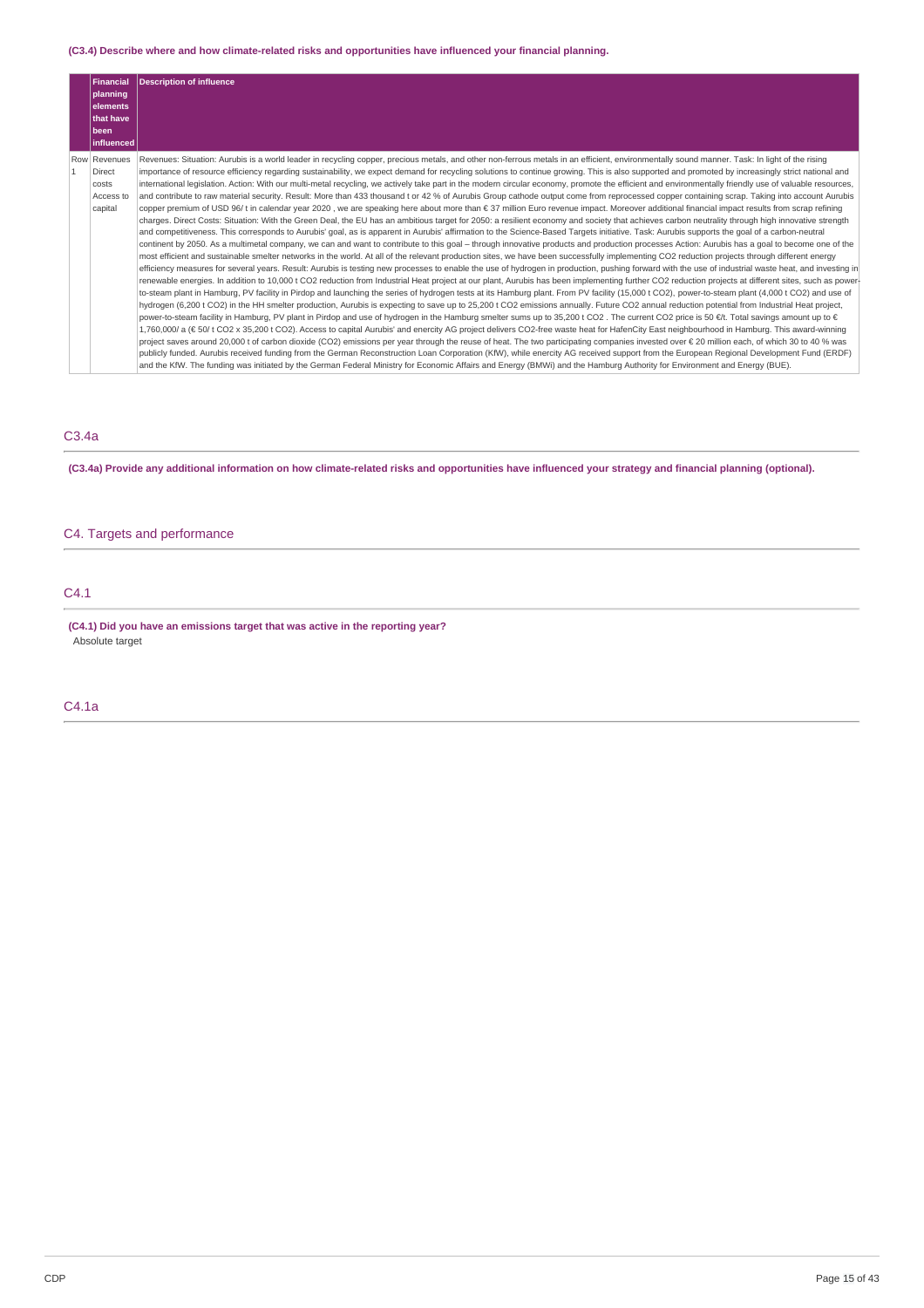**(C4.1a) Provide details of your absolute emissions target(s) and progress made against those targets.**

**Target reference number** Abs 1

**Year target was set** 2013

**Target coverage** Company-wide

**Scope(s) (or Scope 3 category)** Scope 1+2 (market-based)

**Base year**

2013

**Covered emissions in base year (metric tons CO2e)** 1900000

Covered emissions in base year as % of total base year emissions in selected Scope(s) (or Scope 3 category)

**Target year** 2022

100

**Targeted reduction from base year (%)** 8.6

**Covered emissions in target year (metric tons CO2e) [auto-calculated]** 1736600

**Covered emissions in reporting year (metric tons CO2e)** 1580647

**% of target achieved [auto-calculated]** 195.44247246022

**Target status in reporting year** Underway

**Is this a science-based target?** No, but we anticipate setting one in the next 2 years

**Target ambition**

<Not Applicable>

**Please explain (including target coverage)**

The absolute reduction target in the medium term is primarily an energy efficiency target which has been translated into tons of CO2. In fiscal year 2013 we launched our Group wide Sustainability Strategy, which aims to reduce CO2 emissions by 100,000 t CO2 by 2022/2023 (updated in 2018 in line with the Vision 2025). The program is being implemented through concrete projects at individual sites.

# C4.2

**(C4.2) Did you have any other climate-related targets that were active in the reporting year?** No other climate-related targets

## C4.3

(C4.3) Did you have emissions reduction initiatives that were active within the reporting year? Note that this can include those in the planning and/or **implementation phases.**

Yes

## C4.3a

#### (C4.3a) Identify the total number of initiatives at each stage of development, and for those in the implementation stages, the estimated CO2e savings.

|                           | Number of initiatives | Total estimated annual CO2e savings in metric tonnes CO2e (only for rows marked *) |
|---------------------------|-----------------------|------------------------------------------------------------------------------------|
| Under investigation       |                       | 184200                                                                             |
| To be implemented*        |                       |                                                                                    |
| Implementation commenced* |                       |                                                                                    |
| Implemented*              | 158                   | 89300                                                                              |
| Not to be implemented     |                       |                                                                                    |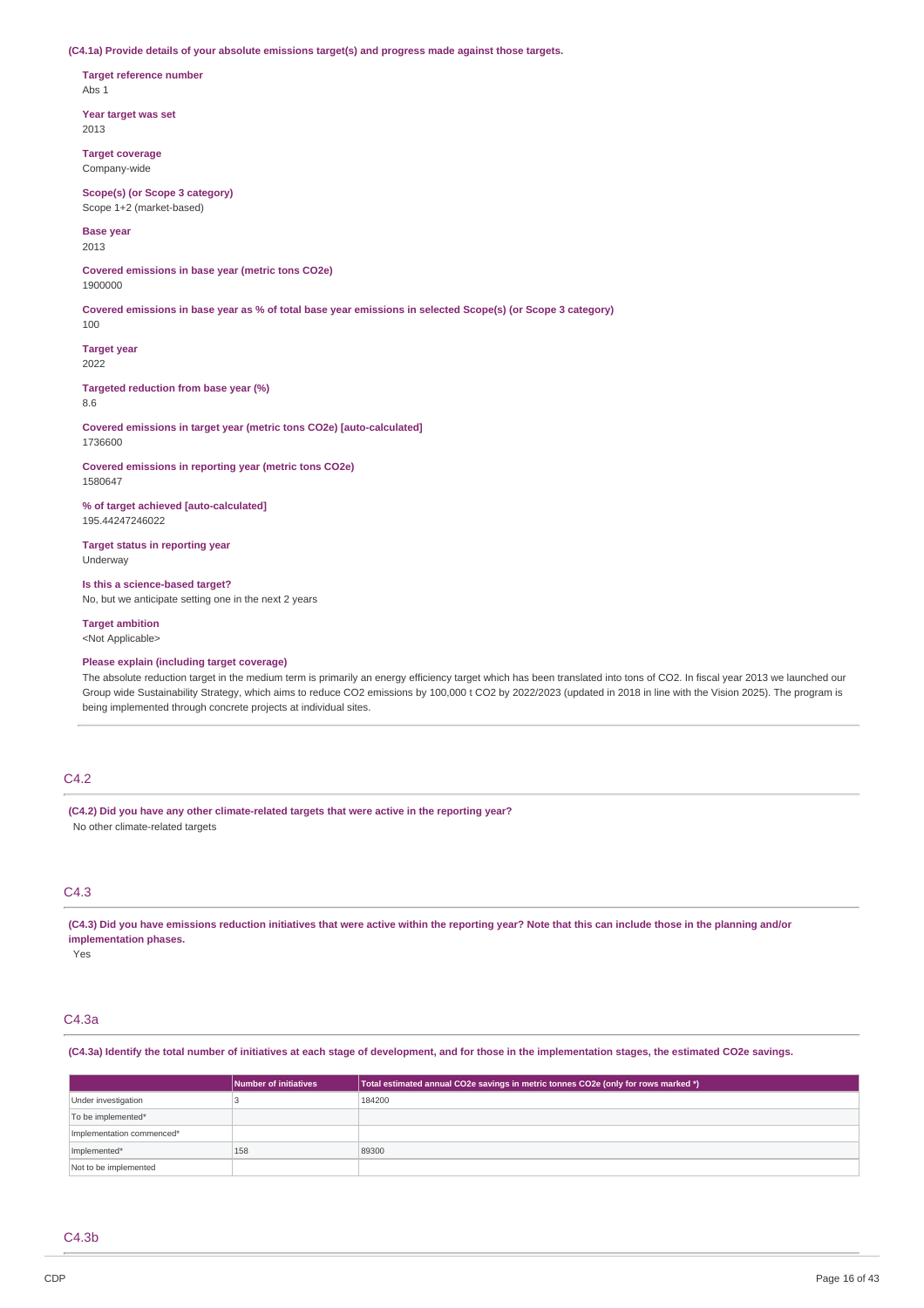## **(C4.3b) Provide details on the initiatives implemented in the reporting year in the table below.**

**Initiative category & Initiative type**

Low-carbon energy generation **Constrainers** of  $\overline{\text{Other}}$ , please specify (Power-to-steam plant)

# **Estimated annual CO2e savings (metric tonnes CO2e)**

# 15000

**Scope(s)** Scope 2 (location-based)

## **Voluntary/Mandatory**

Voluntary

**Annual monetary savings (unit currency – as specified in C0.4)** 200000

**Investment required (unit currency – as specified in C0.4)** 3500000

# **Payback period**

16-20 years

## **Estimated lifetime of the initiative** 16-20 years

# **Comment**

Annual monetary savings calculated based on 4,000 t CO2 x  $\epsilon$  50 /t CO2 =  $\epsilon$  200,000

## C4.3c

## **(C4.3c) What methods do you use to drive investment in emissions reduction activities?**

| <b>Method</b>                                           | <b>Comment</b>                                                                                                                                                                                                                                                                                                                                                                                                                                                                                                                                 |
|---------------------------------------------------------|------------------------------------------------------------------------------------------------------------------------------------------------------------------------------------------------------------------------------------------------------------------------------------------------------------------------------------------------------------------------------------------------------------------------------------------------------------------------------------------------------------------------------------------------|
| Internal price on<br>carbon                             | When investments in process optimization or new facilities reduce emissions, they are valued with Aa CO2 price forecast. The resulting savings is are taken into account for investment<br>calculations and are therefore a driver for investment decisions. For example, 1,000 MWh savings of natural gas lead to € 25,000 savings (at a natural gas price of € 25/ MWh) and<br>additionally to reductions of 200 tons CO2 emissions, what leads to another € 5,000 savings. Therefore, CO2 is with 17% a substantial driver of fuel savings. |
| Compliance with<br>regulatory<br>requirements/standards | Investments in emissions reductions are done in alignment with EU-ETS reduction targets (at the moment only binding target) to avoid the obligation for additional certificate purchase.                                                                                                                                                                                                                                                                                                                                                       |
| Internal<br>incentives/recognition<br>programs          | New ideas could be submitted via a company suggestion system and in case of implementation they are honoured with a bonus depending on the savings. Furthermore, certain managers<br>have individual bonus pay-outs depending on climate related targets that also consist emission reductions.                                                                                                                                                                                                                                                |

# C4.5

(C4.5) Do you classify any of your existing goods and/or services as low-carbon products or do they enable a third party to avoid GHG emissions? Yes

## C4.5a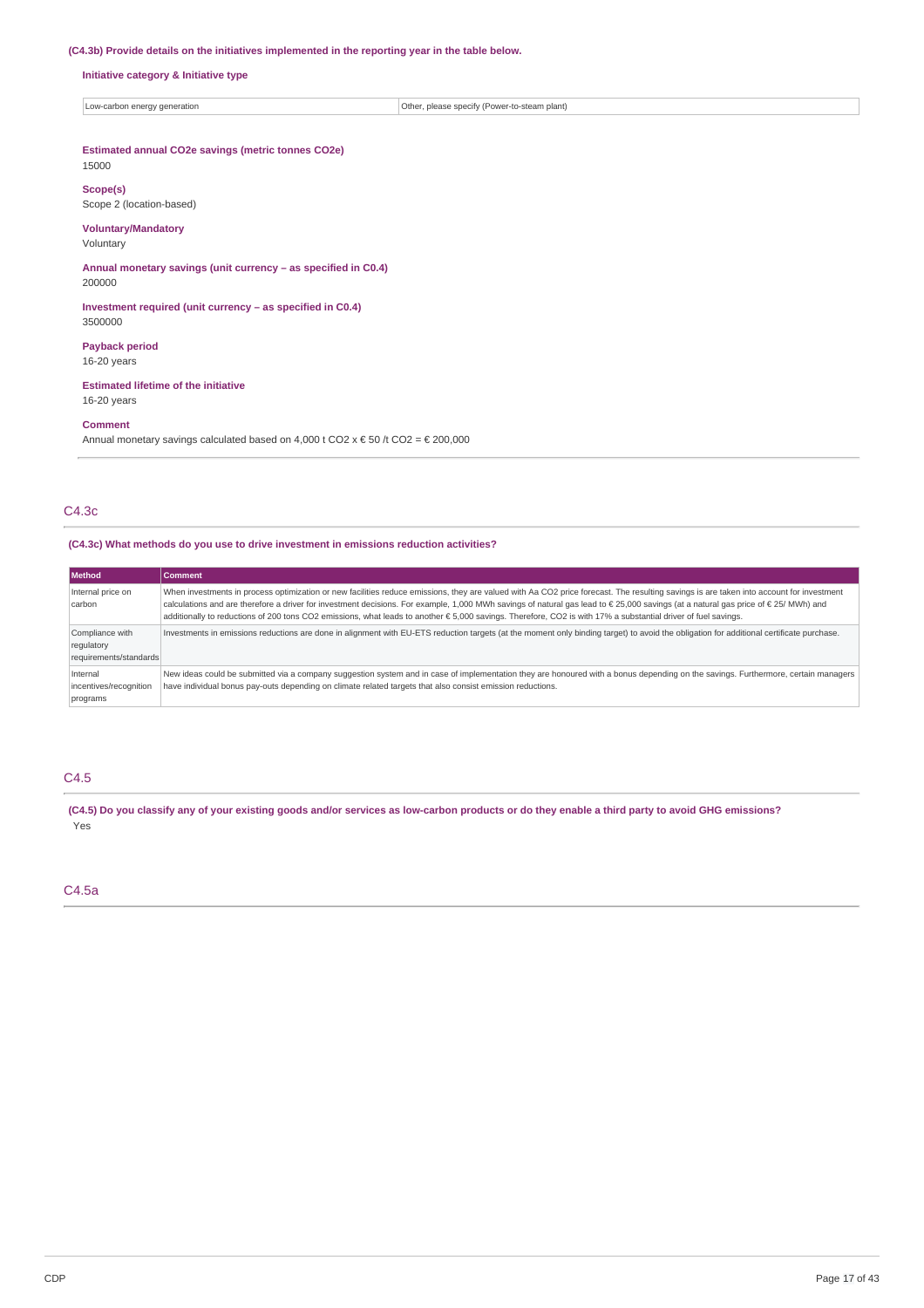(C4.5a) Provide details of your products and/or services that you classify as low-carbon products or that enable a third party to avoid GHG emissions.

# **Level of aggregation**

Group of products

## **Description of product/Group of products**

We produce our main product, copper, from copper concentrates and recycling materials. It is an ideal metal for reprocessing, as it isn't fully used up but can be returned to the cycle as often as desired without a loss of quality. Copper therefore fulfils sustainability and resource efficiency requirements to a large extent. Looking forward, Europe's sustainable energy future depends on a partnership between energy efficiency and renewable energy. The more efficiently energy services are delivered, the faster renewable energy can become an effective and significant contributor in primary energy production. Copper is an essential material in building the energy systems of the future. It plays an important role in renewable energy systems, such as solar, wind, tidal, hydro, biomass, and geothermal. Copper is the most highly rated thermal and electrical conductor among the metals used in infrastructure and product design. Power systems utilising copper generate, transmit and use energy with higher efficiency, thus reducing greenhouse gas emissions and optimising life cycle costs. Besides copper, nickel and lead are also essential for the energy transition, for instance. Nickel is used in many CO2-free energy sources and in batteries of electric vehicles. Lead is used in wind energy photovoltaics and for geothermal energy (in cable sheathing).

#### **Are these low-carbon product(s) or do they enable avoided emissions?** Low-carbon product and avoided emissions

**Taxonomy, project or methodology used to classify product(s) as low-carbon or to calculate avoided emissions**

Other, please specify (Life Cycle Assessment (LCA))

**% revenue from low carbon product(s) in the reporting year** 66.2

**% of total portfolio value** <Not Applicable>

**Asset classes/ product types** <Not Applicable>

#### **Comment**

66.2 % of our revenues in fiscal year 19/20 were generated by copper product groups.

#### **Level of aggregation**

Group of products

## **Description of product/Group of products**

The copper content in copper cathodes derived from recycled materials

#### **Are these low-carbon product(s) or do they enable avoided emissions?**

Low-carbon product and avoided emissions

**Taxonomy, project or methodology used to classify product(s) as low-carbon or to calculate avoided emissions** Other, please specify (Life Cycle Assessment (LCA))

#### **% revenue from low carbon product(s) in the reporting year**

28

#### **% of total portfolio value**

<Not Applicable>

#### **Asset classes/ product types** <Not Applicable>

#### **Comment**

Around 42% of the copper content in copper cathodes derived from recycled materials in FY 19/20. 20% of our total revenues are derived from copper cathodes.

## C5. Emissions methodology

C5.1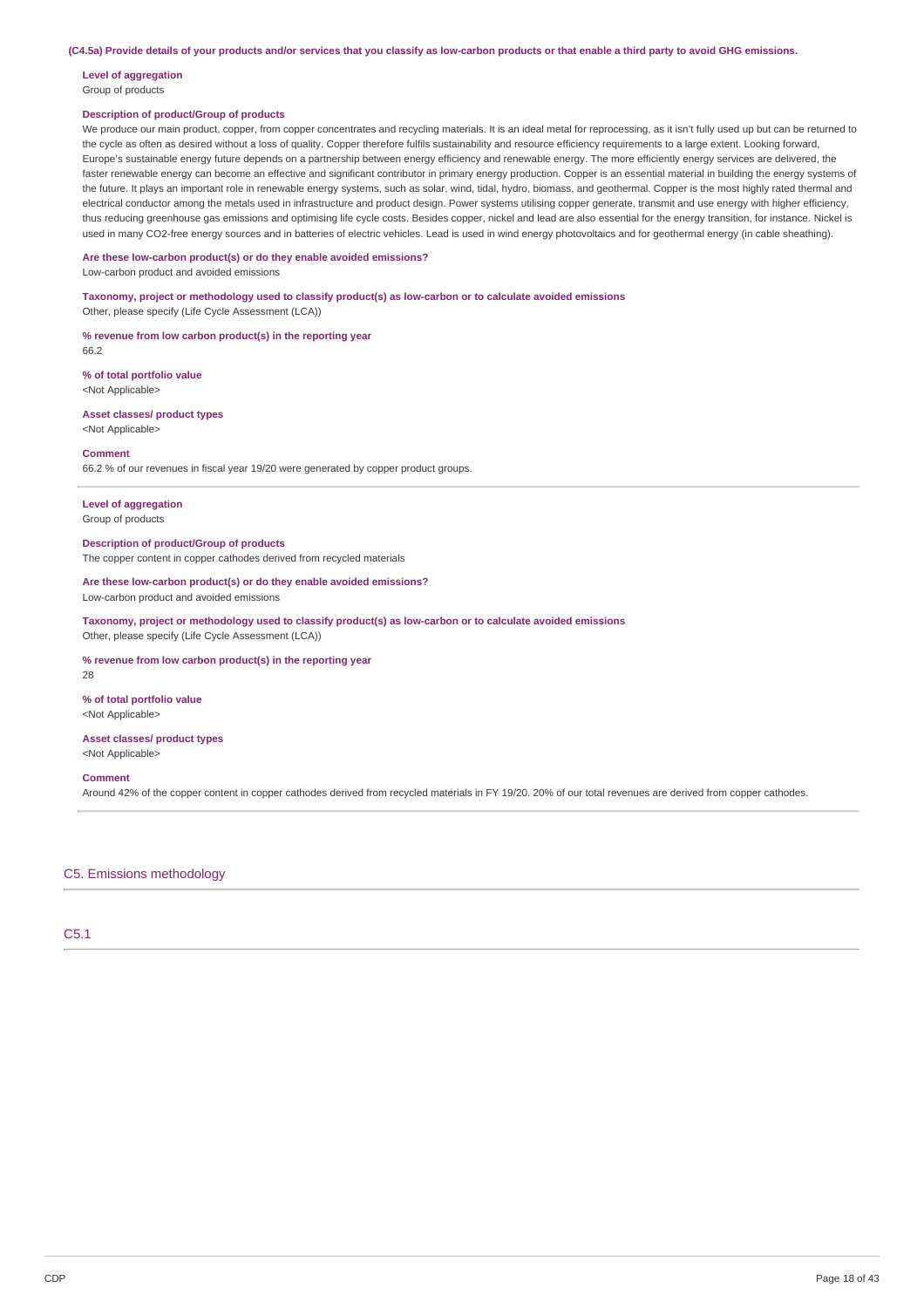#### **(C5.1) Provide your base year and base year emissions (Scopes 1 and 2).**

#### **Scope 1**

**Base year start**

January 1 2012

**Base year end** December 31 2012

**Base year emissions (metric tons CO2e)** 518789

#### **Comment**

**Scope 2 (location-based)**

**Base year start** January 1 2012

**Base year end** December 31 2012

**Base year emissions (metric tons CO2e)** 905666

#### **Comment**

Added as new information in this CDP reporting.

## **Scope 2 (market-based)**

**Base year start**

January 1 2012

**Base year end** December 31 2012

**Base year emissions (metric tons CO2e)** 1176993

**Comment**

## C5.2

(C5.2) Select the name of the standard, protocol, or methodology you have used to collect activity data and calculate emissions. European Union Emission Trading System (EU ETS): The Monitoring and Reporting Regulation (MMR) – General guidance for installations The Greenhouse Gas Protocol: A Corporate Accounting and Reporting Standard (Revised Edition)

## C6. Emissions data

## C6.1

**(C6.1) What were your organization's gross global Scope 1 emissions in metric tons CO2e?**

**Reporting year**

**Gross global Scope 1 emissions (metric tons CO2e)** 539836 **Start date**

<Not Applicable>

**End date** <Not Applicable>

**Comment**

# C6.2

**(C6.2) Describe your organization's approach to reporting Scope 2 emissions.**

## **Row 1**

**Scope 2, location-based**

We are reporting a Scope 2, location-based figure

## **Scope 2, market-based**

We are reporting a Scope 2, market-based figure

**Comment**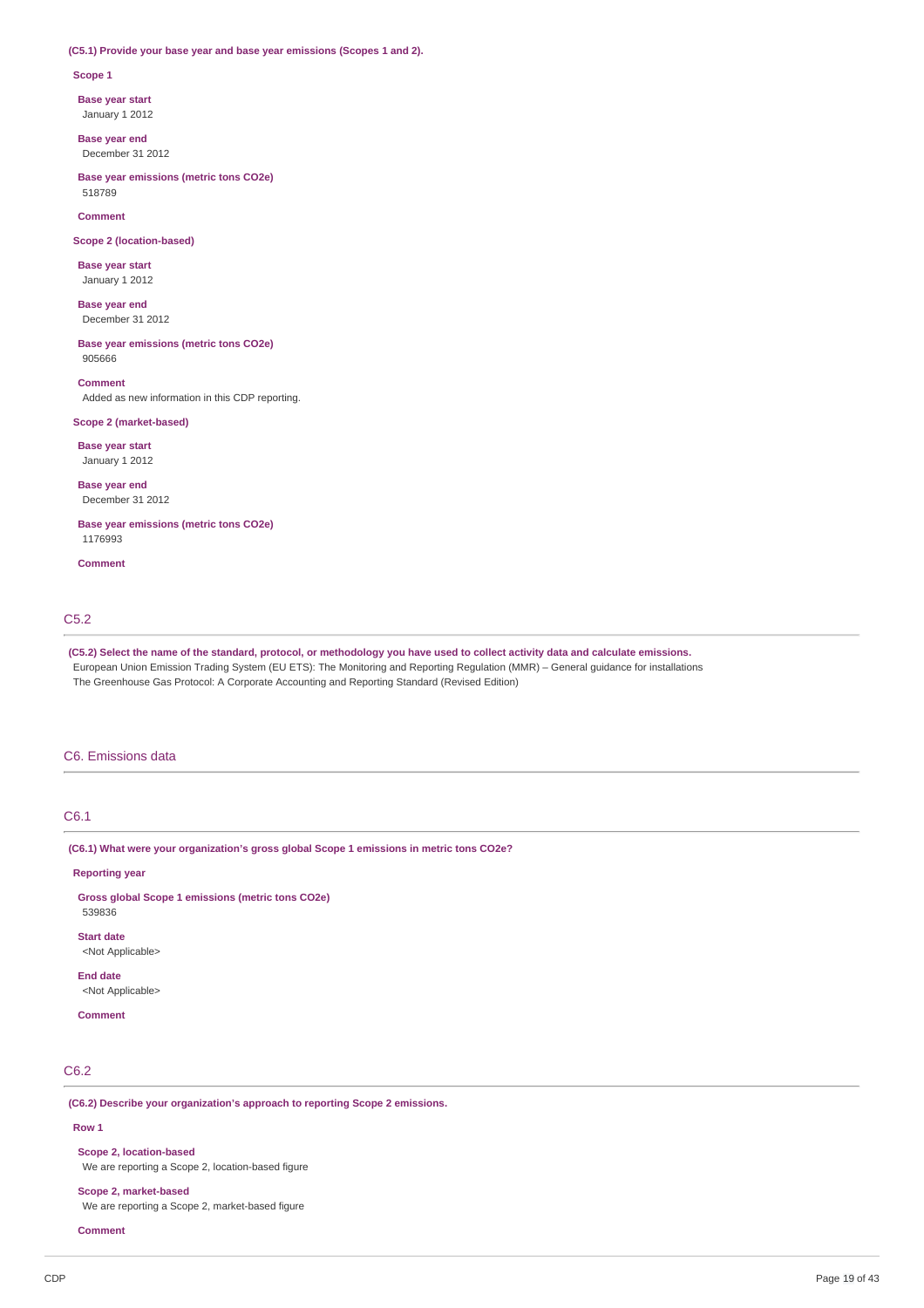## C6.3

**(C6.3) What were your organization's gross global Scope 2 emissions in metric tons CO2e?**

#### **Reporting year**

**Scope 2, location-based**

1021537

#### **Scope 2, market-based (if applicable)** 1023459

**Start date**

<Not Applicable>

#### **End date**

<Not Applicable>

**Comment**

# C6.4

(C6.4) Are there any sources (e.g. facilities, specific GHGs, activities, geographies, etc.) of Scope 1 and Scope 2 emissions that are within your selected reporting **boundary which are not included in your disclosure?**

Yes

# C6.4a

(C6.4a) Provide details of the sources of Scope 1 and Scope 2 emissions that are within your selected reporting boundary which are not included in your **disclosure.**

#### **Source**

Emissions from driving vehicles are not included from all sites

**Relevance of Scope 1 emissions from this source** Emissions are not relevant

**Relevance of location-based Scope 2 emissions from this source** No emissions from this source

**Relevance of market-based Scope 2 emissions from this source (if applicable)** No emissions excluded

## **Explain why this source is excluded**

Not relevant, because below 1% of global emissions

## C6.5

**(C6.5) Account for your organization's gross global Scope 3 emissions, disclosing and explaining any exclusions.**

## **Purchased goods and services**

**Evaluation status** Relevant, calculated

**Metric tonnes CO2e** 1748765

## **Emissions calculation methodology**

Calculation based on Greenhouse Gas Protocol Scope 3 Standard, using specific regional emission factors for primary raw materials from LCA databases, and hybrid physical/financial model for other materials.

**Percentage of emissions calculated using data obtained from suppliers or value chain partners**

**Please explain**

## **Capital goods**

**Evaluation status** Relevant, calculated

**Metric tonnes CO2e**

110137

#### **Emissions calculation methodology**

Calculation based on Greenhouse Gas Protocol Scope 3 Standard, using monetary-based emission factors.

**Percentage of emissions calculated using data obtained from suppliers or value chain partners**

**Please explain**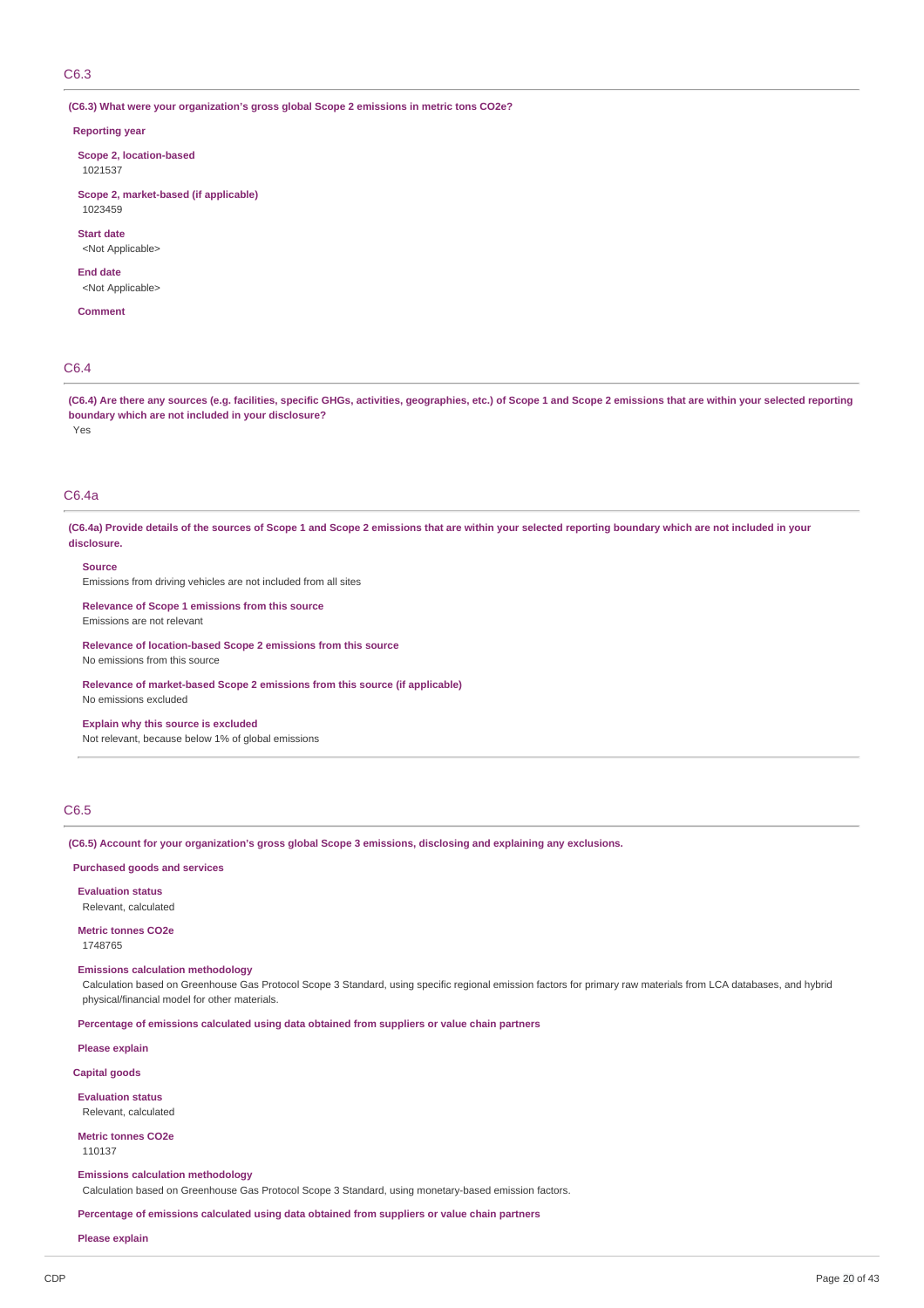#### **Fuel-and-energy-related activities (not included in Scope 1 or 2)**

**Evaluation status**

Relevant, calculated

**Metric tonnes CO2e** 206978

#### **Emissions calculation methodology**

Calculation based on Greenhouse Gas Protocol Scope 3 Standard, using physical emission factors. Including upstream (WTT) emissions of all fuels balanced under Scope 1, as well as upstream (WTT) emissions of purchased electricity.

**Percentage of emissions calculated using data obtained from suppliers or value chain partners**

#### **Please explain**

#### **Upstream transportation and distribution**

**Evaluation status**

Relevant, calculated

**Metric tonnes CO2e** 345615

#### **Emissions calculation methodology**

Calculation based on Greenhouse Gas Protocol Scope 3 Standard, using physical emission factors. Including transport of primary and secondary input materials and intralogistics.

**Percentage of emissions calculated using data obtained from suppliers or value chain partners**

#### **Please explain**

#### **Waste generated in operations**

**Evaluation status**

Not relevant, calculated

**Metric tonnes CO2e** 7139

#### **Emissions calculation methodology**

Calculation based on Greenhouse Gas Protocol Scope 3 Standard, using physical emission factors. Differentiates between deposited/burned waste and recycled materials.

**Percentage of emissions calculated using data obtained from suppliers or value chain partners**

#### **Please explain**

**Business travel**

**Evaluation status**

#### Not relevant, calculated

**Metric tonnes CO2e**

#### 44

## **Emissions calculation methodology**

Calculation based on Greenhouse Gas Protocol Scope 3 Standard. Using physical emission factors and reported data from service providers.

**Percentage of emissions calculated using data obtained from suppliers or value chain partners**

**Please explain**

## **Employee commuting**

**Evaluation status**

Relevant, calculated

## **Metric tonnes CO2e**

8487

### **Emissions calculation methodology**

Calculation based on Greenhouse Gas Protocol Scope 3 Standard. Using physical emission factors and average distances and modal splits.

**Percentage of emissions calculated using data obtained from suppliers or value chain partners**

**Please explain**

**Upstream leased assets**

#### **Evaluation status**

Not relevant, explanation provided

#### **Metric tonnes CO2e** <Not Applicable>

**Emissions calculation methodology**

<Not Applicable>

**Percentage of emissions calculated using data obtained from suppliers or value chain partners** <Not Applicable>

# **Please explain**

There are no significant upstream leased assets to be accounted for.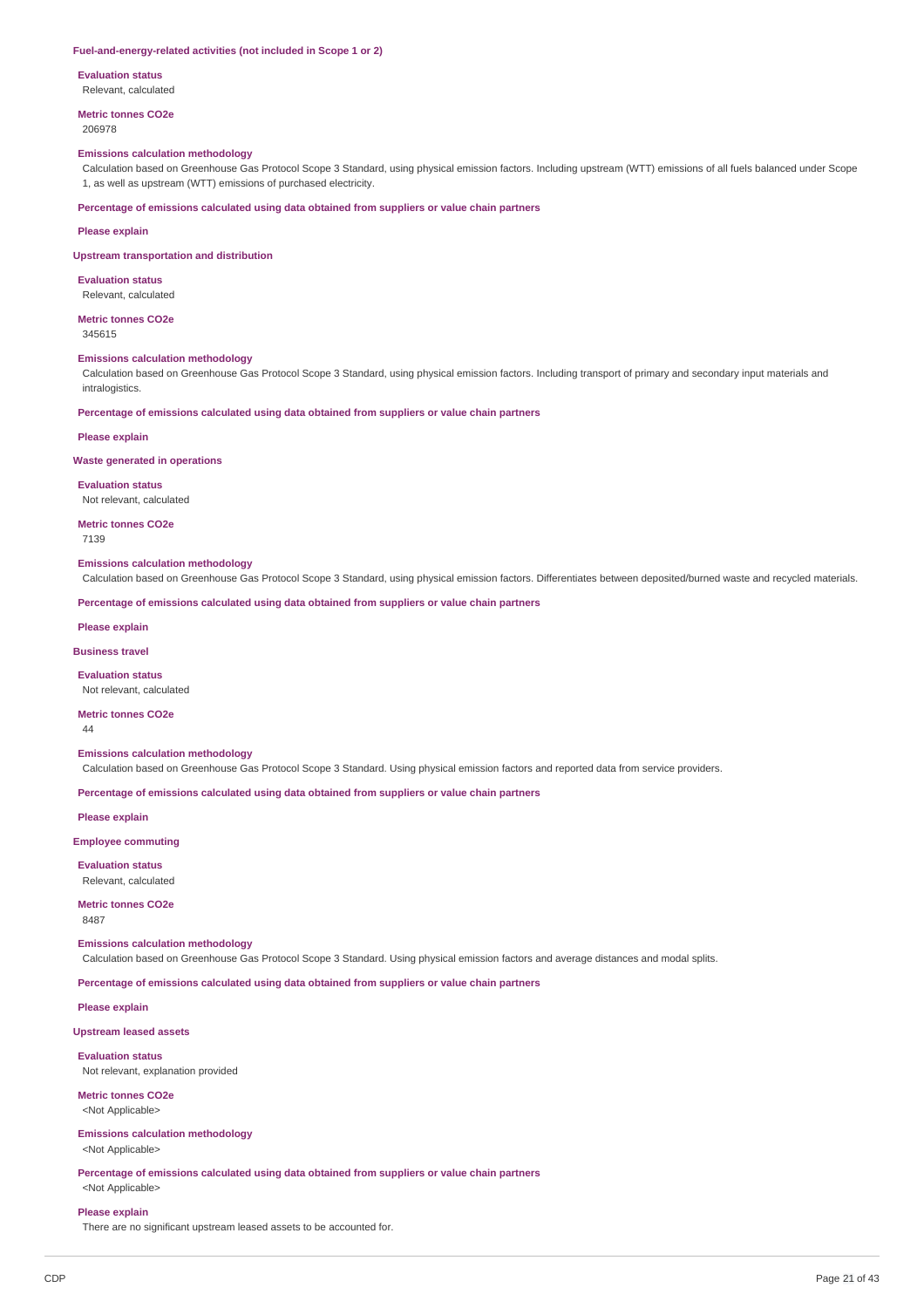#### **Downstream transportation and distribution**

**Evaluation status** Relevant, calculated

**Metric tonnes CO2e**

114201

## **Emissions calculation methodology**

Calculation based on Greenhouse Gas Protocol Scope 3 Standard, using physical emission factors per transport mode. Including transport of main- and by-products.

**Percentage of emissions calculated using data obtained from suppliers or value chain partners**

**Please explain**

#### **Processing of sold products**

**Evaluation status**

Not relevant, explanation provided

**Metric tonnes CO2e** <Not Applicable>

## **Emissions calculation methodology**

<Not Applicable>

## **Percentage of emissions calculated using data obtained from suppliers or value chain partners**

<Not Applicable>

#### **Please explain**

Aurubis is a producer of base materials. Due to the nature of our products and the innumerable variants of processing and end-of-life treatment, it is impossible to make valid assumptions about the related emissions. It is therefore regarded as not relevant based on the criteria established by the Greenhouse Gas Protocol Standard.

#### **Use of sold products**

**Evaluation status**

Not relevant, explanation provided

**Metric tonnes CO2e** <Not Applicable>

#### **Emissions calculation methodology**

<Not Applicable>

**Percentage of emissions calculated using data obtained from suppliers or value chain partners** <Not Applicable>

#### **Please explain**

Aurubis is a producer of base materials that do not cause any direct use phase emissions.

#### **End of life treatment of sold products**

**Evaluation status** Not relevant, explanation provided

#### **Metric tonnes CO2e** <Not Applicable>

#### **Emissions calculation methodology**

<Not Applicable>

**Percentage of emissions calculated using data obtained from suppliers or value chain partners**

<Not Applicable>

## **Please explain**

Aurubis is a producer of base materials. Due to the nature of our products and the innumerable variants of processing and end-of-life treatment, it is impossible to make valid assumptions about the related emissions. It is therefore regarded as not relevant based on the criteria established by the Greenhouse Gas Protocol Standard

## **Downstream leased assets**

**Evaluation status**

Not relevant, explanation provided

# **Metric tonnes CO2e**

<Not Applicable>

#### **Emissions calculation methodology**

<Not Applicable>

**Percentage of emissions calculated using data obtained from suppliers or value chain partners** <Not Applicable>

## **Please explain**

There are no significant downstream leased assets to be accounted for.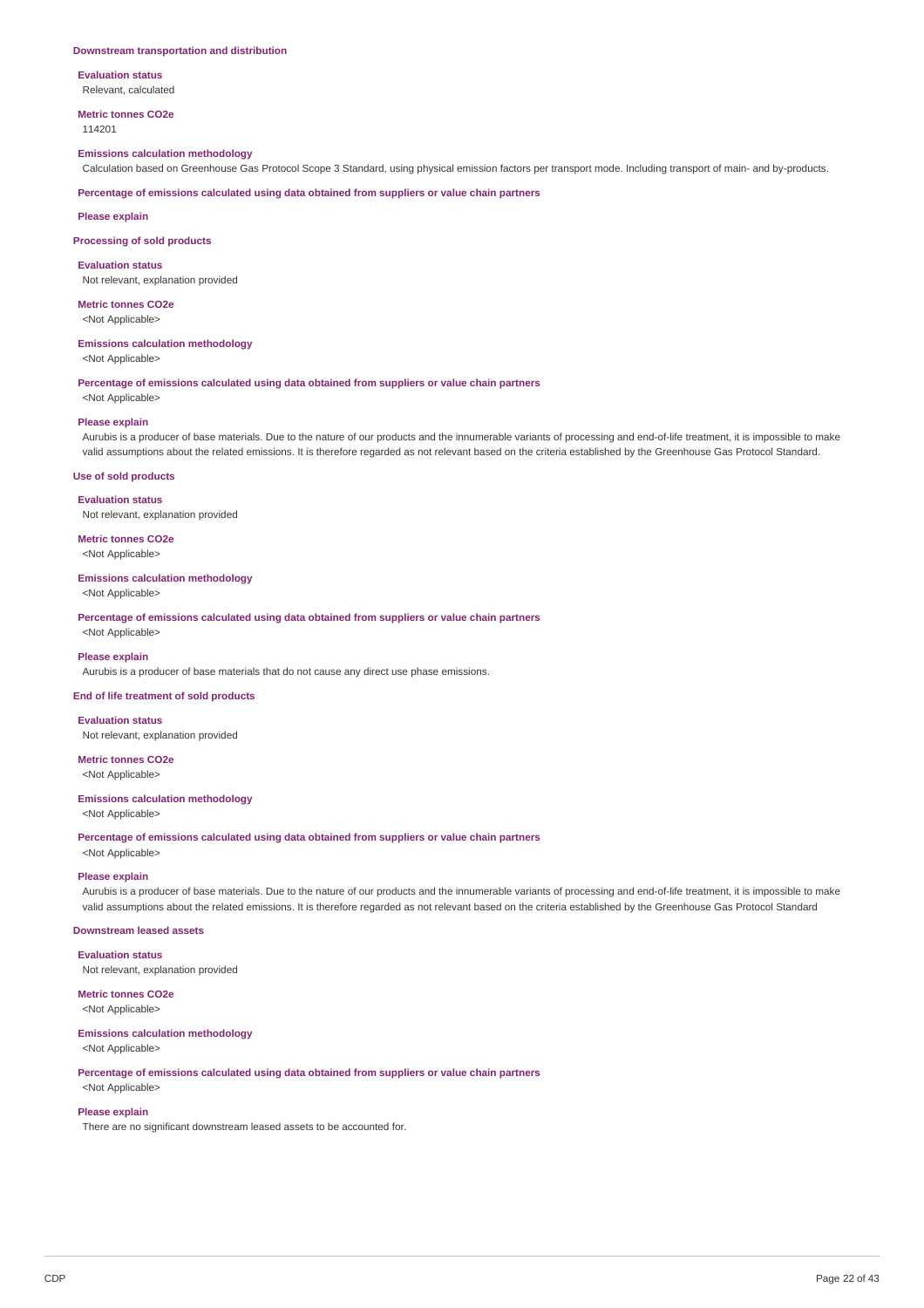#### **Franchises**

**Evaluation status** Not relevant, explanation provided

**Metric tonnes CO2e** <Not Applicable>

#### **Emissions calculation methodology**

<Not Applicable>

#### **Percentage of emissions calculated using data obtained from suppliers or value chain partners** <Not Applicable>

**Please explain**

There are no franchises to be accounted for.

#### **Investments**

**Evaluation status** Not relevant, explanation provided

**Metric tonnes CO2e** <Not Applicable>

## **Emissions calculation methodology**

<Not Applicable>

## **Percentage of emissions calculated using data obtained from suppliers or value chain partners** <Not Applicable>

**Please explain**

There are no significant investments that are not already covered in the other scopes and categories.

## **Other (upstream)**

**Evaluation status**

**Metric tonnes CO2e** <Not Applicable>

## **Emissions calculation methodology**

<Not Applicable>

**Percentage of emissions calculated using data obtained from suppliers or value chain partners** <Not Applicable>

#### **Please explain**

#### **Other (downstream)**

**Evaluation status**

**Metric tonnes CO2e** <Not Applicable>

# **Emissions calculation methodology**

<Not Applicable>

**Percentage of emissions calculated using data obtained from suppliers or value chain partners** <Not Applicable>

## **Please explain**

# C6.7

**(C6.7) Are carbon dioxide emissions from biogenic carbon relevant to your organization?** No

## C6.10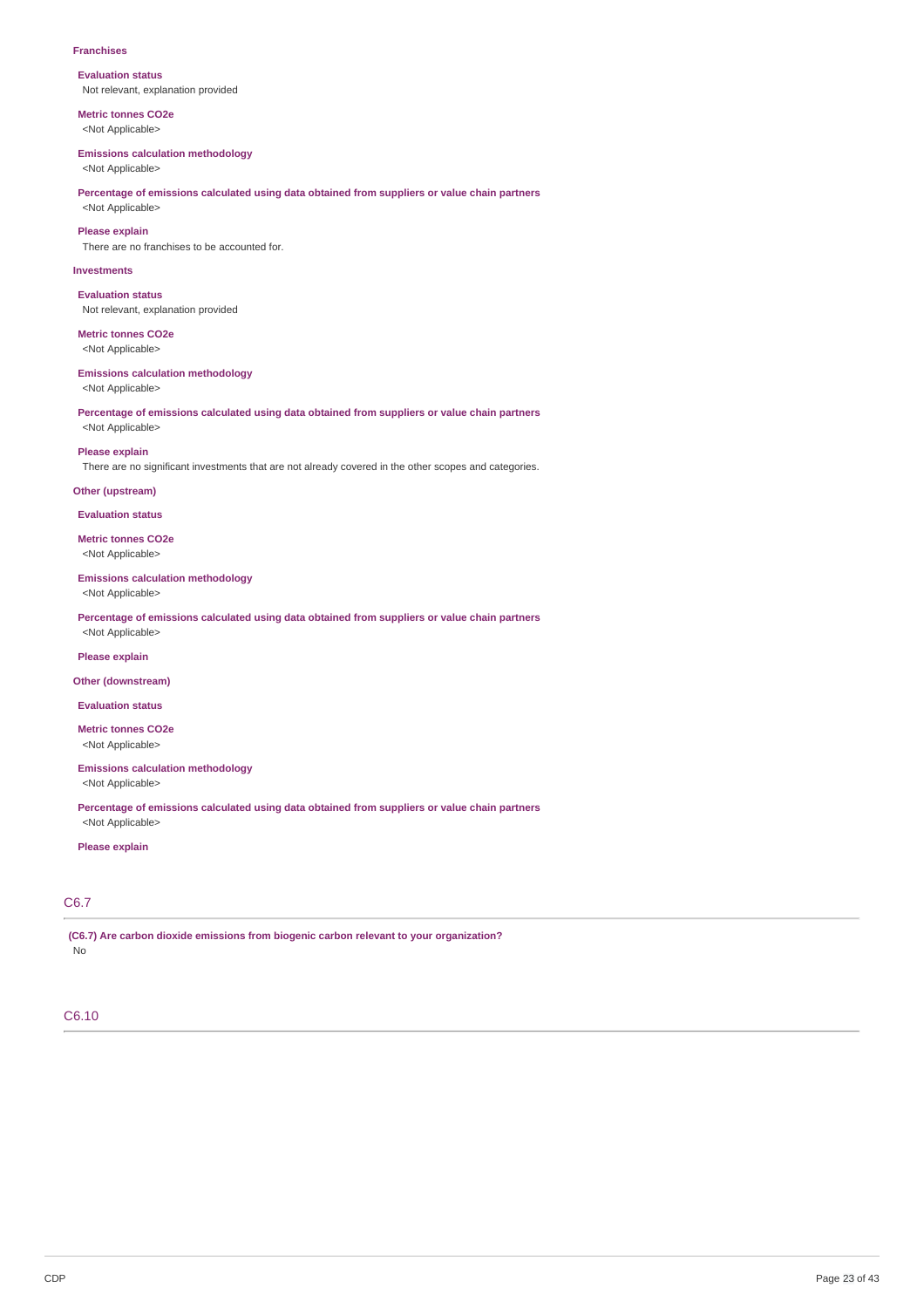(C6.10) Describe your gross global combined Scope 1 and 2 emissions for the reporting year in metric tons CO2e per unit currency total revenue and provide any **additional intensity metrics that are appropriate to your business operations.**

#### **Intensity figure** 0.000118

**Metric numerator (Gross global combined Scope 1 and 2 emissions, metric tons CO2e)** 1580647

**Metric denominator** unit total revenue

**Metric denominator: Unit total** 12429000000

**Scope 2 figure used** Market-based

**% change from previous year** 5

**Direction of change** Increased

## **Reason for change**

Due to the acquisition of Metallo, emissions increased. Also, energy consumption increased due to the processing of more complex materials and environmental protection measures. With CO2 reduction measures we were able to dampen the rise but couldn't fully balance the increasing emissions.

## C7. Emissions breakdowns

# C7.1

**(C7.1) Does your organization break down its Scope 1 emissions by greenhouse gas type?** No

## C7.2

**(C7.2) Break down your total gross global Scope 1 emissions by country/region.**

| <b>Country/Region</b>    | Scope 1 emissions (metric tons CO2e) |  |
|--------------------------|--------------------------------------|--|
| United States of America | 32451<br>$-$                         |  |
| EU28                     | 507386                               |  |

# C7.3

**(C7.3) Indicate which gross global Scope 1 emissions breakdowns you are able to provide.** By facility

## C7.3b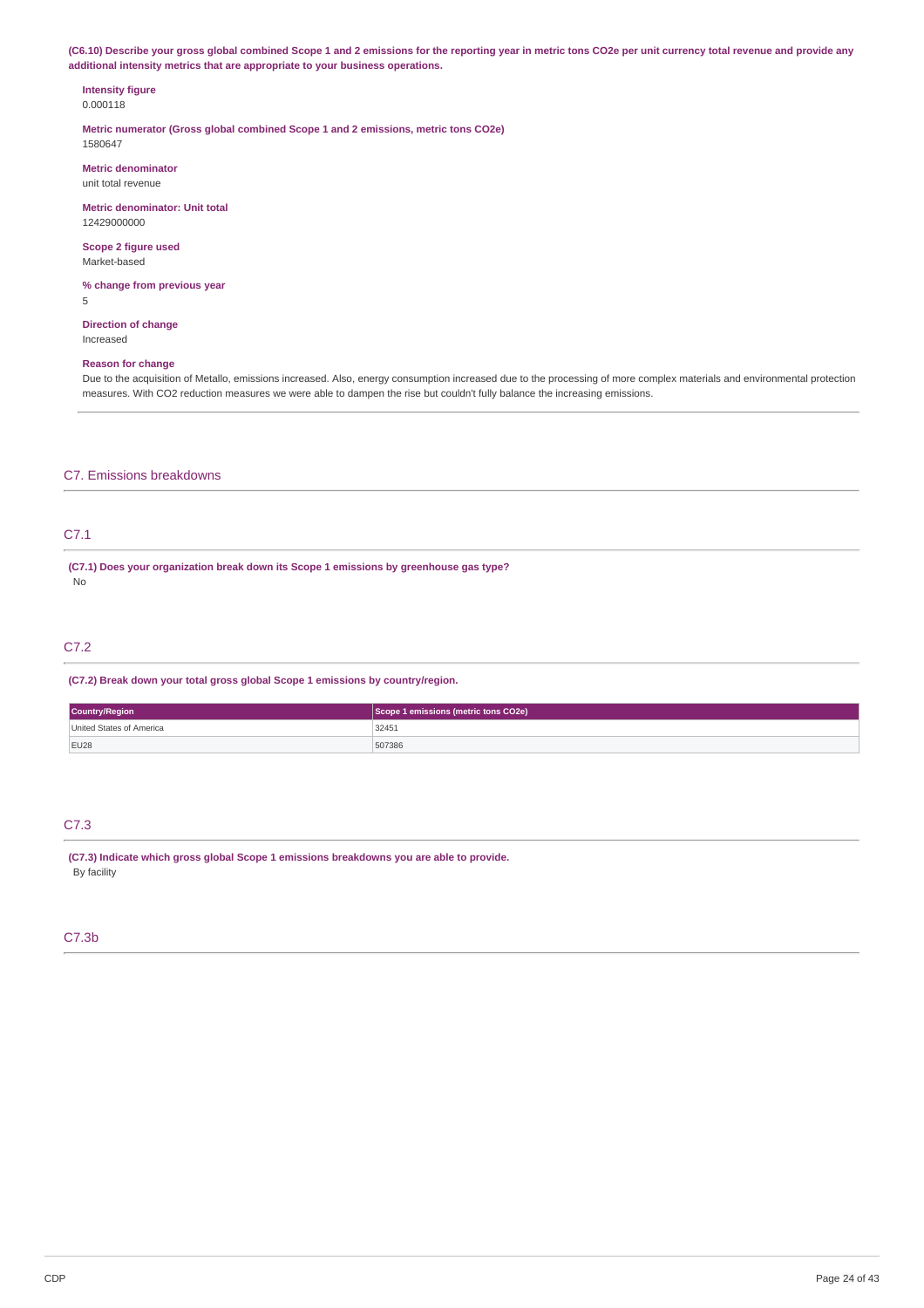## **(C7.3b) Break down your total gross global Scope 1 emissions by business facility.**

| Facility                                                        | Scope 1 emissions (metric tons CO2e) | Latitude  | Longitude  |
|-----------------------------------------------------------------|--------------------------------------|-----------|------------|
| Hamburg, Germany                                                | 164051                               | 53.521576 | 10.03331   |
| Pirdop, Bulgaria                                                | 47547                                | 42.703374 | 24.177048  |
| Lünen, Germany                                                  | 159739                               | 51.60646  | 7.50755    |
| Olen, Belgium                                                   | 37622                                | 51.177305 | 4.879092   |
| Stolberg, Germany                                               | 3416                                 | 50.759048 | 6.234986   |
| Buffalo, USA                                                    | 32451                                | 42.948404 | -78.892807 |
| Zutphen, Netherlands                                            | 3896                                 | 52.157565 | 6.206821   |
| Pori, Finland                                                   | 7195                                 | 61.462226 | 21.861253  |
| Avellino, Italy                                                 | 9976                                 | 40.914388 | 14.790612  |
| CABLO Metall-Recycling und Handel GmbH, Fehrbellin, Deutschland | 34                                   | 52.79407  | 12.76509   |
| E.R.N., Hamburg, Germany                                        | 27                                   | 53.526343 | 10.029339  |
| Retorte, Hamburg, Germany                                       | 343                                  | 49.49038  | 11.24973   |
| Peute Baustoffe, Hamburg, Germany                               | 9                                    | 53.51133  | 10.05728   |
| Deutsche Giessdraht, Emmerich, Germany                          | 15627                                | 51.82784  | 6.26501    |
| Metallo, Beerse, Belgium                                        | 48256                                | 51.31962  | 4.81783    |
| Metallo, Berango, Spain                                         | 9647                                 | 43.36787  | 2.993      |

# C-CE7.4/C-CH7.4/C-CO7.4/C-EU7.4/C-MM7.4/C-OG7.4/C-ST7.4/C-TO7.4/C-TS7.4

(C-CE7.4/C-CH7.4/C-CO7.4/C-EU7.4/C-MM7.4/C-OG7.4/C-ST7.4/C-TO7.4/C-TS7.4) Break down your organization's total gross global Scope 1 emissions by sector **production activity in metric tons CO2e.**

|                                                | Gross Scope 1 emissions, metric tons CO2e | Net Scope 1 emissions, metric tons CO2e | <b>Comment</b>            |
|------------------------------------------------|-------------------------------------------|-----------------------------------------|---------------------------|
| Cement production activities                   | <not applicable=""></not>                 | <not applicable=""></not>               | <not applicable=""></not> |
| Chemicals production activities                | <not applicable=""></not>                 | <not applicable=""></not>               | <not applicable=""></not> |
| Coal production activities                     | <not applicable=""></not>                 | <not applicable=""></not>               | <not applicable=""></not> |
| Electric utility activities                    | <not applicable=""></not>                 | <not applicable=""></not>               | <not applicable=""></not> |
| Metals and mining production activities        | 539836                                    | <not applicable=""></not>               |                           |
| Oil and gas production activities (upstream)   | <not applicable=""></not>                 | <not applicable=""></not>               | <not applicable=""></not> |
| Oil and gas production activities (midstream)  | <not applicable=""></not>                 | <not applicable=""></not>               | <not applicable=""></not> |
| Oil and gas production activities (downstream) | <not applicable=""></not>                 | <not applicable=""></not>               | <not applicable=""></not> |
| Steel production activities                    | <not applicable=""></not>                 | <not applicable=""></not>               | <not applicable=""></not> |
| Transport OEM activities                       | <not applicable=""></not>                 | <not applicable=""></not>               | <not applicable=""></not> |
| Transport services activities                  | <not applicable=""></not>                 | <not applicable=""></not>               | <not applicable=""></not> |

## C7.5

**(C7.5) Break down your total gross global Scope 2 emissions by country/region.**

|                                   | Country/Region Scope 2, location-based<br>( <i>I</i> metric tons CO <sub>2</sub> e) | Scope 2, market-based<br>(metric tons CO2e) | Purchased and consumed electricity,<br>heat, steam or cooling (MWh) | <b>Purchased and consumed low-carbon electricity, heat, steam or cooling</b><br>accounted for in Scope 2 market-based approach (MWh) |
|-----------------------------------|-------------------------------------------------------------------------------------|---------------------------------------------|---------------------------------------------------------------------|--------------------------------------------------------------------------------------------------------------------------------------|
| United States of 71415<br>America |                                                                                     | 18113                                       | 20288                                                               | 114967                                                                                                                               |
| EU28                              | 950121                                                                              | 1005346                                     | 1688011                                                             | 125768                                                                                                                               |

# C7.6

**(C7.6) Indicate which gross global Scope 2 emissions breakdowns you are able to provide.** By facility

# C7.6b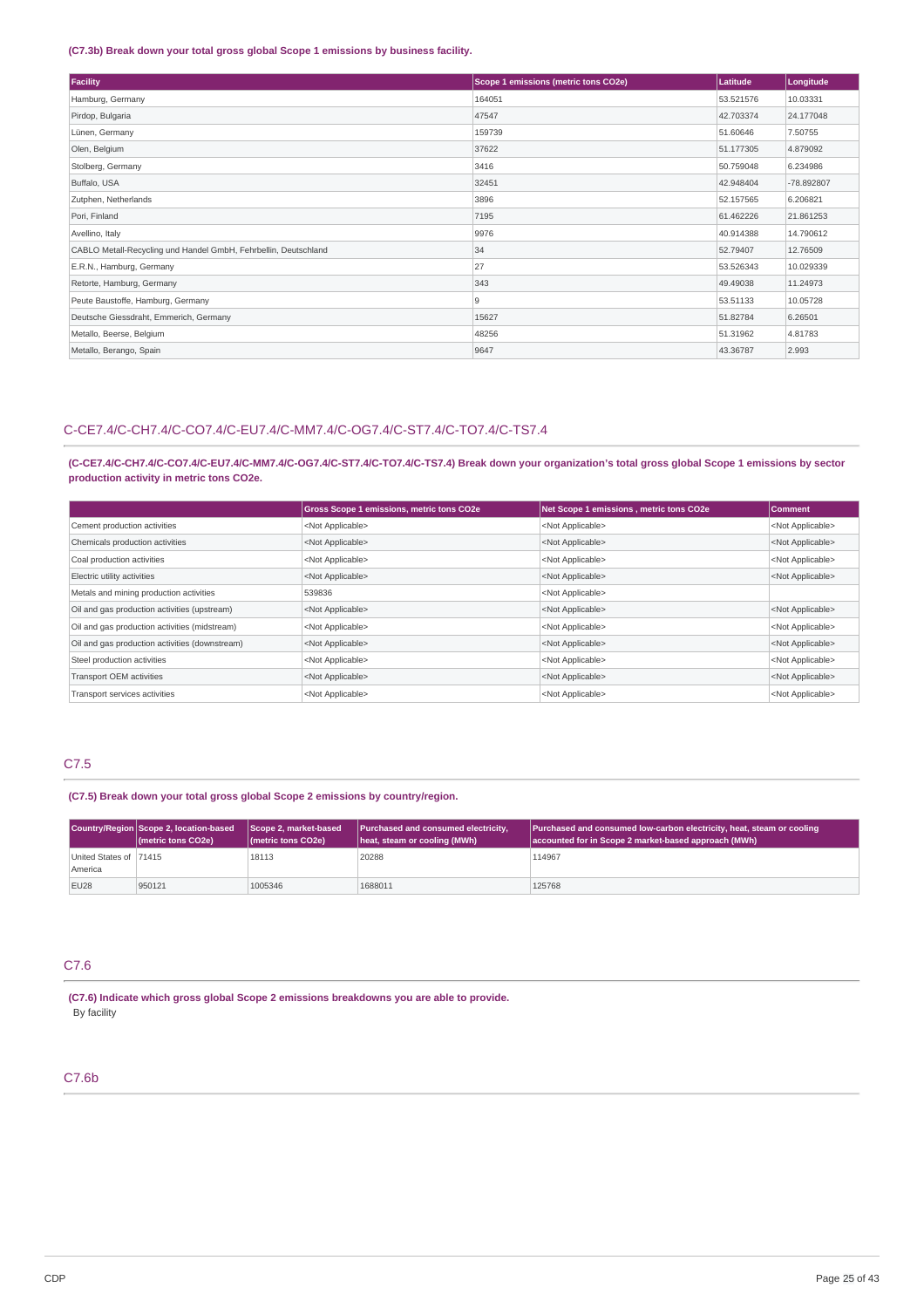## **(C7.6b) Break down your total gross global Scope 2 emissions by business facility.**

| Facility                 | Scope 2, location-based (metric tons CO2e) | Scope 2, market-based (metric tons CO2e) |
|--------------------------|--------------------------------------------|------------------------------------------|
| Hamburg, Germany         | 372820                                     | 519731                                   |
| Pirdop, Bulgaria         | 310279                                     | 193802                                   |
| Lünen, Germany           | 82571                                      | 115108                                   |
| Olen, Belgium            | 64091                                      | 58302                                    |
| Stolberg, Germany        | 16678                                      | 20720                                    |
| Buffalo, USA             | 71415                                      | 18113                                    |
| Zutphen, Netherlands     | 17297                                      | 17074                                    |
| Pori, Finland            | 4261                                       | 4151                                     |
| Avellino, Italy          | 2921                                       | 3793                                     |
| Cablo, Germany           | 4829                                       | 6732                                     |
| E.R.N, Germany           | 77                                         | 107                                      |
| Retorte, Germany         | 944                                        | 1316                                     |
| Peute Baustoffe, Germany | 172                                        | 239                                      |
| Emmerich, Germany        | 6943                                       | 6132                                     |
| Metallo, Beerse, Belgium | 58140                                      | 58140                                    |
| Metallo, Berango, Spain  | 8099                                       | $\overline{0}$                           |

# C-CE7.7/C-CH7.7/C-CO7.7/C-MM7.7/C-OG7.7/C-ST7.7/C-TO7.7/C-TS7.7

(C-CE7.7/C-CH7.7/C-CO7.7/C-MM7.7/C-OG7.7/C-ST7.7/C-TO7.7/C-TS7.7) Break down your organization's total gross global Scope 2 emissions by sector production **activity in metric tons CO2e.**

|                                                | Scope 2, location-based, metric tons CO2e | Scope 2, market-based (if applicable), metric tons CO2e | <b>Comment</b>            |
|------------------------------------------------|-------------------------------------------|---------------------------------------------------------|---------------------------|
| Cement production activities                   | <not applicable=""></not>                 | <not applicable=""></not>                               | <not applicable=""></not> |
| Chemicals production activities                | <not applicable=""></not>                 | <not applicable=""></not>                               | <not applicable=""></not> |
| Coal production activities                     | <not applicable=""></not>                 | <not applicable=""></not>                               | <not applicable=""></not> |
| Metals and mining production activities        | 906.768                                   | 1040810                                                 |                           |
| Oil and gas production activities (upstream)   | <not applicable=""></not>                 | <not applicable=""></not>                               | <not applicable=""></not> |
| Oil and gas production activities (midstream)  | <not applicable=""></not>                 | <not applicable=""></not>                               | <not applicable=""></not> |
| Oil and gas production activities (downstream) | <not applicable=""></not>                 | <not applicable=""></not>                               | <not applicable=""></not> |
| Steel production activities                    | <not applicable=""></not>                 | <not applicable=""></not>                               | <not applicable=""></not> |
| Transport OEM activities                       | <not applicable=""></not>                 | <not applicable=""></not>                               | <not applicable=""></not> |
| Transport services activities                  | <not applicable=""></not>                 | <not applicable=""></not>                               | <not applicable=""></not> |

# C7.9

(C7.9) How do your gross global emissions (Scope 1 and 2 combined) for the reporting year compare to those of the previous reporting year? Increased

## C7.9a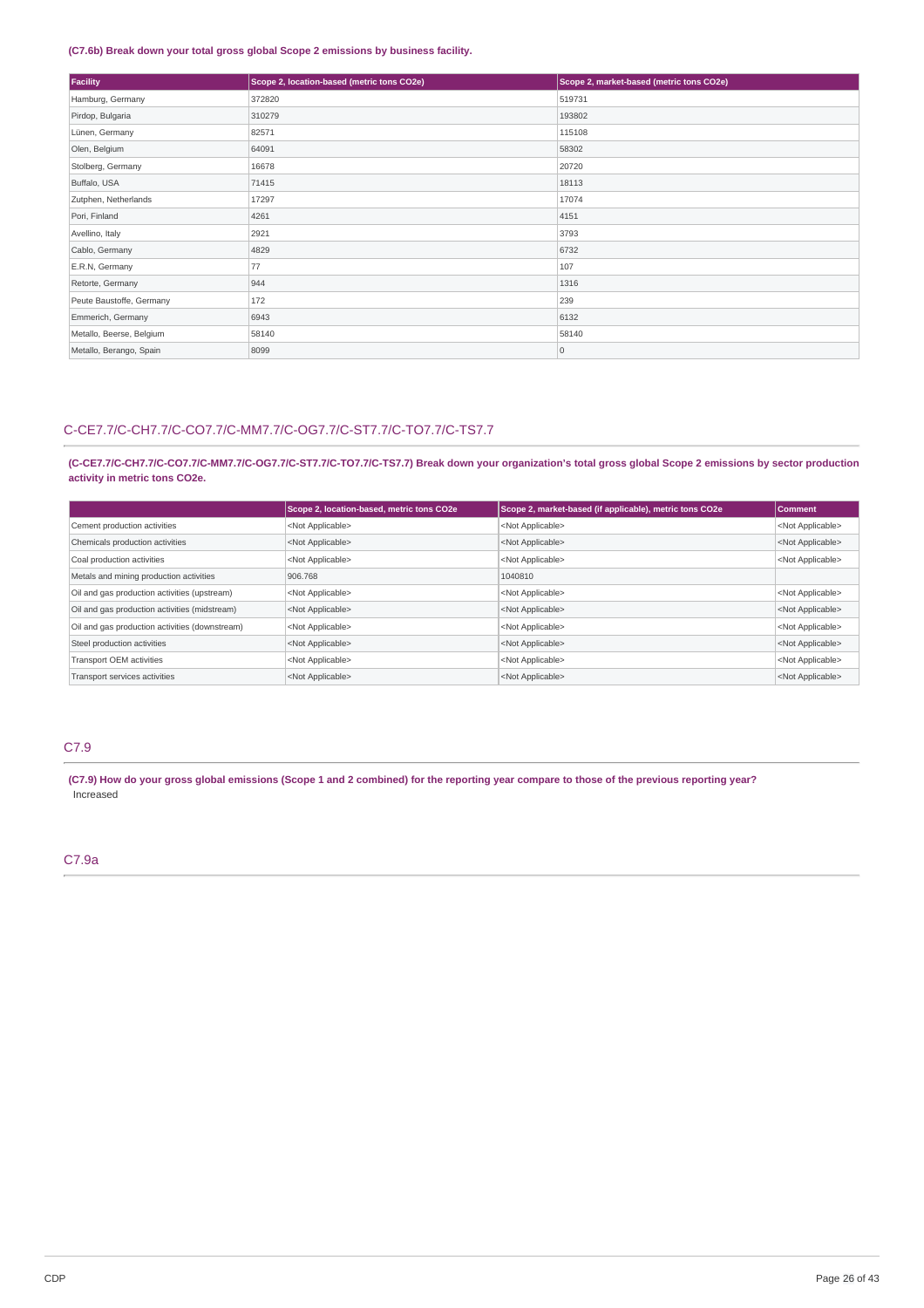## (C7.9a) Identify the reasons for any change in your gross global emissions (Scope 1 and 2 combined), and for each of them specify how your emissions compare **to the previous year.**

|                                            | Change in emissions (metric<br>tons CO2e) | <b>Direction of</b><br>change | <b>Emissions value</b><br>(percentage) | Please explain calculation                                                                                                                  |
|--------------------------------------------|-------------------------------------------|-------------------------------|----------------------------------------|---------------------------------------------------------------------------------------------------------------------------------------------|
| Change in renewable energy<br>consumption  | 48305                                     | Decreased                     | 3                                      | In 2020 more renewable energy was used.                                                                                                     |
| Other emissions reduction<br>activities    | 44.979                                    | Decreased                     | 3                                      |                                                                                                                                             |
| Divestment                                 |                                           | $<$ Not<br>Applicable>        |                                        |                                                                                                                                             |
| Acquisitions                               | 116044                                    | Increased                     | 8                                      | Due to the acqusition of Metallo emissions increased by 116,044 tCo2.                                                                       |
| Mergers                                    |                                           | $<$ Not<br>Applicable>        |                                        |                                                                                                                                             |
| Change in output                           | 28887                                     | Decreased                     | $\overline{c}$                         | Compared to 2019 overall production volume decreased.                                                                                       |
| Change in methodology                      |                                           | $<$ Not<br>Applicable>        |                                        |                                                                                                                                             |
| Change in boundary                         |                                           | $<$ Not<br>Applicable>        |                                        |                                                                                                                                             |
| Change in physical operating<br>conditions |                                           | $<$ Not<br>Applicable>        |                                        |                                                                                                                                             |
| Unidentified                               |                                           | $<$ Not<br>Applicable>        |                                        |                                                                                                                                             |
| Other                                      | 141895                                    | Increased                     | 10                                     | Overall, energy consumption increased. Reasons: e.g. processing of complex materials, environmental<br>protection, more use of electricity. |

# C7.9b

(C7.9b) Are your emissions performance calculations in C7.9 and C7.9a based on a location-based Scope 2 emissions figure or a market-based Scope 2 **emissions figure?**

Market-based

# C8. Energy

# C8.1

**(C8.1) What percentage of your total operational spend in the reporting year was on energy?** More than 5% but less than or equal to 10%

# C8.2

## **(C8.2) Select which energy-related activities your organization has undertaken.**

|                                                    | Indicate whether your organization undertook this energy-related activity in the reporting year |
|----------------------------------------------------|-------------------------------------------------------------------------------------------------|
| Consumption of fuel (excluding feedstocks)         | Yes                                                                                             |
| Consumption of purchased or acquired electricity   | Yes                                                                                             |
| Consumption of purchased or acquired heat          | N <sub>0</sub>                                                                                  |
| Consumption of purchased or acquired steam         | Yes                                                                                             |
| Consumption of purchased or acquired cooling       | N <sub>0</sub>                                                                                  |
| Generation of electricity, heat, steam, or cooling | Yes                                                                                             |

## C8.2a

**(C8.2a) Report your organization's energy consumption totals (excluding feedstocks) in MWh.**

|                                                         | <b>Heating value</b>              |                           |                           | MWh from renewable sources MWh from non-renewable sources Total (renewable and non-renewable) MWh M |
|---------------------------------------------------------|-----------------------------------|---------------------------|---------------------------|-----------------------------------------------------------------------------------------------------|
| Consumption of fuel (excluding feedstock)               | HHV (higher heating value)   1764 |                           | 1714793                   |                                                                                                     |
| Consumption of purchased or acquired electricity        | <not applicable=""></not>         | 114967                    | 1788089                   |                                                                                                     |
| Consumption of purchased or acquired heat               | <not applicable=""></not>         | <not applicable=""></not> | <not applicable=""></not> | <not applicable=""></not>                                                                           |
| Consumption of purchased or acquired steam              | <not applicable=""></not>         |                           | 49315                     |                                                                                                     |
| Consumption of purchased or acquired cooling            | <not applicable=""></not>         | <not applicable=""></not> | <not applicable=""></not> | <not applicable=""></not>                                                                           |
| Consumption of self-generated non-fuel renewable energy | <not applicable=""></not>         | 29072                     | <not applicable=""></not> |                                                                                                     |
| Total energy consumption                                | <not applicable=""></not>         | 145803                    | 3582197                   |                                                                                                     |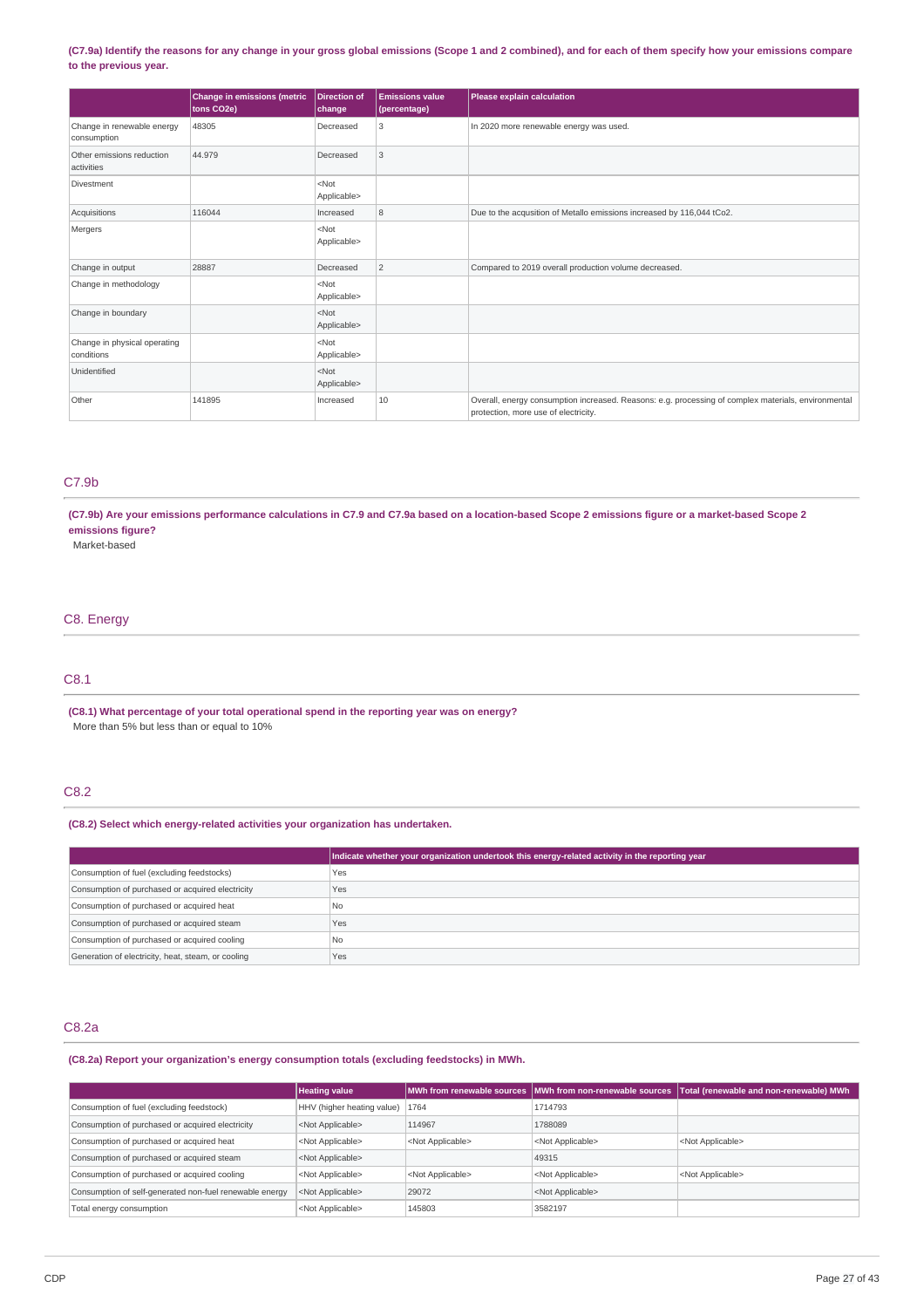## C-MM8.2a

#### (C-MM8.2a) Report your organization's energy consumption totals (excluding feedstocks) for metals and mining production activities in MWh.

|                                                         | <b>Heating value</b>       | <b>Total MWh</b>          |
|---------------------------------------------------------|----------------------------|---------------------------|
| Consumption of fuel (excluding feedstocks)              | HHV (higher heating value) | 1716557                   |
| Consumption of purchased or acquired electricity        | <not applicable=""></not>  | 1903056                   |
| Consumption of purchased or acquired heat               | <not applicable=""></not>  | <not applicable=""></not> |
| Consumption of purchased or acquired steam              | <not applicable=""></not>  | 49315                     |
| Consumption of purchased or acquired cooling            | <not applicable=""></not>  | <not applicable=""></not> |
| Consumption of self-generated non-fuel renewable energy | <not applicable=""></not>  | 29072                     |
| Total energy consumption                                | <not applicable=""></not>  | 3715157                   |

## C8.2b

## **(C8.2b) Select the applications of your organization's consumption of fuel.**

|                                                         | Indicate whether your organization undertakes this fuel application |
|---------------------------------------------------------|---------------------------------------------------------------------|
| Consumption of fuel for the generation of electricity   | l No                                                                |
| Consumption of fuel for the generation of heat          | Yes                                                                 |
| Consumption of fuel for the generation of steam         | Yes                                                                 |
| Consumption of fuel for the generation of cooling       | No.                                                                 |
| Consumption of fuel for co-generation or tri-generation | l Nc                                                                |

## C8.2c

## **(C8.2c) State how much fuel in MWh your organization has consumed (excluding feedstocks) by fuel type.**

**Fuels (excluding feedstocks)** Natural Gas

**Heating value**

HHV (higher heating value)

**Total fuel MWh consumed by the organization** 1206744

**MWh fuel consumed for self-generation of electricity** <Not Applicable>

**MWh fuel consumed for self-generation of heat**  $\Omega$ 

**MWh fuel consumed for self-generation of steam** 20882

**MWh fuel consumed for self-generation of cooling** <Not Applicable>

**MWh fuel consumed for self-cogeneration or self-trigeneration** <Not Applicable>

**Emission factor** 55.7

**Unit** kg CO2e per GJ

#### **Emissions factor source**

National Emission factor of Diesel, in Germany for example we use the DEHSt list of Standard factors provided by the national agency (source: https://www.dehst.de/SharedDocs/downloads/DE/stationaere\_anlagen/2013-2020/Emissionsbericht\_Leitfaden\_Anhang4.pdf?\_\_blob=publicationFile&v=5)

## **Comment**

**Fuels (excluding feedstocks)** Liquefied Petroleum Gas (LPG)

**Heating value** HHV (higher heating value)

**Total fuel MWh consumed by the organization** 35852

**MWh fuel consumed for self-generation of electricity** <Not Applicable>

**MWh fuel consumed for self-generation of heat**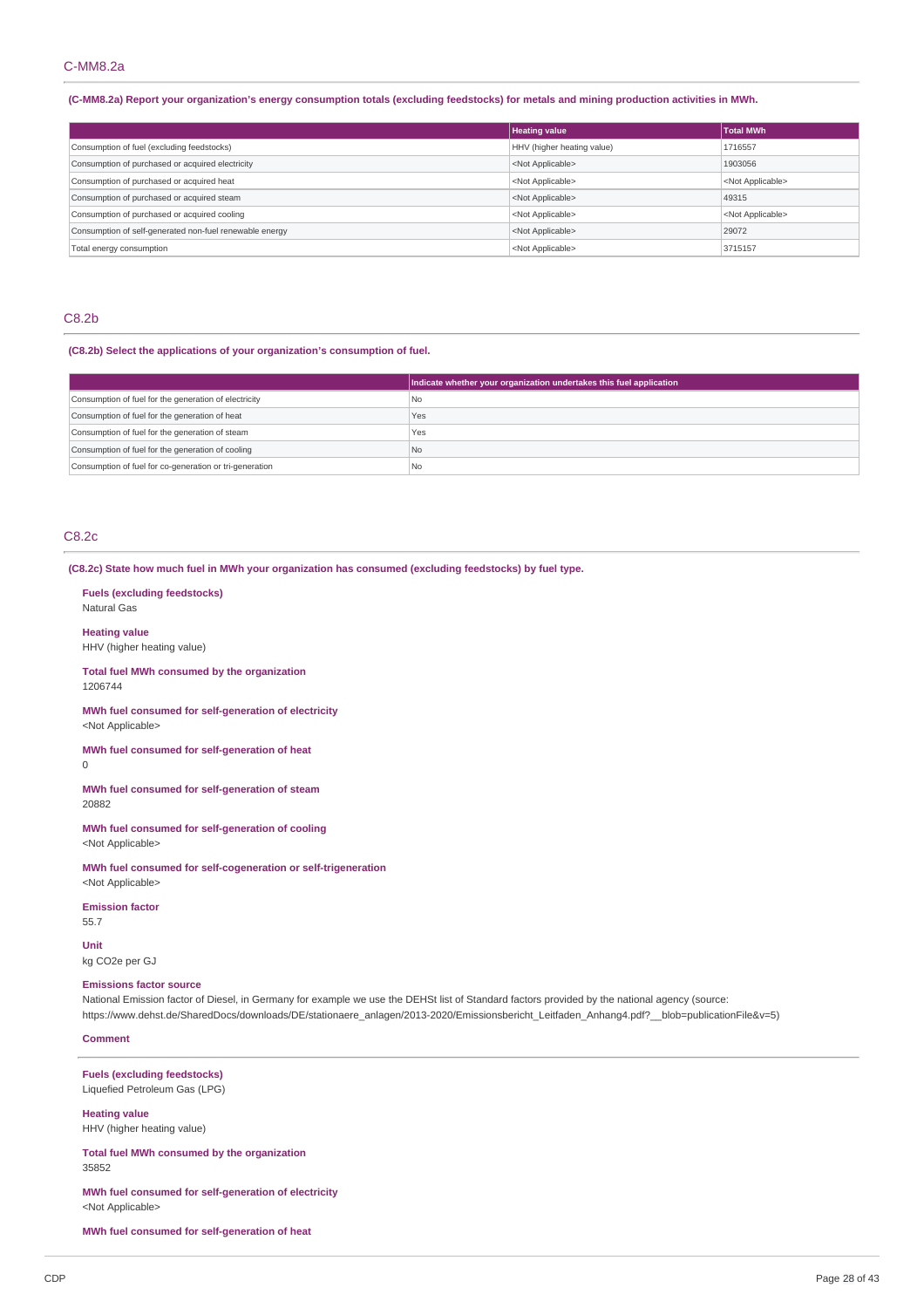#### **MWh fuel consumed for self-generation of steam**

**MWh fuel consumed for self-generation of cooling** <Not Applicable>

**MWh fuel consumed for self-cogeneration or self-trigeneration** <Not Applicable>

**Emission factor**

64.7

**Unit** kg CO2e per GJ

#### **Emissions factor source**

National Emission factor of Diesel, in Germany for example we use the DEHSt list of Standard factors provided by the national agency (source: https://www.dehst.de/SharedDocs/downloads/DE/stationaere\_anlagen/2013-2020/Emissionsbericht\_Leitfaden\_Anhang4.pdf?\_\_blob=publicationFile&v=5)

#### **Comment**

**Fuels (excluding feedstocks)** Diesel

**Heating value** HHV (higher heating value)

**Total fuel MWh consumed by the organization** 54932

**MWh fuel consumed for self-generation of electricity** <Not Applicable>

**MWh fuel consumed for self-generation of heat**

**MWh fuel consumed for self-generation of steam**

**MWh fuel consumed for self-generation of cooling** <Not Applicable>

**MWh fuel consumed for self-cogeneration or self-trigeneration** <Not Applicable>

**Emission factor** 74.1

**Unit** kg CO2e per GJ

#### **Emissions factor source**

National Emission factor of Diesel, in Germany for example we use the DEHSt list of Standard factors provided by the national agency (source: https://www.dehst.de/SharedDocs/downloads/DE/stationaere\_anlagen/2013-2020/Emissionsbericht\_Leitfaden\_Anhang4.pdf?\_\_blob=publicationFile&v=5)

## **Comment**

**Fuels (excluding feedstocks)** Distillate Oil

**Heating value** HHV (higher heating value)

**Total fuel MWh consumed by the organization** 4008

**MWh fuel consumed for self-generation of electricity** <Not Applicable>

**MWh fuel consumed for self-generation of heat**

**MWh fuel consumed for self-generation of steam**

**MWh fuel consumed for self-generation of cooling** <Not Applicable>

**MWh fuel consumed for self-cogeneration or self-trigeneration** <Not Applicable>

**Emission factor**

74.1

**Unit** kg CO2e per GJ

**Emissions factor source**

National Emission factors of Heizöl EL, in Germany for example we use the DEHSt list of Standard factors provided by the national agency (source: https://www.dehst.de/SharedDocs/downloads/DE/stationaere\_anlagen/2013-2020/Emissionsbericht\_Leitfaden\_Anhang4.pdf?\_\_blob=publicationFile&v=5)

**Comment**

**Fuels (excluding feedstocks)** Residual Fuel Oil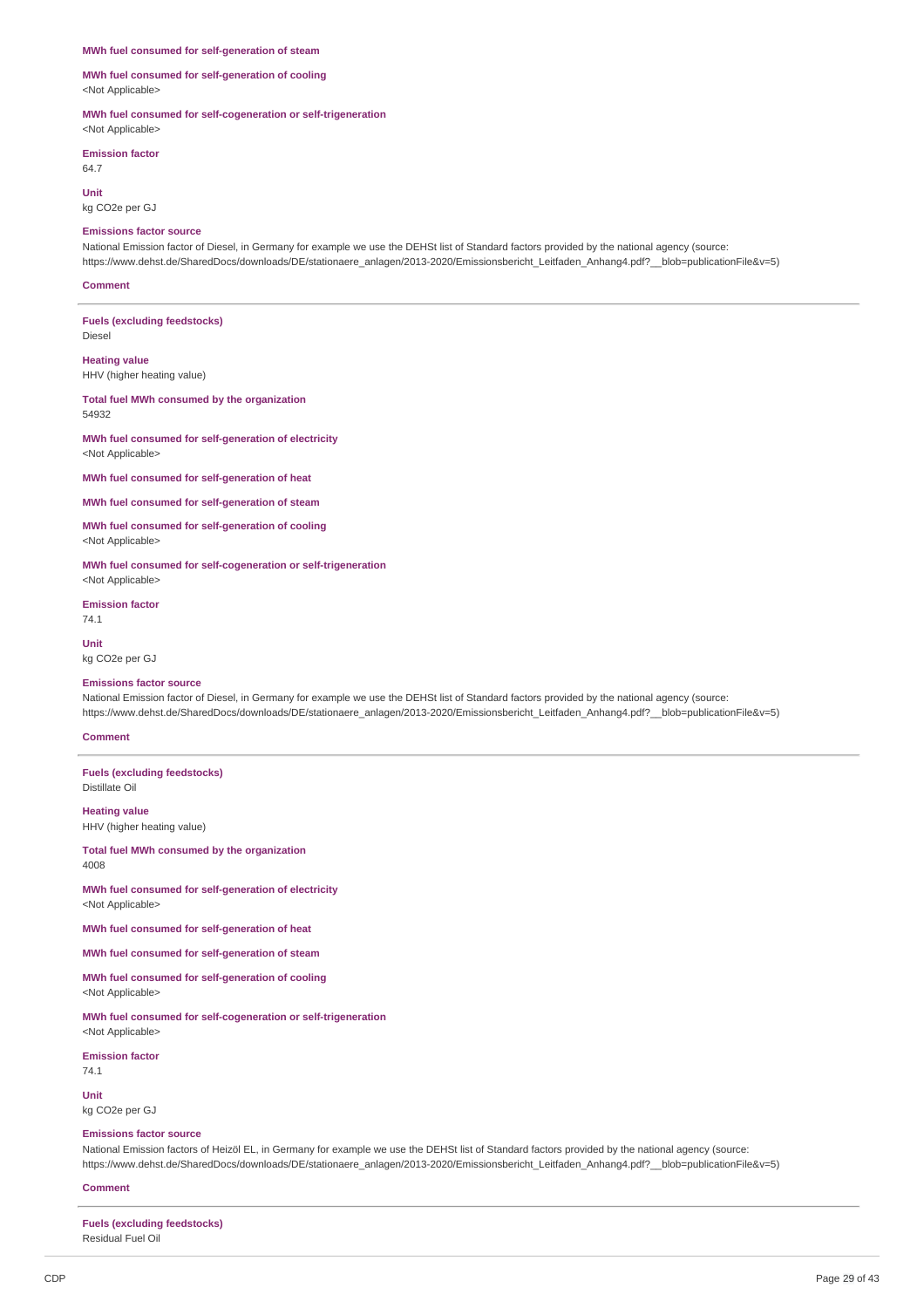## **Heating value**

HHV (higher heating value)

# **Total fuel MWh consumed by the organization**

272084

#### **MWh fuel consumed for self-generation of electricity** <Not Applicable>

**MWh fuel consumed for self-generation of heat**

**MWh fuel consumed for self-generation of steam**

**MWh fuel consumed for self-generation of cooling**

<Not Applicable>

**MWh fuel consumed for self-cogeneration or self-trigeneration** <Not Applicable>

**Emission factor** 78

**Unit**

kg CO2e per GJ

#### **Emissions factor source**

Individual National Emission factors of Residual Fuel oil. Source: https://www.dehst.de/DE/service/archivsuche/archiv/SharedDocs/downloads/DE/Berichterstattung 2005-2007/EB2007\_Stoffliste.pdf?\_\_blob=publicationFile&v=2

#### **Comment**

Coking Coal

**Fuels (excluding feedstocks)**

**Heating value**

HHV (higher heating value)

**Total fuel MWh consumed by the organization** 108995

**MWh fuel consumed for self-generation of electricity** <Not Applicable>

**MWh fuel consumed for self-generation of heat**

**MWh fuel consumed for self-generation of steam**

**MWh fuel consumed for self-generation of cooling** <Not Applicable>

**MWh fuel consumed for self-cogeneration or self-trigeneration** <Not Applicable>

**Emission factor**

111.5 **Unit**

Please select

#### **Emissions factor source**

Individual National Emission factors of Coke. Verified by an external auditor during regular audits. In Lünen und Hamburg for example coke is being sampled to determine the emission factor. The number above states the highest value.

#### **Comment**

**Fuels (excluding feedstocks)** Landfill Gas

**Heating value** HHV (higher heating value)

**Total fuel MWh consumed by the organization** 1764

**MWh fuel consumed for self-generation of electricity** <Not Applicable>

**MWh fuel consumed for self-generation of heat**

**MWh fuel consumed for self-generation of steam**

**MWh fuel consumed for self-generation of cooling** <Not Applicable>

**MWh fuel consumed for self-cogeneration or self-trigeneration** <Not Applicable>

**Emission factor**

 $\overline{0}$ 

**Unit**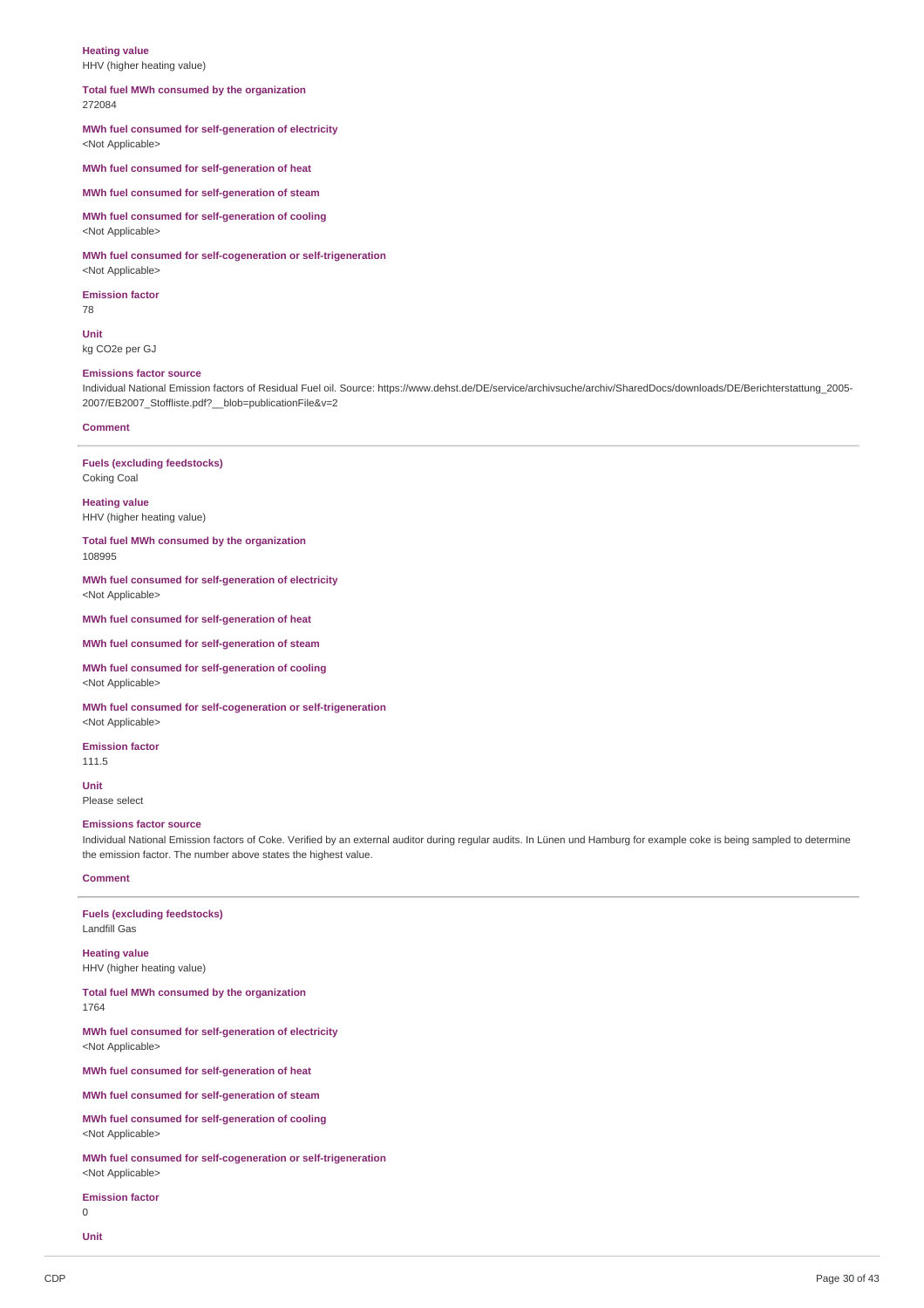#### kg CO2e per GJ

**Emissions factor source** Landfill gas is a biogenic fuel

#### **Comment**

**Fuels (excluding feedstocks)** Please select

**Heating value** Please select

**Total fuel MWh consumed by the organization** 30905

**MWh fuel consumed for self-generation of electricity** <Not Applicable>

**MWh fuel consumed for self-generation of heat**

**MWh fuel consumed for self-generation of steam**

**MWh fuel consumed for self-generation of cooling** <Not Applicable>

**MWh fuel consumed for self-cogeneration or self-trigeneration** <Not Applicable>

**Emission factor** 66.3

**Unit** kg CO2e per GJ

#### **Emissions factor source**

Individual National Emission factors of Butane. Verified by an external auditor during regular audits. If the fuel is used at several sites, the average emission factor is stated.

#### **Comment**

**Fuels (excluding feedstocks)** Butane

**Heating value** HHV (higher heating value)

**Total fuel MWh consumed by the organization**

#### **MWh fuel consumed for self-generation of electricity** <Not Applicable>

**MWh fuel consumed for self-generation of heat**

**MWh fuel consumed for self-generation of steam**

**MWh fuel consumed for self-generation of cooling** <Not Applicable>

**MWh fuel consumed for self-cogeneration or self-trigeneration** <Not Applicable>

**Emission factor**

**Unit** Please select

**Emissions factor source**

**Comment**

# C8.2d

(C8.2d) Provide details on the electricity, heat, steam, and cooling your organization has generated and consumed in the reporting year.

|                   | <b>Total Gross generation</b><br>$ $ (MWh) | Generation that is consumed by the<br>organization (MWh) | (MWh)  | Gross generation from renewable sources Generation from renewable sources that is consumed by the<br>organization (MWh) |
|-------------------|--------------------------------------------|----------------------------------------------------------|--------|-------------------------------------------------------------------------------------------------------------------------|
| Electricity 17055 |                                            | 17055                                                    | 17055  | 29072                                                                                                                   |
| Heat              |                                            |                                                          |        |                                                                                                                         |
| Steam             | 287137                                     | 287137                                                   | 217606 | 217606                                                                                                                  |
| $Cooling$ $ 0$    |                                            |                                                          |        |                                                                                                                         |

#### C-MM8.2d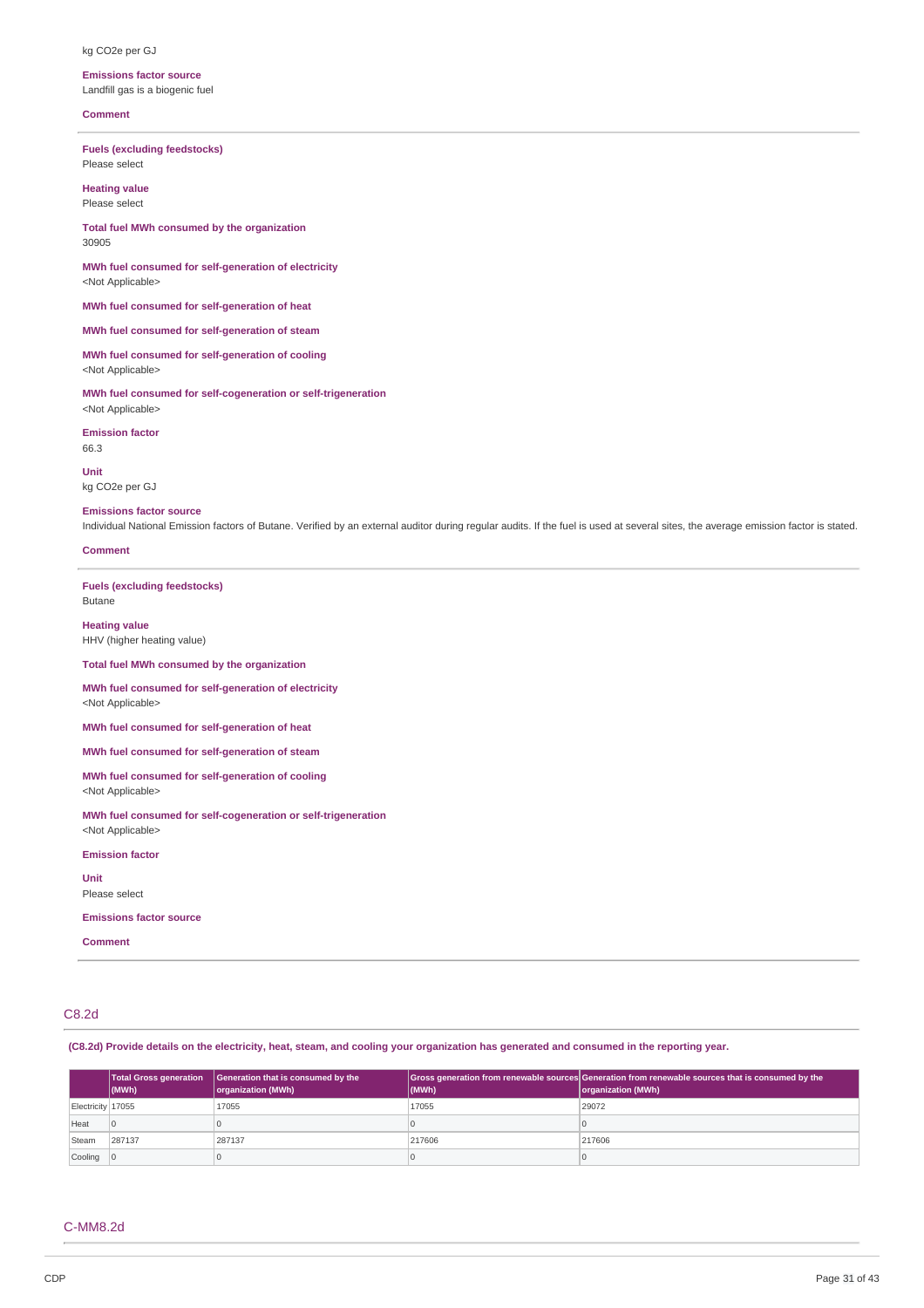## (C-MM8.2d) Provide details on the electricity, heat, steam, and cooling your organization has generated and consumed for metals and mining production **activities.**

|             | Total gross generation (MWh) inside metals and mining sector boundary | Generation that is consumed (MWh) inside metals and mining sector boundary |
|-------------|-----------------------------------------------------------------------|----------------------------------------------------------------------------|
| Electricity | 29072                                                                 | 29072                                                                      |
| Heat        |                                                                       | υ                                                                          |
| Steam       | 287137                                                                | 287137                                                                     |
| Cooling     |                                                                       | O                                                                          |

# C8.2e

(C8.2e) Provide details on the electricity, heat, steam, and/or cooling amounts that were accounted for at a zero emission factor in the market-based Scope 2 **figure reported in C6.3.**

#### **Sourcing method**

Power purchase agreement (PPA) with a grid-connected generator without energy attribute certificates

# **Low-carbon technology type**

Hydropower

**Country/area of consumption of low-carbon electricity, heat, steam or cooling** United States of America

#### **MWh consumed accounted for at a zero emission factor**

114967

#### **Comment**

## **Sourcing method**

Green electricity products (e.g. green tariffs) from an energy supplier, supported by energy attribute certificates

**Low-carbon technology type** Please select

**Country/area of consumption of low-carbon electricity, heat, steam or cooling**

**MWh consumed accounted for at a zero emission factor** 10801

**Comment**

Spain

## C9. Additional metrics

# C9.1

**(C9.1) Provide any additional climate-related metrics relevant to your business.**

## C-MM9.3b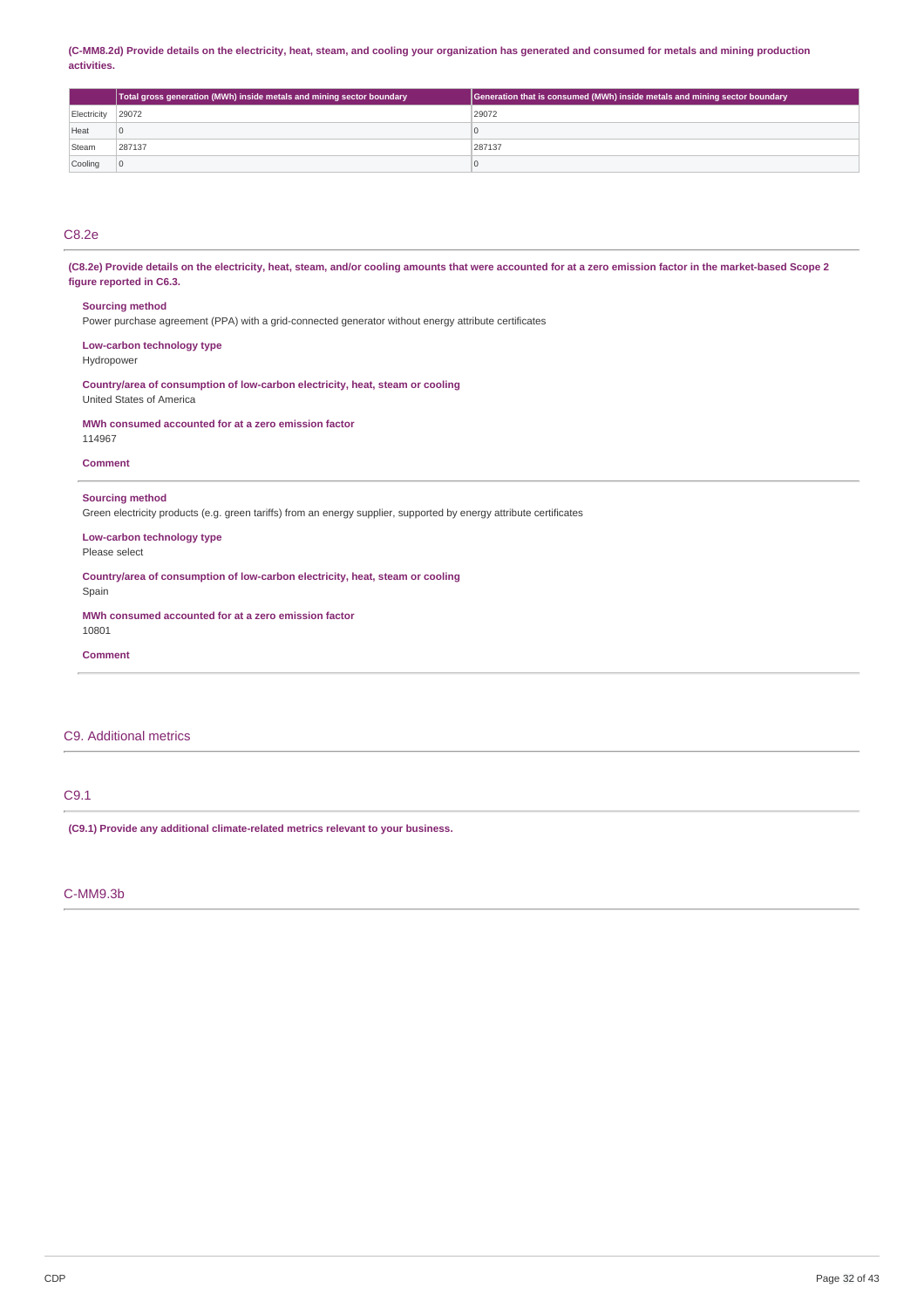#### **(C-MM9.3b) Provide details on the commodities relevant to the metals production activities of your organization.**

**Output product** Copper

**Capacity (metric tons)** 1523072

**Production (metric tons)** 1523072

**Annual production in copper-equivalent units (thousand tons)** 1523

**Scope 1 emissions (metric tons CO2e)** 466863

**Scope 2 emissions (metric tons CO2e)** 945083

**Scope 2 emissions approach** Market-based

#### **Pricing methodology for-copper equivalent figure**

Production represents copper cathode production from our smelter sites Scope 1 Emissions Copper output: Scope 1 emission, (Hamburg, Lünen, Olen, Pirdop, Beerse, Berango) = 466,863t CO2 Scope 2 Emissions Copper Output: Scope 2 (Hamburg, Lünen, Olen, Pirdop, Beerse, Berango) = 945083 t CO2

#### **Comment**

With our current production output we use nearly 100% of our capacity.

**Output product** Other non-ferrous metals (Please specify) (Copper fabrication sites)

**Capacity (metric tons)** 529947

**Production (metric tons)** 529947

**Annual production in copper-equivalent units (thousand tons)** 530

**Scope 1 emissions (metric tons CO2e)** 72561

**Scope 2 emissions (metric tons CO2e)** 70326

**Scope 2 emissions approach** Market-based

## **Pricing methodology for-copper equivalent figure**

Output "Copper Fabrication Sites" includes copper products like rod and flat rolled products. Scope 1 Emissions Output Copper Fabrication Sites: Scope 1 emissions (Pori, Zutphen, Stolberg, Buffalo, Deutsche Giessdraht (Emmerich), Avellino) = 72,561 t CO2 Scope 2 Emissions Output Copper Fabrication Sites: Scope 2 emissions (Pori, Zutphen, Stolberg, Buffalo, Deutsche Giessdraht (Emmerich), Avellino) = 70,326 t CO2

## **Comment**

With our current production output we use nearly 100% of our capacity.

## **Output product**

Other non-ferrous metals (Please specify) (Production sites other than copper)

**Capacity (metric tons)** 654755

**Production (metric tons)** 654755

**Annual production in copper-equivalent units (thousand tons)** 655

**Scope 1 emissions (metric tons CO2e)**

413

**Scope 2 emissions (metric tons CO2e)** 8393

**Scope 2 emissions approach**

Market-based

## **Pricing methodology for-copper equivalent figure**

Output "Production Sites Other Than Copper" include products as: Selenium, Brass and Aluminium granulates, Iron Silicate, etc. which are produced at our sites. Scope 1 Emissions Output "Production Sites Other Than Copper": Scope 1 emissions (Cablo, Retorte, E.R.N., Peute) = 413 t CO2 Scope 2 Emissions Output "Production Sites Other Than Copper": Scope 2 emissions (Cablo, Retorte, E.R.N., Peute) = 8.393 t CO2

#### **Comment**

With our current production output we use nearly 100% of our capacity.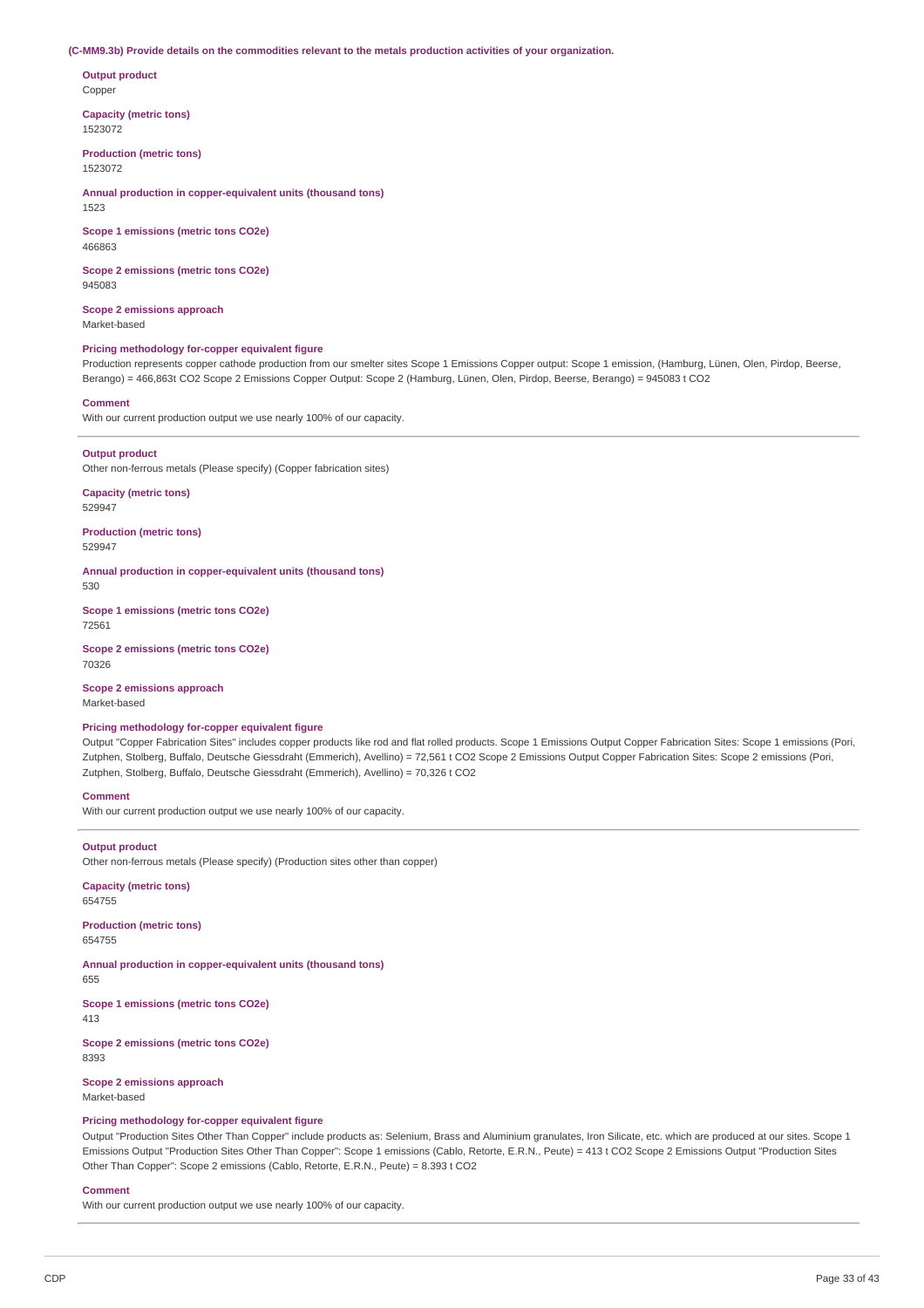**(C-CE9.6/C-CG9.6/C-CH9.6/C-CN9.6/C-CO9.6/C-EU9.6/C-MM9.6/C-OG9.6/C-RE9.6/C-ST9.6/C-TO9.6/C-TS9.6) Does your organization invest in research and development (R&D) of low-carbon products or services related to your sector activities?**

| Investment Comment<br>lin Iow-<br> carbon <br><b>R&amp;D</b> |                                                                                                                                                                                                                                                                                                                                                                                                                                                                                                                                                                                                                                                                                                                                                                                                                                                                                                                                                                                                                                                                                                                                                                                                                                                                                                                                                                                                                                                                                                                                                                                                                                                                                                                                                                    |
|--------------------------------------------------------------|--------------------------------------------------------------------------------------------------------------------------------------------------------------------------------------------------------------------------------------------------------------------------------------------------------------------------------------------------------------------------------------------------------------------------------------------------------------------------------------------------------------------------------------------------------------------------------------------------------------------------------------------------------------------------------------------------------------------------------------------------------------------------------------------------------------------------------------------------------------------------------------------------------------------------------------------------------------------------------------------------------------------------------------------------------------------------------------------------------------------------------------------------------------------------------------------------------------------------------------------------------------------------------------------------------------------------------------------------------------------------------------------------------------------------------------------------------------------------------------------------------------------------------------------------------------------------------------------------------------------------------------------------------------------------------------------------------------------------------------------------------------------|
| Row Yes                                                      | Due to the fact, that environmental protection is a top priority for Aurubis, we are continuously developing our processes and methods to reduce emissions of all Kinds. Environmental protection<br>is a top priority for Aurubis. As a result, we are continuously developing our processes and methods to reduce emissions of all kinds. In the financial year 2019/2020 the Aurubis Group's R&D<br>expenditures amounted to €15 million. During the reporting period, R&D work primarily focused on optimizing production processes for copper, lead, and precious metals, as well as on<br>improving environmental compatibility. At the same time, the department investigated new technologies, and developed products and applications for our metals. Aurubis carried out an extensive<br>analysis of the technical possibilities for minimizing Aurubis' CO2 footprint. R&D supported this analysis with technical expertise and preliminary trials. R&D is concentrating on further<br>investigating possible metallurgical applications of hydrogen to be able to shift to hydrogen in the future, on the conditions of cost-efficiency and clear political parameters. Another R&D focus in<br>the fiscal year 2019/2020 was the development of a technology to enable the processing of larger quantities of lithium-ion batteries in the Aurubis Group in the future. The R&D department is<br>working on a hydrometallurgical process to increase the recycling rates of the non-ferrous metal contents such as copper, nickel, and cobalt, as well as to open up access to manganese and<br>lithium. The goal is to implement these processes on an industrial scale to be able to return the valuable recovered metals to battery manufacturers. |

## C-MM9.6a

#### (C-MM9.6a) Provide details of your organization's investments in low-carbon R&D for metals and mining production activities over the last three years.

| Technology area                      |                           | Stage of development in the reporting Average % of total R&D investment over the last 3 | R&D investment figure in the reporting year | <b>Comment</b> |
|--------------------------------------|---------------------------|-----------------------------------------------------------------------------------------|---------------------------------------------|----------------|
|                                      | vear                      | vears <sup>1</sup>                                                                      | (optional)                                  |                |
| Unable to disaggregate by technology | <not applicable=""></not> | Please select                                                                           |                                             |                |
| larea                                |                           |                                                                                         |                                             |                |

## C10. Verification

## C10.1

**(C10.1) Indicate the verification/assurance status that applies to your reported emissions.**

|                                          | Verification/assurance status                          |
|------------------------------------------|--------------------------------------------------------|
| Scope 1                                  | Third-party verification or assurance process in place |
| Scope 2 (location-based or market-based) | Third-party verification or assurance process in place |
| Scope 3                                  | Third-party verification or assurance process in place |

## C10.1a

(C10.1a) Provide further details of the verification/assurance undertaken for your Scope 1 emissions, and attach the relevant statements.

## **Verification or assurance cycle in place** Annual process

## **Status in the current reporting year**

Underway but not complete for reporting year – previous statement of process attached

#### **Type of verification or assurance**

Third party verification/assurance underway

# **Attach the statement**

Aur19\_20\_CDP Letter\_signed.pdf AUR1920\_CDP\_Letter\_Assurance\_Report (002).pdf aurubis\_annual-report\_fy\_19\_20\_.pdf

## **Page/ section reference**

The attached letter (AUR1920\_CDP\_Letter\_Assurance\_Report (002)) is referencing the stated emission data from the annual report FY 2019/20 p. 58

## **Relevant standard**

ISAE3000

## **Proportion of reported emissions verified (%)**

100

# C10.1b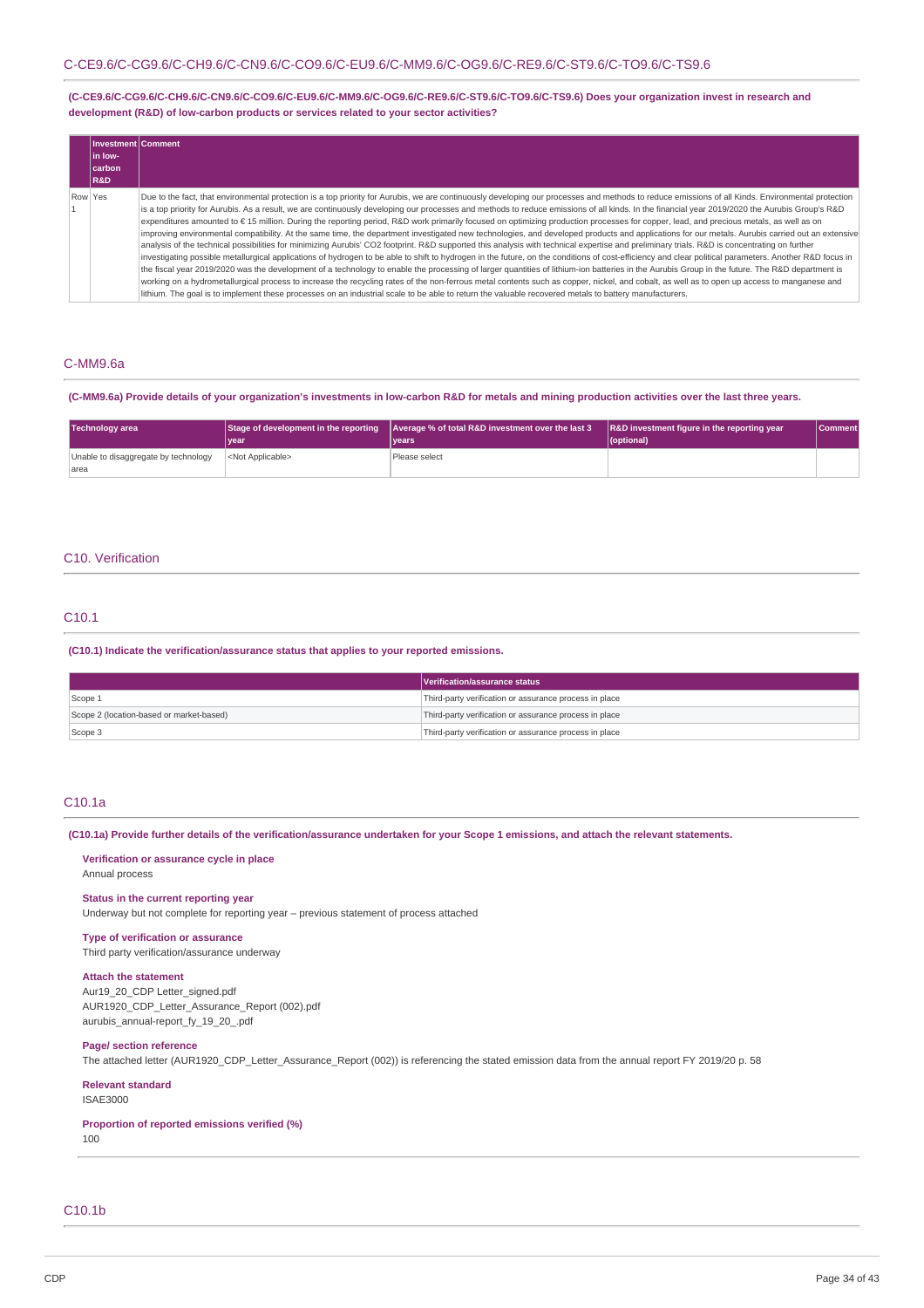#### (C10.1b) Provide further details of the verification/assurance undertaken for your Scope 2 emissions and attach the relevant statements.

**Scope 2 approach** Scope 2 market-based

#### **Verification or assurance cycle in place** Annual process

**Status in the current reporting year**

Underway but not complete for reporting year – previous statement of process attached

## **Type of verification or assurance**

Third party verification/assurance underway

# **Attach the statement**

Aur19\_20\_CDP Letter\_signed.pdf AUR1920\_CDP\_Letter\_Assurance\_Report (002).pdf aurubis\_annual-report\_fy\_19\_20\_.pdf

## **Page/ section reference**

The attached letter (AUR1920\_CDP\_Letter\_Assurance\_Report (002)) is referencing the stated emission data from the annual report FY 2019/20 p. 58

## **Relevant standard**

ISAE3000

**Proportion of reported emissions verified (%)** 100

## C10.1c

(C10.1c) Provide further details of the verification/assurance undertaken for your Scope 3 emissions and attach the relevant statements.

**Scope 3 category** Scope 3 (upstream & downstream)

**Verification or assurance cycle in place** Annual process

**Status in the current reporting year** Underway but not complete for reporting year – previous statement of process attached

# **Type of verification or assurance**

Third party verification/ assurance underway

#### **Attach the statement**

Aur19\_20\_CDP Letter\_signed.pdf AUR1920\_CDP\_Letter\_Assurance\_Report (002).pdf aurubis\_annual-report\_fy\_19\_20\_.pdf

#### **Page/section reference**

The attached letter (AUR1920 CDP Letter Assurance Report (002)) is referencing the stated emission data from the annual report FY 2019/20 p. 58 Comment: Limited assurance

## **Relevant standard**

ISAE3000

#### **Proportion of reported emissions verified (%)** 100

## C10.2

(C10.2) Do you verify any climate-related information reported in your CDP disclosure other than the emissions figures reported in C6.1, C6.3, and C6.5? No, we are waiting for more mature verification standards and/or processes

## C11. Carbon pricing

# C11.1

(C11.1) Are any of your operations or activities regulated by a carbon pricing system (i.e. ETS, Cap & Trade or Carbon Tax)? Yes

## C11.1a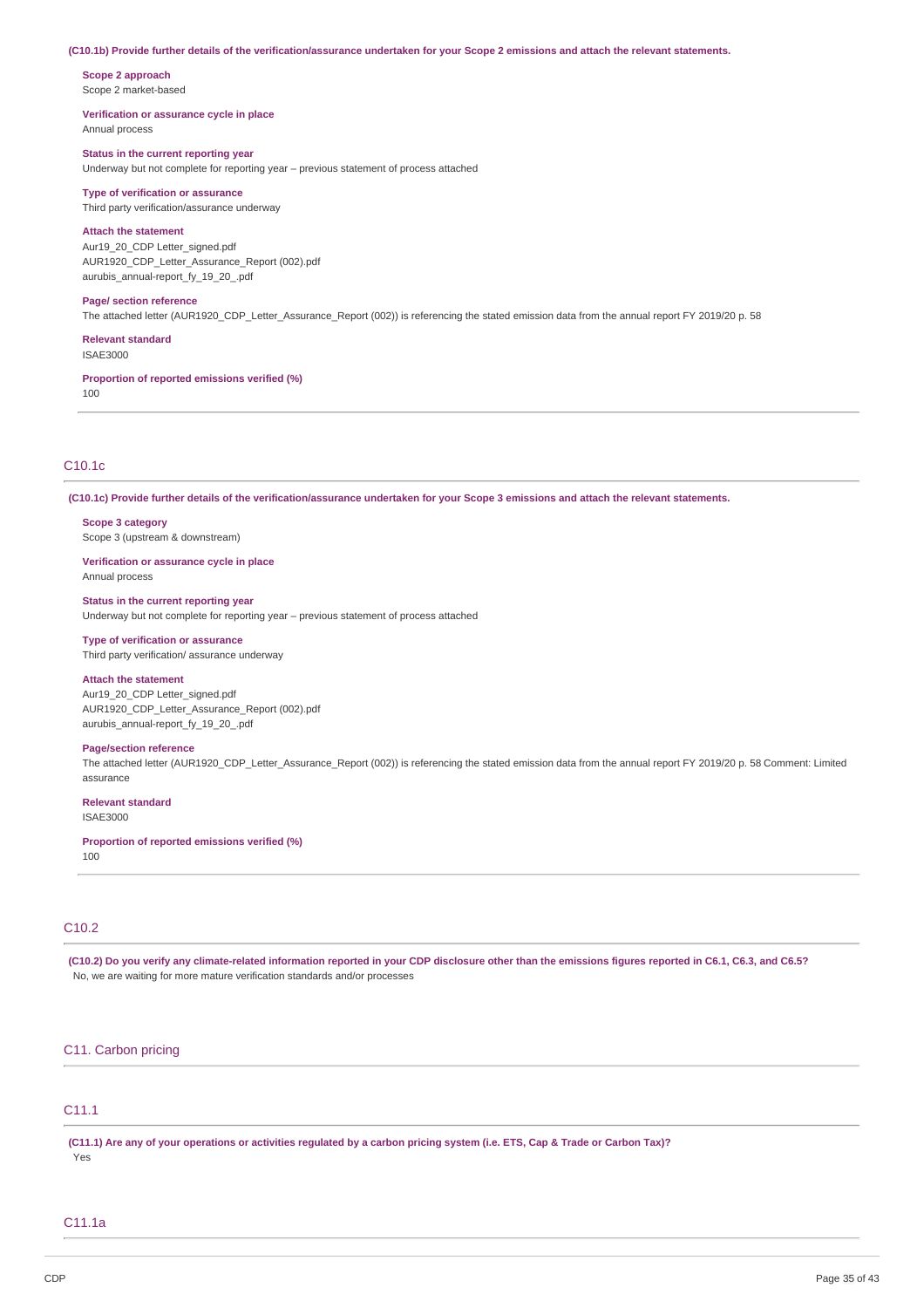**(C11.1a) Select the carbon pricing regulation(s) which impacts your operations. EU FTS** 

## C11.1b

**(C11.1b) Complete the following table for each of the emissions trading schemes you are regulated by.**

#### **EU ETS**

**% of Scope 1 emissions covered by the ETS**

87.59

0

**% of Scope 2 emissions covered by the ETS**

## **Period start date** January 1 2020

**Period end date** December 31 2020

#### **Allowances allocated** 822057

**Allowances purchased**

 $\Omega$ 

#### **Verified Scope 1 emissions in metric tons CO2e** 491235

**Verified Scope 2 emissions in metric tons CO2e**

 $\Omega$ 

**Details of ownership** Facilities we own and operate

**Comment**

## C11.1d

## (C11.1d) What is your strategy for complying with the systems you are regulated by or anticipate being regulated by?

The EU ETS works on the 'cap and trade' principle. A cap is set on the total amount of certain greenhouse gases that can be emitted by the installations covered by the system. The cap is reduced over time so that total emissions fall.

#### **Strategy to comply with the ETS**

By operating state-of-the-art, innovative plant technologies, Aurubis holds a leading position in climate and environmental protection in primary and secondary copper production. Today, continued high capital expenditure for environmental protection leads to relatively small improvements, as a leading global environmental standard has already been achieved and there are technological boundaries in some instances, as in the case of emission reduction.

## **Case study**

Situation: Aurubis is since 2013 part of the EU-ETS. We have been one of the forerunners in adapting to new emission-lowering technologies. We have started early on to invest in efficient technologies and continue to further optimize our processes also in the future.

Task: For us, as an multi metal producer we are in a price taking position, additional costs cannot be handed to customers.

Action: Therefore, investing into energy efficiency is an important aspect of our strategy since it helps us to maintain our current competitive position. Furthermore, the system of the EU-ETS is set-up in a way that producers, who use their energy multiple times, benefit from certificates they would otherwise need to produce the energy.

Result: Additional costs are not only caused by the Emission Trading Scheme, but also from the administrative burden connected to it, as well as increased electricity prices through the included CO2-component. Especially for us as an energy intensive industry these also make up a big share of costs as well, because only 50% of our indirect carbon costs are compensated. Therefore, it is of our own interest to further reduce emissions. The certificates that we get are needed to cover part of the additional electricity costs, which cannot be handed down the value chain.

## C11.2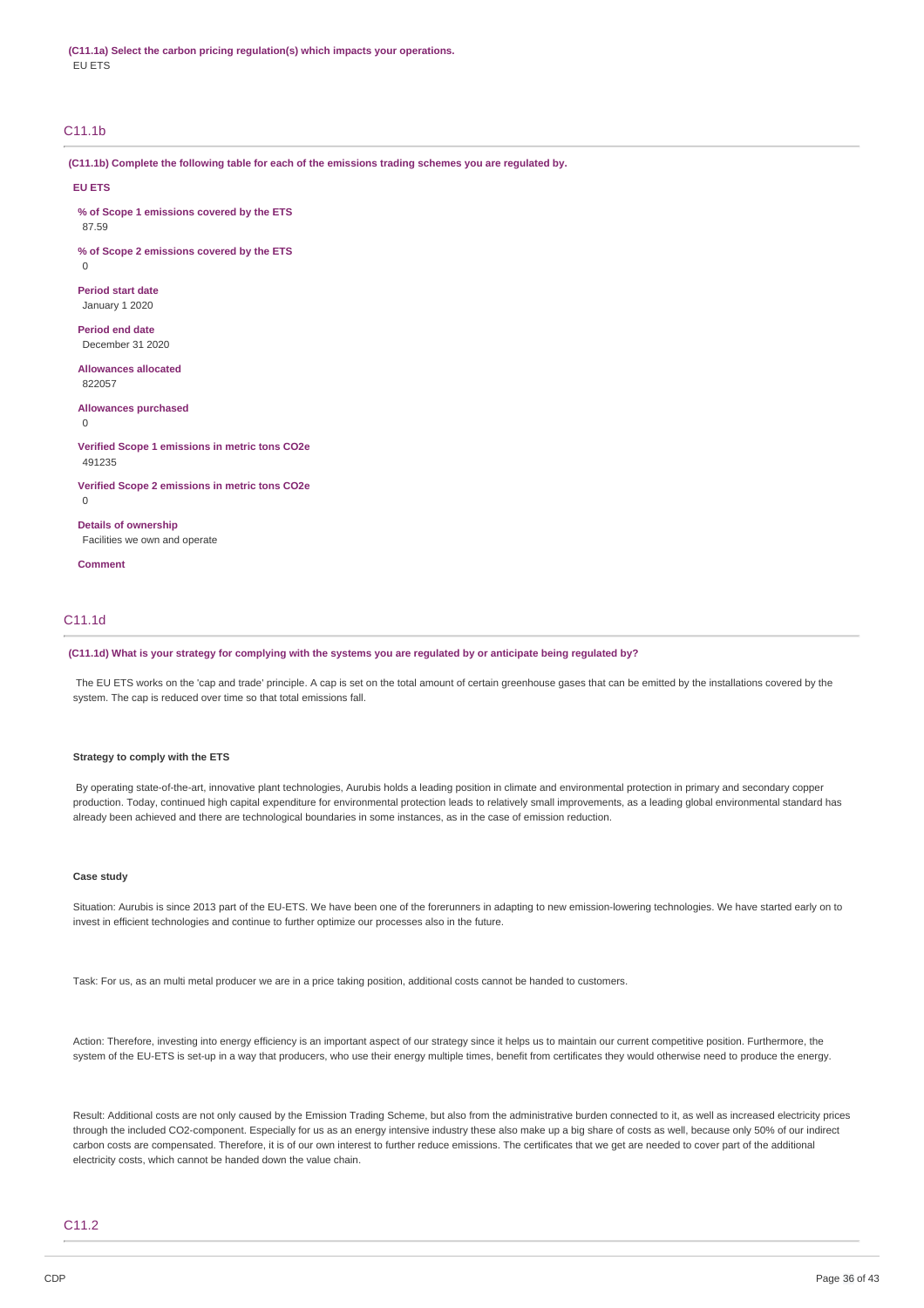# C11.3

**(C11.3) Does your organization use an internal price on carbon?** Yes

## C11.3a

**(C11.3a) Provide details of how your organization uses an internal price on carbon.**

#### **Objective for implementing an internal carbon price** Navigate GHG regulations

Stakeholder expectations Change internal behavior Drive energy efficiency Drive low-carbon investment Stress test investments Identify and seize low-carbon opportunities

#### **GHG Scope**

Scope 1 Scope 2

# **Application**

The internal price of carbon is used for our medium-term planning of energy prices as well as the medium-term planning of our CO2 strategy.

### **Actual price(s) used (Currency /metric ton)**

50

## **Variance of price(s) used**

For short term projections the current EEX price of carbon is used. For projections until 2030 we are using € 95 per t CO2.

## **Type of internal carbon price**

Implicit price

## **Impact & implication**

Aurubis is since 2013 part of the EU-ETS. The EU-ETS means direct and indirect carbon costs for Aurubis. With an implicit carbon price we are able to describe this cost burden today, but also in the future. All new projects with relevance to the energy supply and consumption are checked by Corporate Energy and Climate Affairs and/or the responsible energy departments on site. Within the assessment of the project, carbon costs are considered, either as direct costs or as indirect costs in the electricity price or both.

## C12. Engagement

## C12.1

**(C12.1) Do you engage with your value chain on climate-related issues?**

Yes, our customers Yes, other partners in the value chain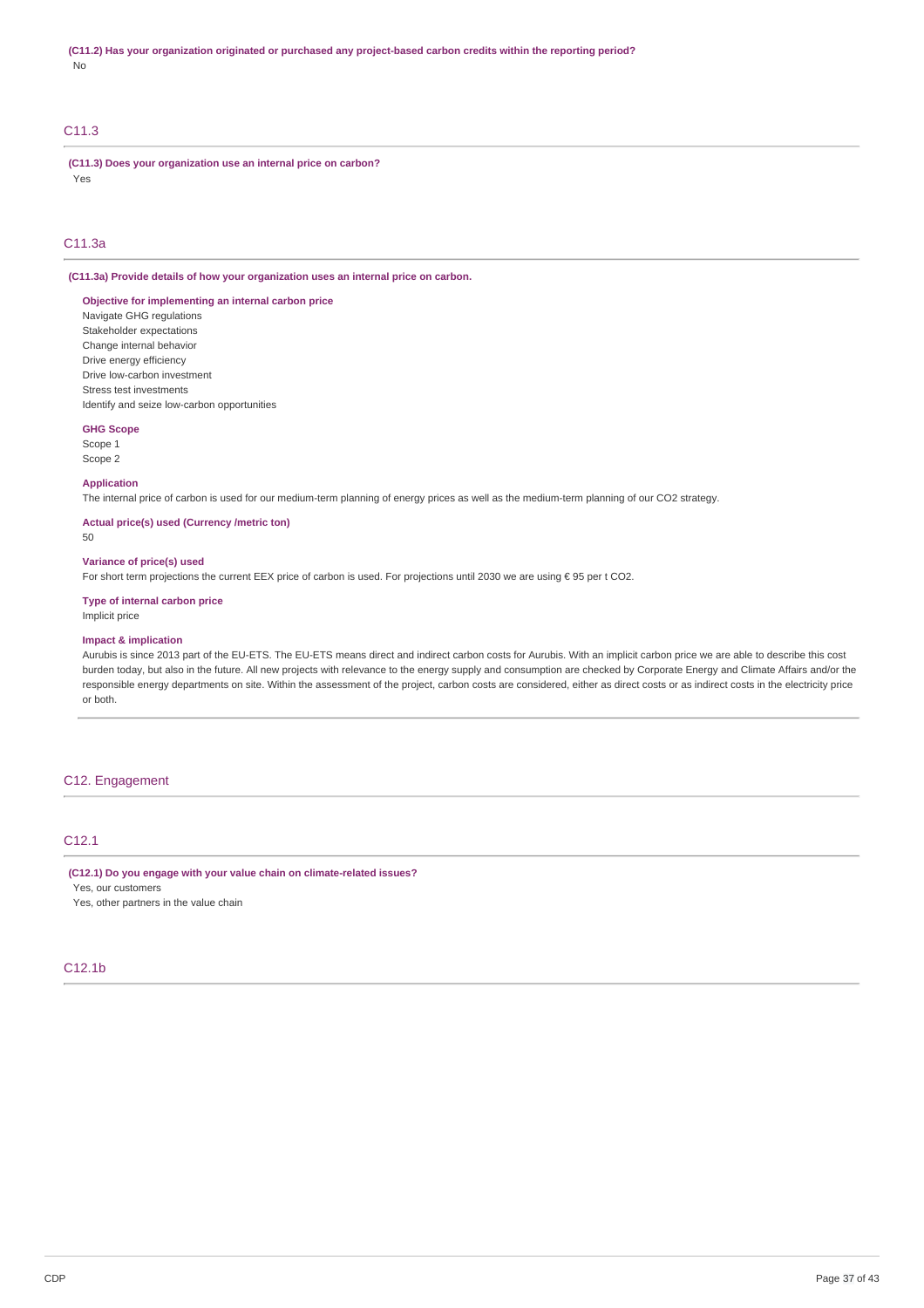#### **(C12.1b) Give details of your climate-related engagement strategy with your customers.**

**Type of engagement** Collaboration & innovation

**Details of engagement** Please select

**% of customers by number**

**% of customer - related Scope 3 emissions as reported in C6.5**

**Portfolio coverage (total or outstanding)**

<Not Applicable>

#### **Please explain the rationale for selecting this group of customers and scope of engagement**

Aurubis' customers are generally companies in the processing industry. When copper is processed to fabricate final products, production waste and residues accumulate. This includes materials with very high copper contents, such as turnings and millings. Residue fractions, such as slags and industrial residues, result from other processing methods. Aurubis offers its customers collection options for most production residues and wastes and guarantees professional, environmentally sound recycling conforming to the highest standards. Aurubis is in the position to reintroduce a large variety of metallic scrap to the material cycle. In this way, Aurubis customers can obtain the copper again within a short time and use it in their own production.

#### **Impact of engagement, including measures of success**

Our multi-metal recycling ensures that the material cycle for copper and other metals is closed. Copper used in products can be recycled over and over again. This ensures that valuable raw materials are used, resources are conserved and environmental impacts are minimized. To measure the success of this engagement we monitor the level of target achievement of our Sustainability Goal to establish a "closing the loop" system with a minimum of five customers until 2018. With the implementation of the "closing-the-Loop" System our Scope 3 emissions can be reduced. For example, the emissions caused by upstream transportation of raw materials which account for 10% of our total Scope 3 emissions can be reduced by this approach.

## C12.1d

**(C12.1d) Give details of your climate-related engagement strategy with other partners in the value chain.**

#### **Strategy for prioritizing engagement**

Climate protection is established in the Aurubis Sustainability Strategy. Responsibility in the supply chain was identified as an important issue during the Sustainability Strategy development process. We are intensifying the dialogue along the value chain to strengthen environmental and social standards. We also prioritize engagements in the field of climate friendly mobility management with regard to the following criteria:

- Contribution to a successful business (identification of relevant mobility figures as basis of improvement measures, reducing mobility costs and increasing efficiency)

- Benefit for the employees of the sites (loyalty and motivation, health promotion, safe work route)
- Benefit for people and the environment located in the region of the sites (environmental and climate protection)

#### **Methods of engagement**

We select our carriers according to established criteria. Although economic and timing aspects have priority, we favour the most environmentally friendly carrier whenever possible. Accordingly, we prefer waterways over rail – and road transport is the last resort of the freights and transports we oversee, about 50 % (by volume) take place by waterway, 25 % by rail, and 25 % by road. We try to improve transport between the individual plants as well. To limit this as much as possible, we continuously review how we can optimize cargo loads and return trips. Furthermore, we maintain a dialogue with our suppliers and customers to tap additional transport synergies. We use a forecasting system to optimize capacity utilization with the forwarders, thus preventing empty transport runs. One example of our transport optimizations is the Cu-Port project at our Olen site. The plant's convenient location on the Bocholt- Herentals Canal makes it ideal for water transportation. As part of a public-private partnership between Aurubis and De Vlaamse Waterweg, the operator of the canal system, the so-called Cu-Port was commissioned at the site in 2020: a new container crane, together with a new quay wall and a connection to the existing railway network. This project provides us with a long-term, cost-efficient solution for our material flow on site and a reduction in CO2 emissions. Transport that was previously performed by truck is now carried out by waterway. This prevents a total of about 20,000 truck deliveries per year and 237 t of CO2 emissions. Another example from the fiscal year is that, in addition to copper shapes, copper rod is now also increasingly being transported from Hamburg to longstanding customers by rail, which contributes to reducing CO2 emissions. One single wagonload can transport more copper rod than two trucks. At the headquarters in Hamburg, we support alternatives to conventional individual transport of our employees with free, lockable bike boxes at two nearby train/subway stations to improve the connection between the plant premises and local public transport. During the reporting year, two StadtRAD (a bike rental/sharing system) stations started up near the plant premises with the same goal. Additional projects for sustainable mobility are in the planning stage. Increasing flexibility in electricity sourcing (target of 10 % by fiscal year 2022/23). As part of its mobility plan, Aurubis Belgium provides the option of bike leasing, including e-bikes and speed pedelecs. Employees with speed pedelecs can complete the mandatory safety training in sessions organized by the site. At Aurubis Zutphen (Netherlands), employees can buy a bike from their gross salary, which makes the purchase less expensive and promotes biking to work .

## C12.3

(C12.3) Do you engage in activities that could either directly or indirectly influence public policy on climate-related issues through any of the following? Direct engagement with policy makers Trade associations

Funding research organizations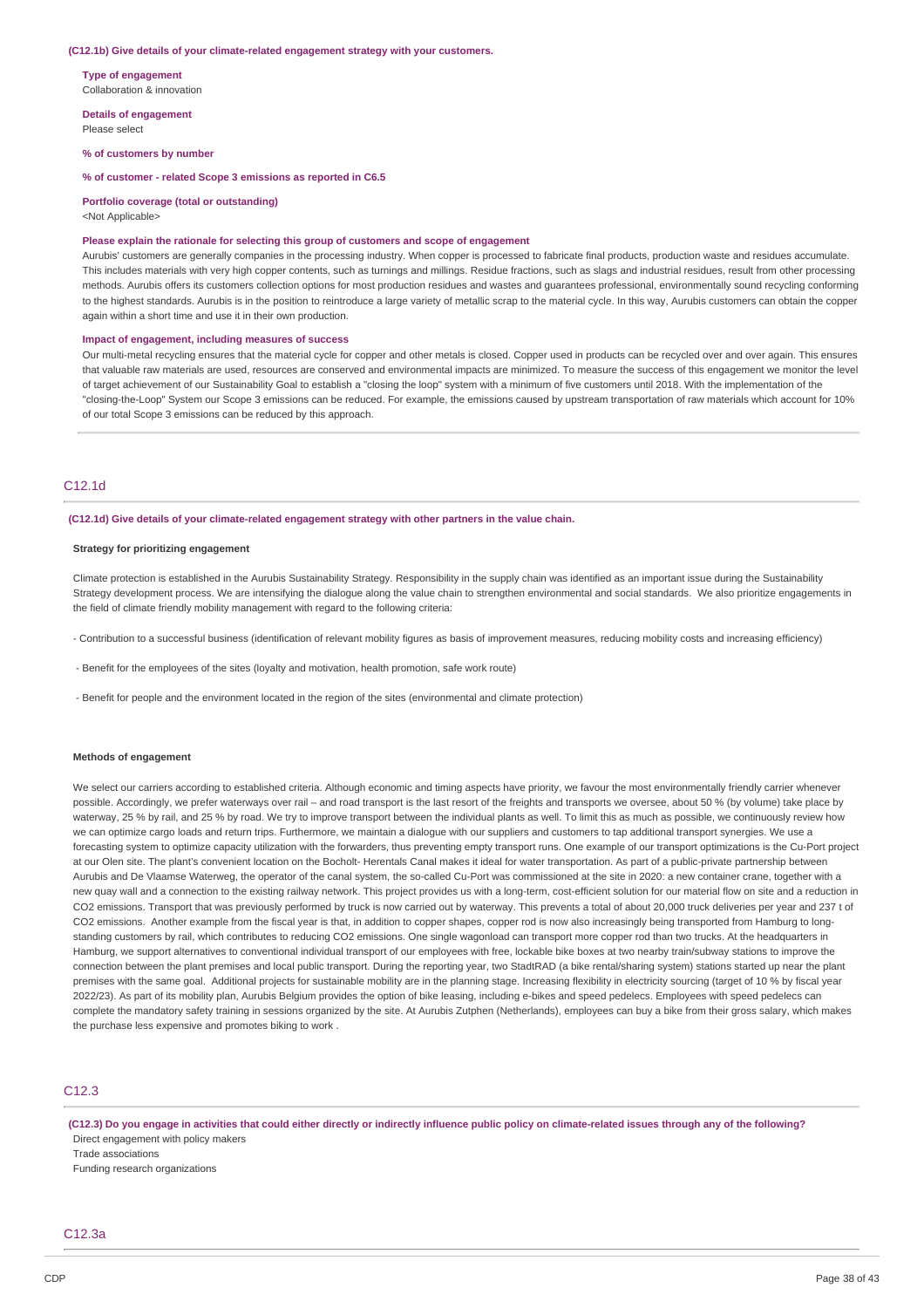#### **(C12.3a) On what issues have you been engaging directly with policy makers?**

| <b>Focus of</b><br>legislation   position                      |                                     | Corporate Details of engagement                                                                                                                                                                                                                                                                                                                                                                                                                                                                                                                                                                                                                | Proposed legislative solution                                                                                                                                                                                                                                                                                                                                                                                                                                                                                                                                                                                                                                                                                                                                                                                                                                                                                                                                                                                                                                                                                                                                                                                                                                                                                                                                                                                                                                                                                                                                                                                                                                                                                                                                                                                                                                                                                                                                                                                                                                                                                                                   |
|----------------------------------------------------------------|-------------------------------------|------------------------------------------------------------------------------------------------------------------------------------------------------------------------------------------------------------------------------------------------------------------------------------------------------------------------------------------------------------------------------------------------------------------------------------------------------------------------------------------------------------------------------------------------------------------------------------------------------------------------------------------------|-------------------------------------------------------------------------------------------------------------------------------------------------------------------------------------------------------------------------------------------------------------------------------------------------------------------------------------------------------------------------------------------------------------------------------------------------------------------------------------------------------------------------------------------------------------------------------------------------------------------------------------------------------------------------------------------------------------------------------------------------------------------------------------------------------------------------------------------------------------------------------------------------------------------------------------------------------------------------------------------------------------------------------------------------------------------------------------------------------------------------------------------------------------------------------------------------------------------------------------------------------------------------------------------------------------------------------------------------------------------------------------------------------------------------------------------------------------------------------------------------------------------------------------------------------------------------------------------------------------------------------------------------------------------------------------------------------------------------------------------------------------------------------------------------------------------------------------------------------------------------------------------------------------------------------------------------------------------------------------------------------------------------------------------------------------------------------------------------------------------------------------------------|
| Cap and<br>trade                                               | Support<br>with minor<br>exceptions | Aurubis contributes constructively to the<br>policy dialogue at Member State and EU<br>institution level and at each stage of<br>policy development, such as stakeholder<br>consultation, amendment discussions,<br>policy reviews etc., directly as well as<br>through associations such as IFIEC,<br>Eurometaux, ECI, Agoria, etc.                                                                                                                                                                                                                                                                                                           | The price taker characteristic of exchange-traded commodities such as copper should be recognized as an eligibility criterion to receive the<br>highest degree of carbon leakage protection, by receiving full free allocation for direct emissions and full compensation in all Member States, for<br>indirect emissions at the best performance level, in a predictable way. This carbon leakage protection will ensure that the investments to expand<br>production and to innovate further will continue to be made in the most energy-efficient European plants. These plants produce products in the<br>most environmentally friendly way possible to help the decarbonization of European society and the world.                                                                                                                                                                                                                                                                                                                                                                                                                                                                                                                                                                                                                                                                                                                                                                                                                                                                                                                                                                                                                                                                                                                                                                                                                                                                                                                                                                                                                         |
| Other,<br>please<br>specify<br>(Circular<br>Economy)           | Support                             | The European Commission published a<br>Circular Economy Package (CEP) in<br>concrete revisions of key legislations the<br>Landfilling Directive, as well as a<br>comprehensive Action Plan setting out<br>further measures until 2018. In general,<br>Aurubis very much supports the Circular<br>Economy Package as it will foster<br>recycling and requests a coherent<br>harmonised implementation by Member<br>States (MS) to avoid inconsistencies for<br>companies who are present in various<br>European Union MS.                                                                                                                       | Aurubis supports the idea of strengthening eco-design measures towards more Circular Economy and the request to Circular Europe Network<br>to develop standards for product recyclability. - Aurubis asks for measures to stop illegal shipments of electrical waste to non-EU countries. - In<br>December 2015, which includes three very the framework of the circular economy, some call for banning or substituting hazardous materials to reduce their presence in material loops and<br>recycled materials. In the context of metals recycling however it is often complex or even impossible to substitute them as metals have unique<br>Waste Framework, the Packaging and the properties which support given functionalities. As new metals cannot be invented substituting a metal is often done by using another metal. In<br>this respect Aurubis supports the Action Plan which proposes the analysis of policy options to address the interface between chemicals, products<br>and waste legislation. - Applying a strictly hazard-based REACH authorization process for substances commonly present in metal<br>production/recycling could then lead to a decrease in the amount of waste recycled in Europe and would most likely trigger disposal and landfill<br>or (illegal) shipment of valuable materials outside the EU. - Aurubis supports the new definition of "final recycling process" which comprises all<br>steps of the recycling value chain as well as we support the proposal for EU standards of material efficient recycling of electronic waste. -<br>Aurubis welcomes the general requirements for Extended Producer Responsibility (EPR) as a step towards more transparency and efficiency of<br>the EPR schemes especially on household electronic goods. - Aurubis is a strong advocate to use industrial synergies in Circular Economy to<br>accelerate decarbonization across different energy-intensive sectors. This includes the application of iron silicate as a substitute material and<br>reductant in the construction which would help decarbonize and increase circularity in this sector. |
| Other,<br>please<br>specify (Fit<br>for 55 -<br>Green<br>Deal) | Please<br>select                    | Aurubis currently evaluates the different<br>legislative proposals within the package<br>with a special focus on the ETS review,<br>Energy Efficiency Directive, Renewable<br>Energy Directive and CBAM in order to<br>engage in a constructive policy dialogue at<br>Member State and EU institution level to<br>ensure an adequate policy regime that<br>allows the metals industry to decarbonize<br>without losing global competitiveness.<br>Engagement includes stakeholder<br>consultations, amendment discussions,<br>policy reviews etc., directly as well as<br>through associations such as IFIEC,<br>Eurometaux, ECI, Agoria, etc. | Avoiding a double cost burden on ETS sectors whose decarbonization pathway is described by the cap and trade system - Do not undermine<br>the current level of carbon leakage protection - Provide flexibility between the technical solutions, market opportunities and the current state of<br>research and technology - Increase incentives for frontrunner companies and the application of innovative technologies                                                                                                                                                                                                                                                                                                                                                                                                                                                                                                                                                                                                                                                                                                                                                                                                                                                                                                                                                                                                                                                                                                                                                                                                                                                                                                                                                                                                                                                                                                                                                                                                                                                                                                                         |

## C12.3b

**(C12.3b) Are you on the board of any trade associations or do you provide funding beyond membership?** Yes

#### C12.3c

(C12.3c) Enter the details of those trade associations that are likely to take a position on climate change legislation.

**Trade association**

Eurometaux

#### **Is your position on climate change consistent with theirs?**

Consistent

#### **Please explain the trade association's position**

Eurometaux consistently strives to ensure a balance between energy, climate and industrial policies for the best performing company level. Furthermore, Eurometaux supports sustainability, the circular economy and increased recycling.

## **How have you influenced, or are you attempting to influence their position?**

Aurubis is represented in the governing body of Eurometaux. Additionally, Aurubis is the Chair of the Public Affairs Committee, Zero Pollution Action Plan Task Force and Customs Task Force promoting topics such as the framework conditions to increase circular economy and recycling. Aurubis actively participates in enforcing Eurometaux 's climate change agenda, which is raising the bar for all EM members on the issues of decarbonization, sustainability, circular economy and innovation, by leading a continuous and constructive dialogue with EU institutions to maintain the competitiveness of energy-intensive industries in Europe.

#### **Trade association**

International Copper Association (ICA) (incl. European Copper Institute)

#### **Is your position on climate change consistent with theirs?** Consistent

#### **Please explain the trade association's position**

Europe's copper industry shares the European Commission's vision and supports the idea of the European Green Deal aiming at a low-carbon society and will pursue it with all the resources at its disposal. Support by the European Commission and other policymakers is needed for a reasoned balance between the energy needed to manufacture the building blocks of that new economy and the overarching goals for reduced energy demand and carbon emissions.

#### **How have you influenced, or are you attempting to influence their position?**

Aurubis is represented on the Board of Directors of ICA and therefore is able to contribute to the strategic position on climate change. Additionally, Aurubis experts in the domains of energy and climate change strongly influence this position by participating in the relevant thematic workshops organized by the association.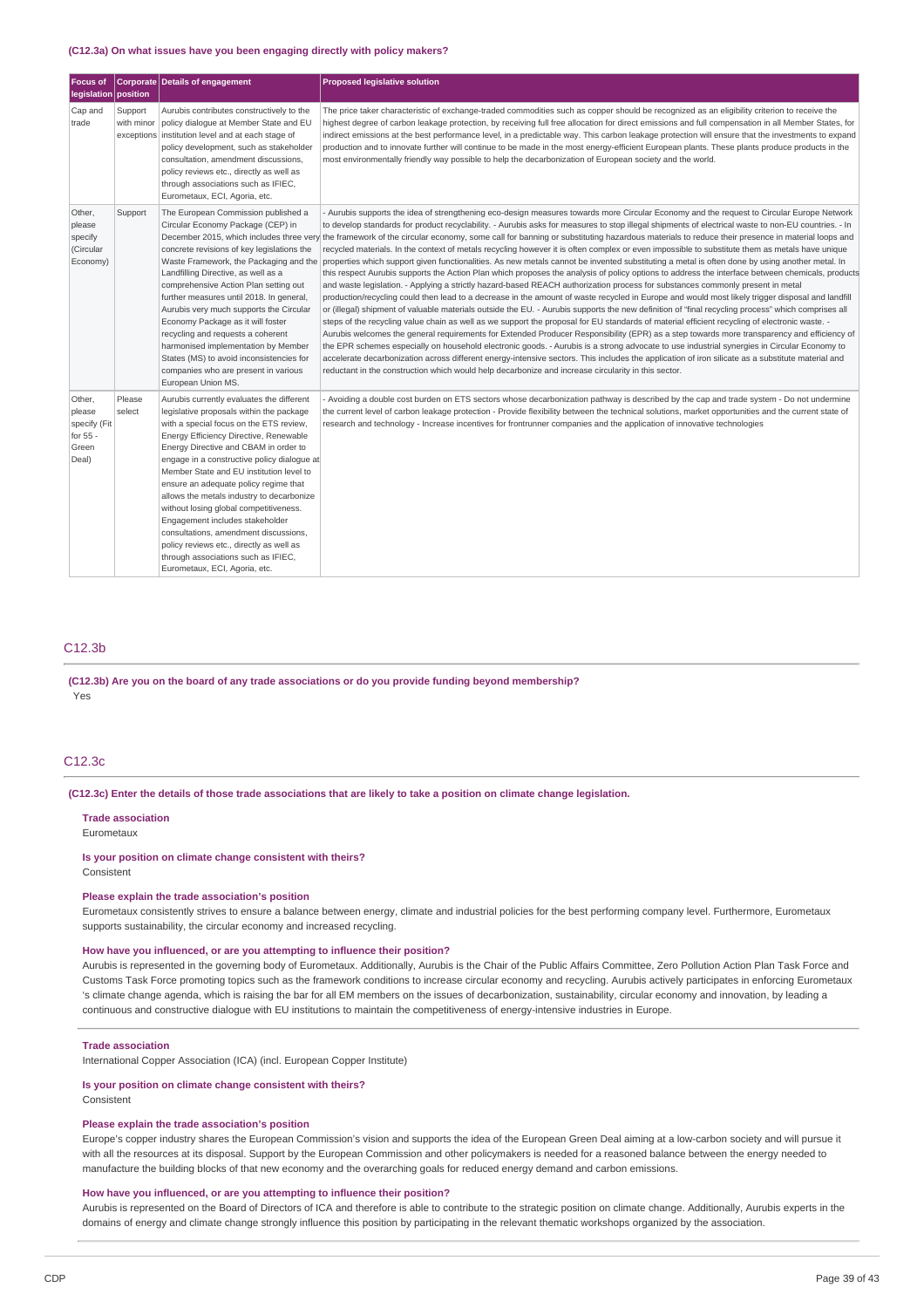# C12.3d

**(C12.3d) Do you publicly disclose a list of all research organizations that you fund?** No

# C12.3f

(C12.3f) What processes do you have in place to ensure that all of your direct and indirect activities that influence policy are consistent with your overall climate **change strategy?**

Within the Aurubis Group, we coordinate our political activities in monthly recurring meetings around the fields of Energy & Climate policy, Environmental policy, Circular Economy, Supply Chain & Trade policy. The participants are the members of the Executive Board and the leadership of the Corporate Departments for Energy & Climate Affairs, Sustainability, Environmental Protection, Commercial as well as further leading functions being involved in political issues. The aim of these meetings is to report on relevant political developments and streamline our positions for the Aurubis strategy and coordinate our activities.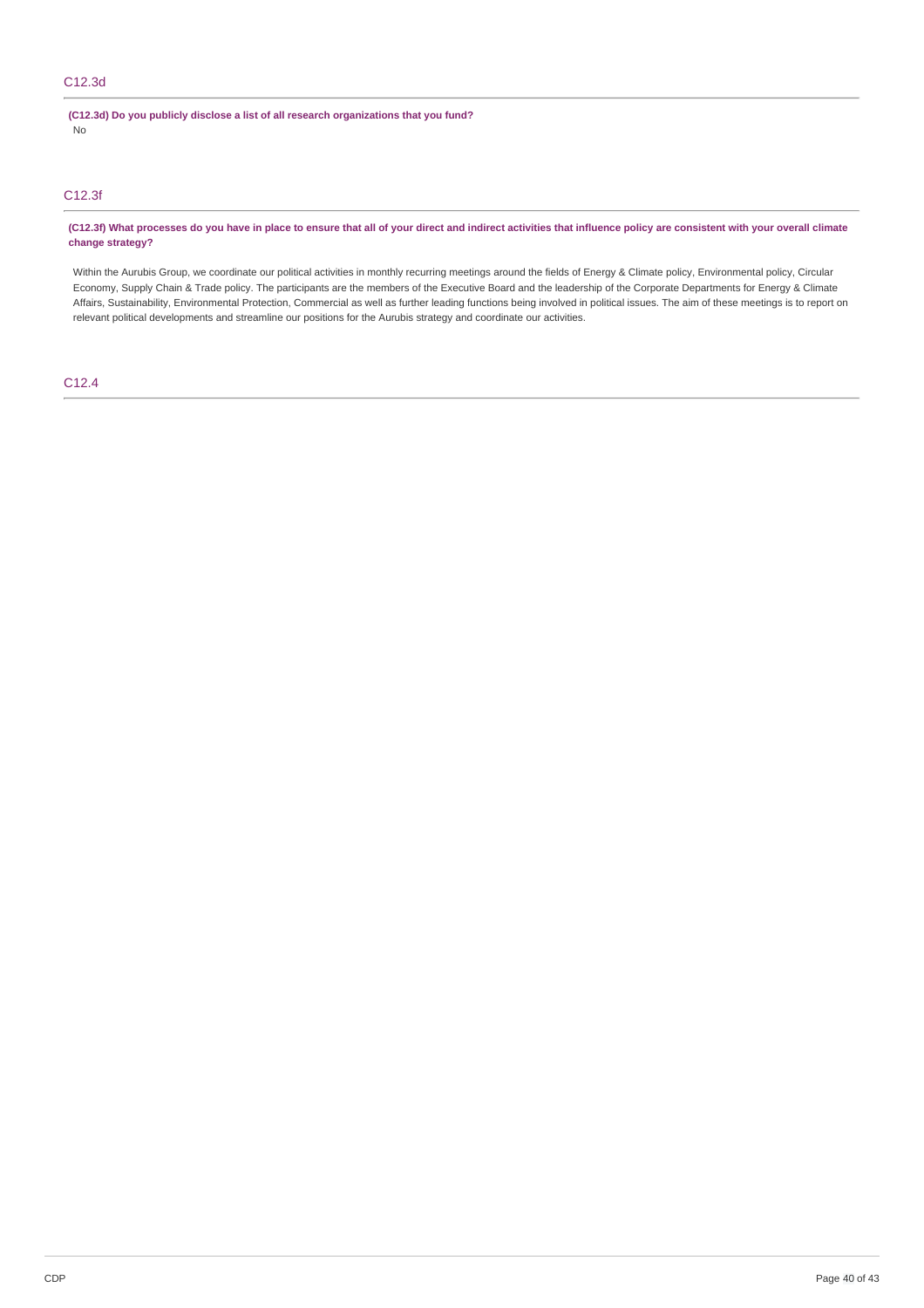(C12.4) Have you published information about your organization's response to climate change and GHG emissions performance for this reporting year in places **other than in your CDP response? If so, please attach the publication(s).**

## **Publication**

In mainstream reports, incorporating the TCFD recommendations

**Status** Complete

**Attach the document**

aurubis\_annual-report\_fy\_19\_20\_.pdf

## **Page/Section reference**

p. 56-63 Sustainability p. 112-113 Combined Management Report

#### **Content elements**

Governance Strategy Risks & opportunities Emissions figures Emission targets

#### **Comment**

**Publication**

In voluntary communications

**Status**

#### Complete

**Attach the document** 2020\_aurubis\_umwelterklarung\_en.pdf

#### **Page/Section reference**

Chapter "Foreword" Seite A-2 Chapter "Environmental Protection in the Aurubis Group" Seite A-8 - A-14 Chapter " Energy and Climate Protection" Seite A-20 - A-22 Chapter " Energy and Climate Protection " Seite A-25 - A-27 Chapter " At a Glance – Environmental KPIs for the Aurubis Group " p. A-31 p. B-42, B-45 p. B-45 - B-50 p. B-55 p. B-60 - B-61 p. C-75 p. C-76 - C-77 p. C-81 - C-82

#### **Content elements**

Strategy Emissions figures

#### **Comment**

**Publication**

In voluntary sustainability report

## **Status**

Complete

**Attach the document** aurubis\_sustainability-report\_19\_20.pdf

#### **Page/Section reference** p. 42-49

**Content elements** Governance **Strategy** Risks & opportunities Emissions figures Emission targets

**Comment**

## C15. Signoff

# C-FI

(C-FI) Use this field to provide any additional information or context that you feel is relevant to your organization's response. Please note that this field is optional **and is not scored.**

# C15.1

**(C15.1) Provide details for the person that has signed off (approved) your CDP climate change response.**

|         | Job title                    | Corresponding job category         |
|---------|------------------------------|------------------------------------|
| $Row_1$ | Chief Executive Officer<br>. | Chief Executive Officer (CEO)<br>. |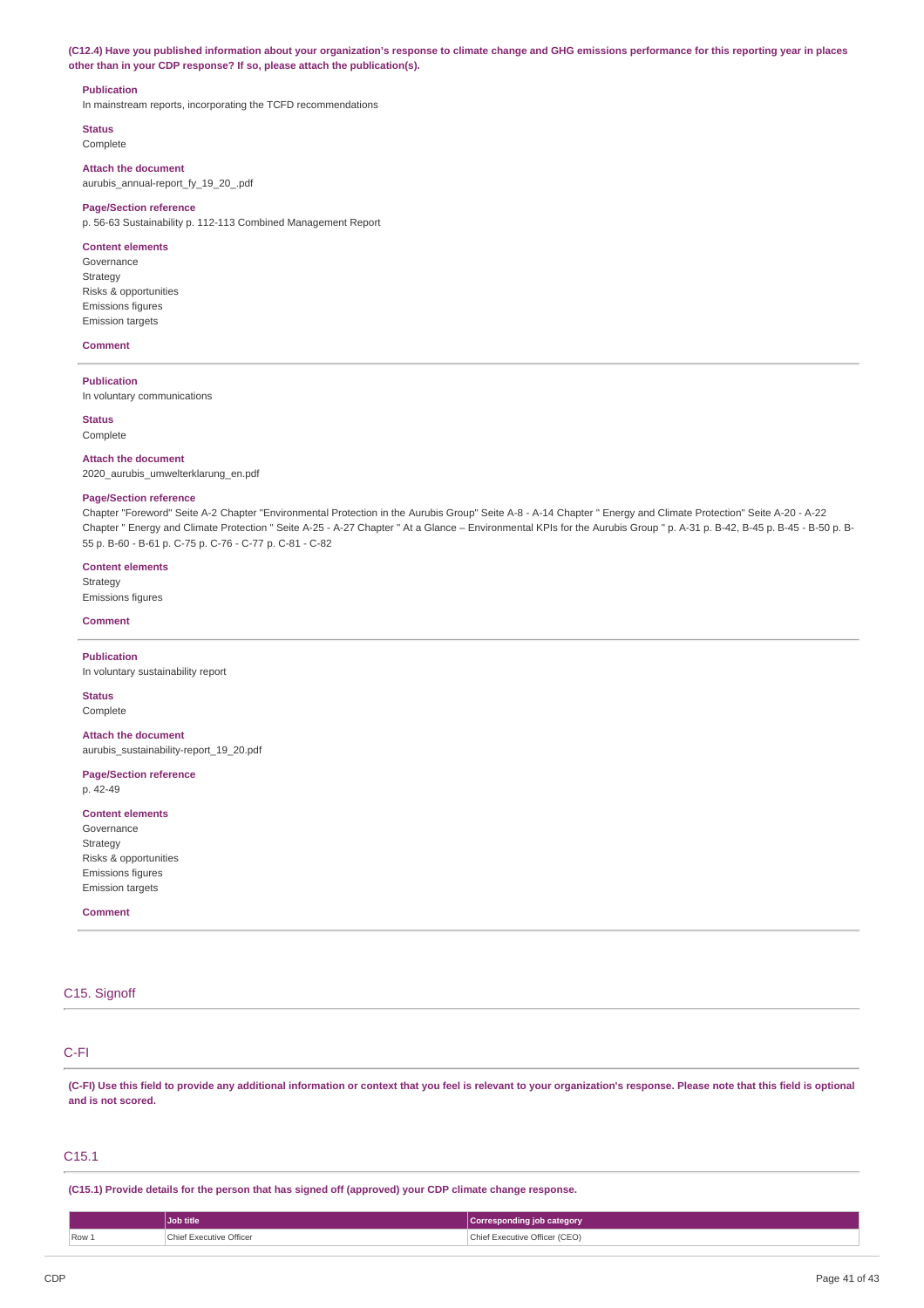# SC. Supply chain module

## SC0.0

**(SC0.0) If you would like to do so, please provide a separate introduction to this module.**

# SC0.1

**(SC0.1) What is your company's annual revenue for the stated reporting period?**

|         | <b>Annual Revenue</b> |
|---------|-----------------------|
| $Row_1$ | 2429000000<br>.       |

# SC0.2

**(SC0.2) Do you have an ISIN for your company that you would be willing to share with CDP?** Yes

## SC0.2a

**(SC0.2a) Please use the table below to share your ISIN.**

|                       | <b>ISIN country code (2 letters)</b> | <b>ISIN numeric identifier and single check digit (10 numbers overall)</b> |
|-----------------------|--------------------------------------|----------------------------------------------------------------------------|
| $\sqrt{$ Row $\angle$ |                                      | 206766504                                                                  |

# SC1.1

(SC1.1) Allocate your emissions to your customers listed below according to the goods or services you have sold them in this reporting period.

## SC1.2

**(SC1.2) Where published information has been used in completing SC1.1, please provide a reference(s).**

## SC1.3

(SC1.3) What are the challenges in allocating emissions to different customers, and what would help you to overcome these challenges?

| <b>Allocation challenges</b>               | Please explain what would help you overcome these challenges                                                                                                                                               |
|--------------------------------------------|------------------------------------------------------------------------------------------------------------------------------------------------------------------------------------------------------------|
|                                            | Diversity of product lines makes accurately accounting for The establishment of a common approach to enable the private sector to assess, display and benchmark the environmental performance of products, |
| each product/product line cost ineffective | services and companies based on the comprehensive assessment of environmental Impacts over the life-cycle.                                                                                                 |

# SC1.4

**(SC1.4) Do you plan to develop your capabilities to allocate emissions to your customers in the future?** Yes

# SC1.4a